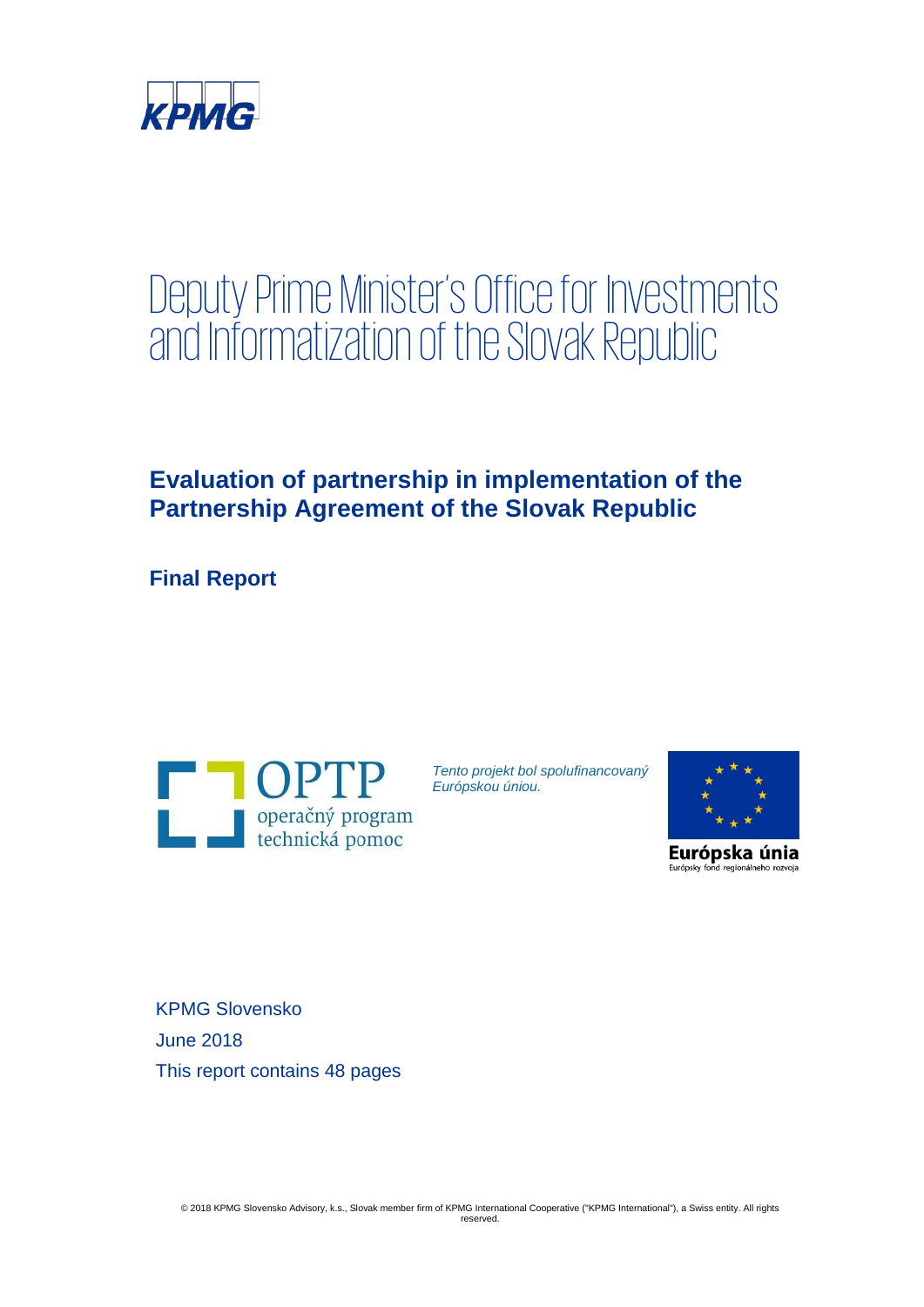

### **Abbreviations**

| <b>APA</b><br><b>CA</b><br><b>CCA</b><br><b>CF</b> | <b>Agricultural Paying Agency</b><br><b>Civil Association</b><br><b>Central Coordinating Authority</b><br><b>Cohesion Fund</b> |
|----------------------------------------------------|--------------------------------------------------------------------------------------------------------------------------------|
| <b>CLLD</b>                                        | <b>Community Led Local Development</b>                                                                                         |
| <b>DPMOII</b>                                      | Deputy Prime Minister's Office for Investments and<br>Informatization                                                          |
| <b>EAFRD</b>                                       | European Agricultural Fund for Rural Development                                                                               |
| EC                                                 | European Commission                                                                                                            |
| <b>EMFF</b>                                        | European Maritime and Fisheries Fund                                                                                           |
| <b>ERDF</b>                                        | European Regional Development Fund                                                                                             |
| <b>ESF</b>                                         | European Social Fund                                                                                                           |
| <b>ESIF</b>                                        | European Structural and Investment Funds                                                                                       |
| EU                                                 | European Union                                                                                                                 |
| EU Ba                                              | Economic University in Bratislava                                                                                              |
| <b>GD REGIO</b>                                    | General Directorate of regional and urban policy                                                                               |
| <b>GO SR</b>                                       | <b>Slovak Government's Office</b>                                                                                              |
| Grant                                              | grant/ non-repayable financial contribution                                                                                    |
| HP                                                 | horizontal principle                                                                                                           |
| <b>IROP</b>                                        | <b>Integrated Regional Operational Program</b>                                                                                 |
| <b>MA</b>                                          | <b>Managing Authority</b>                                                                                                      |
| <b>MARD SR</b>                                     | Ministry of Agriculture and Rural Development of the Slovak<br>Republic                                                        |
| <b>MC</b>                                          | monitoring committee                                                                                                           |
| <b>MC SR</b>                                       | Ministry of Culture of the Slovak Republic                                                                                     |
| <b>MD SR</b>                                       | Ministry of Defense of the Slovak Republic                                                                                     |
| <b>MESR</b>                                        | Ministry of Economy of the Slovak Republic                                                                                     |
| <b>MEny SR</b>                                     | Ministry of Environment of the Slovak Republic                                                                                 |
| <b>MESR&amp;S SR</b>                               | Ministry of Education, Science, Research and Sport of the<br>Slovak Republic                                                   |
| <b>MFSR</b>                                        | Ministry of Finance of the Slovak Republic                                                                                     |
| <b>MFA&amp;EM SR</b>                               | Ministry of Foreign Affairs and European Matters of the Slovak<br>Republic                                                     |
| <b>MH SR</b>                                       | Ministry of Healthcare of the Slovak Republic                                                                                  |
| <b>MI SR</b>                                       | Ministry of the Interior of the Slovak Republic                                                                                |
| <b>MJ SR</b>                                       | Ministry of Justice of the Slovak Republic                                                                                     |
| <b>MLSAF SR</b>                                    | Ministry of Labour, Social Affairs and Family of the Slovak<br>Republic                                                        |
| <b>MTC SR</b>                                      | Ministry of Transport and Construction of the Slovak Republic                                                                  |
|                                                    |                                                                                                                                |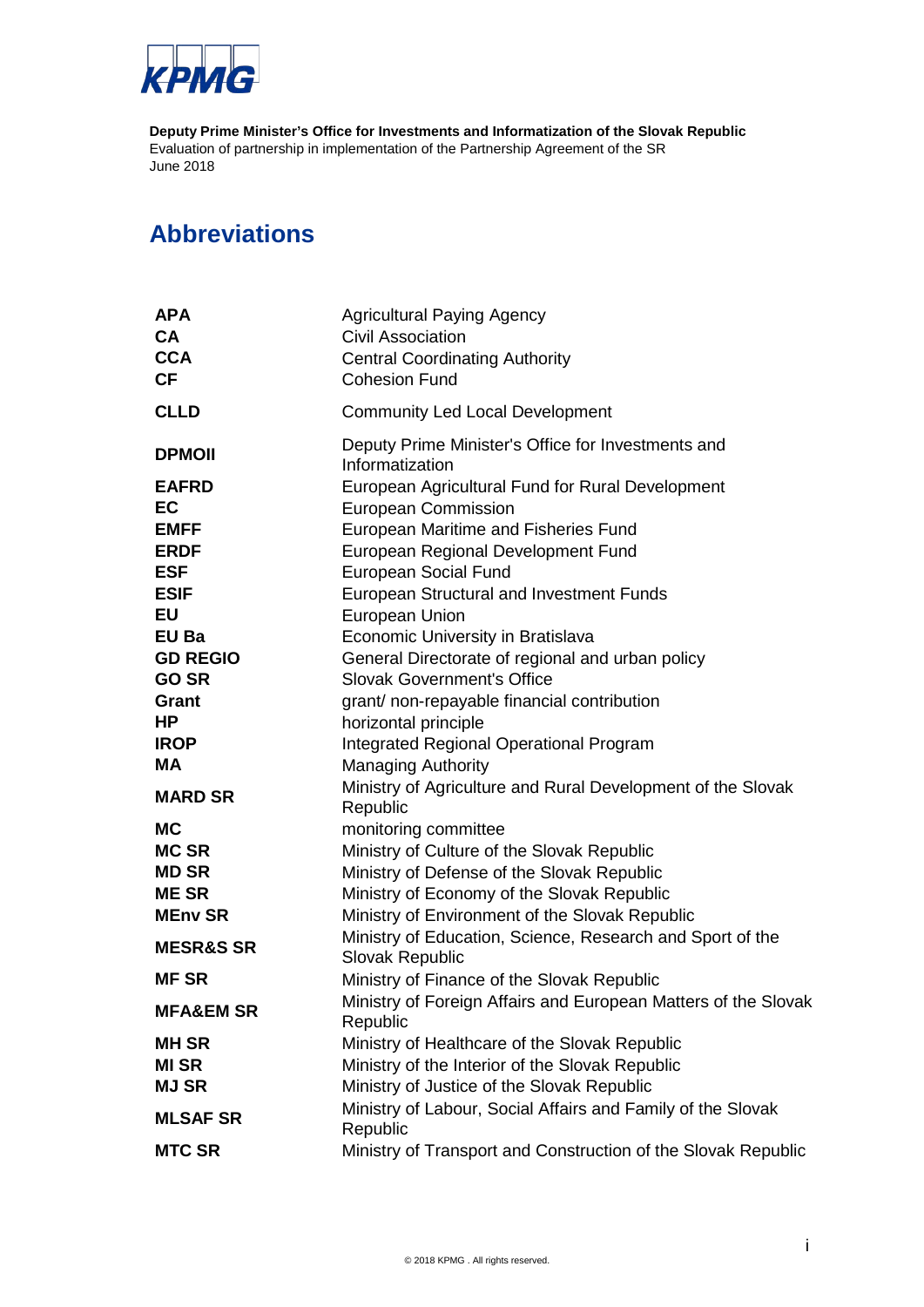

| <b>NMC</b>                | National monitoring committee for European structural and<br>investment funds for the programming period 2014 - 2020 |
|---------------------------|----------------------------------------------------------------------------------------------------------------------|
| ΟP                        | <b>Operational Program</b>                                                                                           |
| <b>OP EPA</b>             | <b>Operational Program Effective Public Administration</b>                                                           |
| <b>OPF</b>                | <b>Operational Program Fisheries</b>                                                                                 |
| <b>OP HR</b>              | <b>Operational Program Human Resources</b>                                                                           |
| OP II                     | Operational Program Integrated Infrastructure                                                                        |
| <b>OP QE</b>              | Operational Program Quality of Environment                                                                           |
| <b>OP TA</b>              | <b>Operational Program Technical Assistance</b>                                                                      |
| <b>OP R&amp;I</b>         | Operational Program Research and Innovations                                                                         |
| PA SR                     | Partnership Agreement of the Slovak Republic                                                                         |
| SR                        | Slovak Republic                                                                                                      |
| <b>RDP</b>                | <b>Rural Development Program</b>                                                                                     |
| Interreg V-A SK - AT      | Cooperation Program Interreg V-A Slovak Republic - Austria                                                           |
| <b>Interreg V-A SK-CZ</b> | Cooperation Program Interreg V-A Slovak Republic - Czech<br>Republic                                                 |
| Interreg V-A SK - HU      | Cooperation Program Interreg V-A Slovak Republic - Hungary                                                           |
| Interreg V-A SK - HU      | Cooperation Program Interreg V-A Slovak Republic -<br>Hungary                                                        |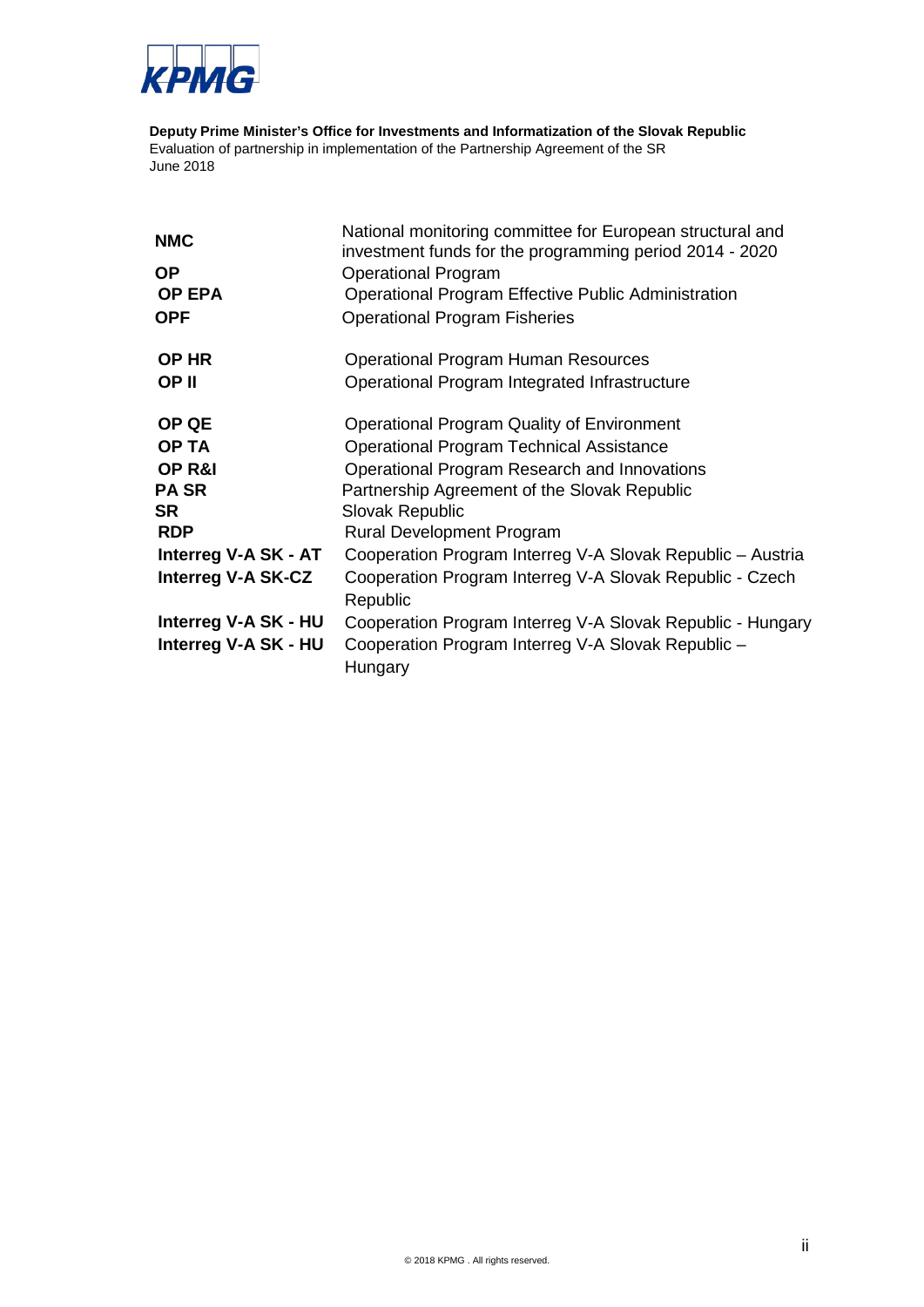

### **Summary**

Rolling evaluation of partnership in implementation of the Partnership Agreement SR was conducted with the aim to assess the functioning of the partnership and consider its added value in the programming period 2014 - 2020. The monitoring period was set from 20.06.2014 to 31.03.2018 and included all programs under the goal "Investment in growth and employment" and selected programs under the goal "European Territorial Cooperation" of the European Structural and investment Funds. In the programs of cross-border cooperation the partnership principle was examined from the perspective of the entities in Slovak territory. Assessment aspects included the contribution of the partnership in application of the horizontal principles: Sustainable growth, Equality of men and women and non-discrimination.

The evaluation focused to answer the main evaluating questions i) to what end were the provisions of the European legislation in connection with involvement of partners complied with, ii) how in particular are the partners involved and how do they perceive the partnership, iii) how were partners selected and to what end were the selection procedures transparent and adhered to and iv) what was the added value/contribution of the partners engaged in performance of the Partnership Agreement SR.

The methodical evaluation approach made use of both quantitative and qualitative evaluation methods. An analytical method of desk research was used in combination with semi-structured in-depth interviews with the representatives of the managing authorities, central coordinating authority and bodies in charge of management of the horizontal principles, complemented with an online questionnaire sent to entities involved in the preparation and implementation of funds. Primary sources of data gathered from interviews and online survey were complemented with secondary sources especially from the legislative and methodical documents, websites, statutes, meeting rules and meeting minutes of the formal groups.

An analysis of the established partnerships showed that the current involvement of partners is a good prerequisite for fulfilling of the partnership principle, being in accordance with the intended purpose. "A wide-ranging partnership" of representatives of managing authorities, intermediary bodies, bodies in charge of management of the horizontal principles, expert departments of the state and public administration, entities representing territorial self-government, social and economic partners as well as civil society representatives was applied especially in the phase of preparation of the Partnership Agreement of the SR and programs and via monitoring committees. In the phase of program implementation the partners were invited as need be, driven by the need to solve specific tasks.

Partners were selected on the basis of unwritten criteria which included mainly a subjectmatter relevance to the content framework of the Partnership Agreement SR or program, representative aspect covering all categories of entities, expertise, entities' engagement and active participation in the preparation and monitoring in the previous programming period 2007 - 2013).

Formal and informal groups established for the partnership purposes are considered as adequately effective. Measures to avoid potential conflicts of interest are adopted appropriately. Up to 74,4% of engaged entities perceive the partnership as beneficial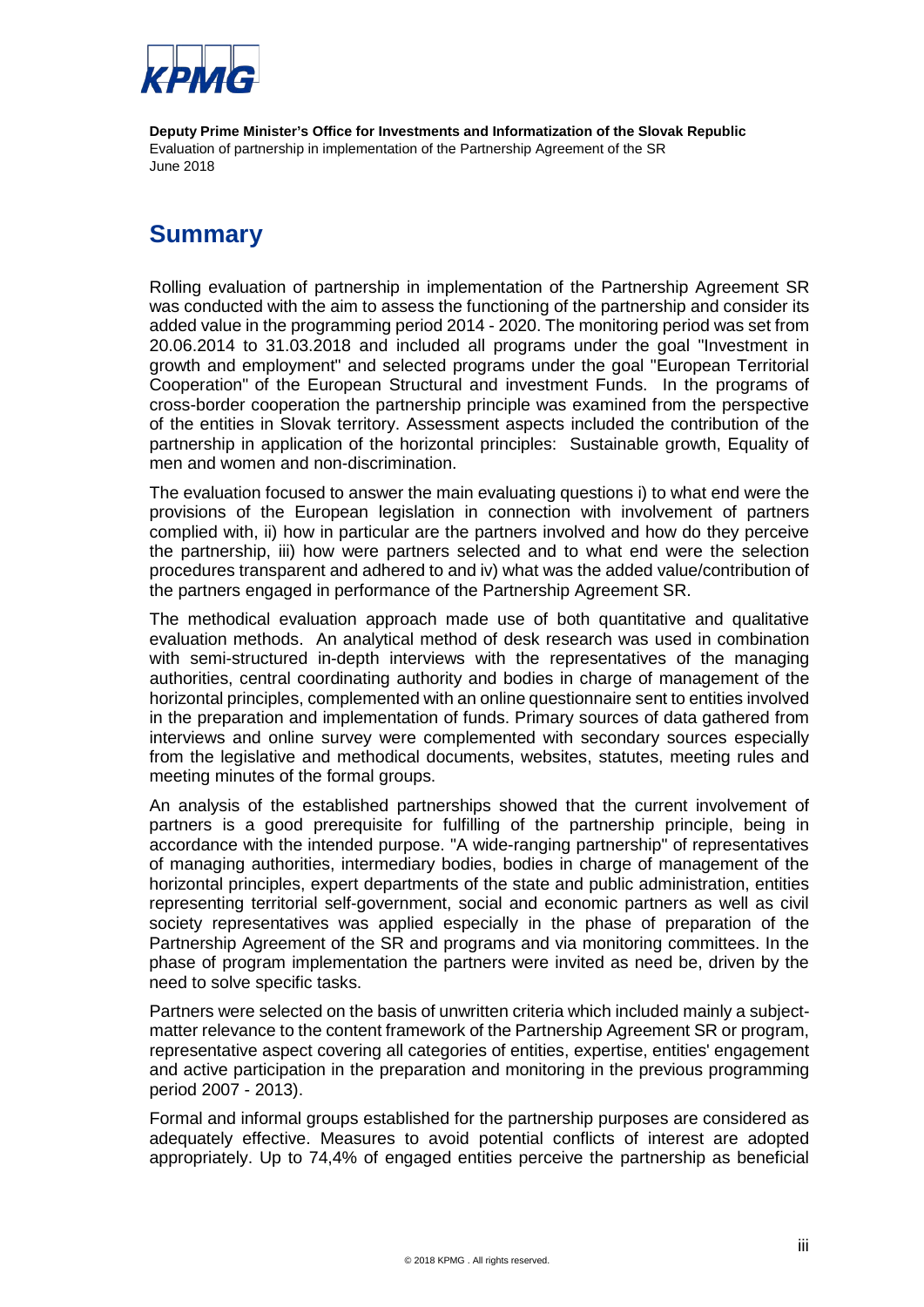

and 60,2% consider the communication within the cooperation as sufficient/rather sufficient. More than a half of entities were satisfied with the quality of provided information within the activity of the monitoring committees and work groups, while they assessed whether the information was timely, sufficient, comprehensible and up-to-date.

In terms of their partnership activities, partners most often used the possibility to comment on the submitted proposals/materials and to share information with other entities. They present their own proposals and materials less frequently, with a similar frequency they formulate recommendations for the managing authorities and central coordinating authority and invite experts to the group sessions. Up to 79,4% of partners said that their presented opinions for the final wording of documents were partially considered. Most often quoted reasons for discontent among the partners were formal nature of the meetings, insufficient communication (limited personal contact), shortage of time to comment on the materials, failure to include the submitted comments and suggestions entirely, lack of trust and failure to involve all relevant partners in communication

Added value of cooperation among the entities is especially the following:

- being informed, sharing and spreading the information further, feedback from other partners;
- cooperation of entities and communication among them, involvement of various categories of entities, synergies ensuing from wide-ranging knowledge and experience, inspirations, approach to work;
- possibility to present suggestions, opinions and comments, possibility to influence and improve outcomes and the system of management and implementation of ESIF, space to explain/clarify issues;
- spreading professional/expert experience and information, technical know-how, wider range of opinions,
- bottom-up perspective during decision-making processes which facilitate improved thematic balance and focus, identification of real needs on the basis of entities really active in a particular area, locations and regions;
- enhanced commitment and responsibility easier implementation of the cohesion policy, introducing complementarity with other policies, strategies and funding resources;
- **PEDIENE SHEET CONTER** or pressure on the quality of outcomes and results:
- control of outcomes by the general public and increased transparency.

The contribution of applied partnership principle was underlined by positive results in the phases of preparation, implementation, monitoring and evaluation of the European structural and investment funds. The evaluation showed that the cooperation in partnership facilitates easier achievement of social, economic and territorial cohesion and contributes to a more effective performance of the cohesion policy.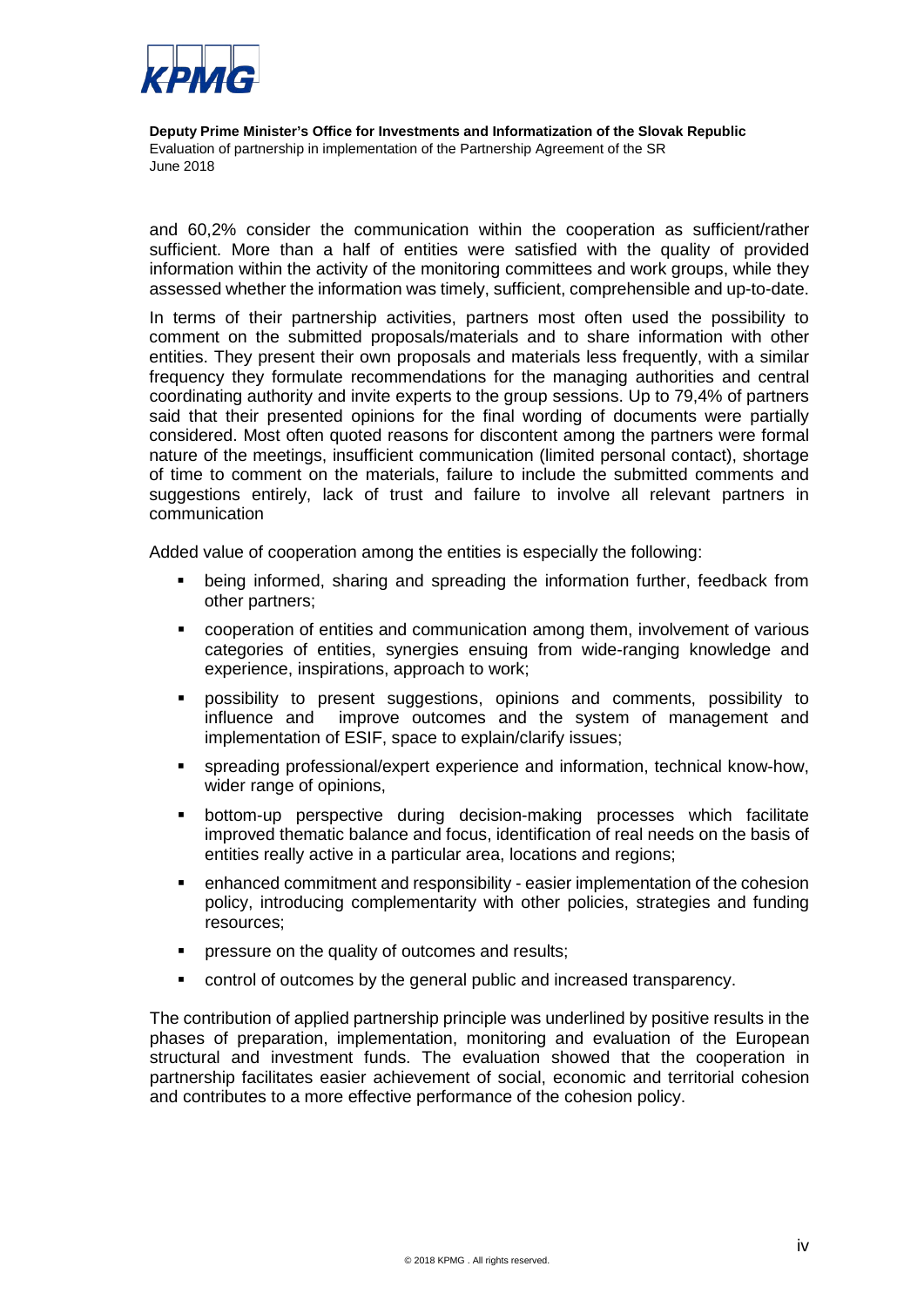

Following the findings and conclusions, the evaluation recommends the following:

- the central coordinating authority, managing authorities and bodies in charge of management of the horizontal principles should ensure that the main criteria and principles underlying the selection of partners be announced in advance in writing(in order to ensure an adequate audit track record and increase the transparency of procedures in the selection of partners);
- introduce a structure of the engaged partners fro the beginning of the programming and work with the same partners throughout the entire program cycle of management of the European structural and investments funds (for the sake of preserving continuity and advancing the principle of joint responsibility for the adopted decisions); that does not exclude the possibility to ad-hoc invite experts in real time;
- maximize the use of umbrella organizations or organizations with a mandate to represent interests of a common group of entities (encouraging a more operative task solving by creating groups with fewer members);
- consider involvement of other partners<sup>6</sup> (except the state administration entities) in the design of calls for submission of grant applications in a manner which would avoid conflict of interests (to increase transparency);
- provide a sufficient time for the partners to submit comments on the presented materials and submitted proposals (for the sake of improved quality of outcomes and proposed processes);
- consider adjustment of measures devised to strengthen partners' capacity with a particular focus on social partners and organizations representing the civil society, e. g. remunerate activities connected with acting on membership in groups (foster interest and make the conditions easier for individuals and organizations to actively participate in management and implementation of funds);
- consider introduction of an ethical code of conduct in organizing a partnership, with clearly defined principles to be strictly adhered to by the cooperating partners (in order to build a culture of partnership and shape the environment of trust and respect in a positive manner).

The main principles of such a code of conduct should include especially the following:

- a thorough selection of entities and nominations of experts in their particular area,
- to avoid a merely formal nature of participation, the nominated representatives must be keen to act on the membership, be active and engaged,
- effectiveness of cooperation and quality of outputs can be guaranteed only if the partners come well prepared for he meetings, have studied all the submitted materials in advance and their position corresponds with the opinions of the group they represent,
- for the sake of maintaining continuity it is important to ensure a regular participation of the nominated partner representatives and eliminate proxies at the meetings of groups and committees,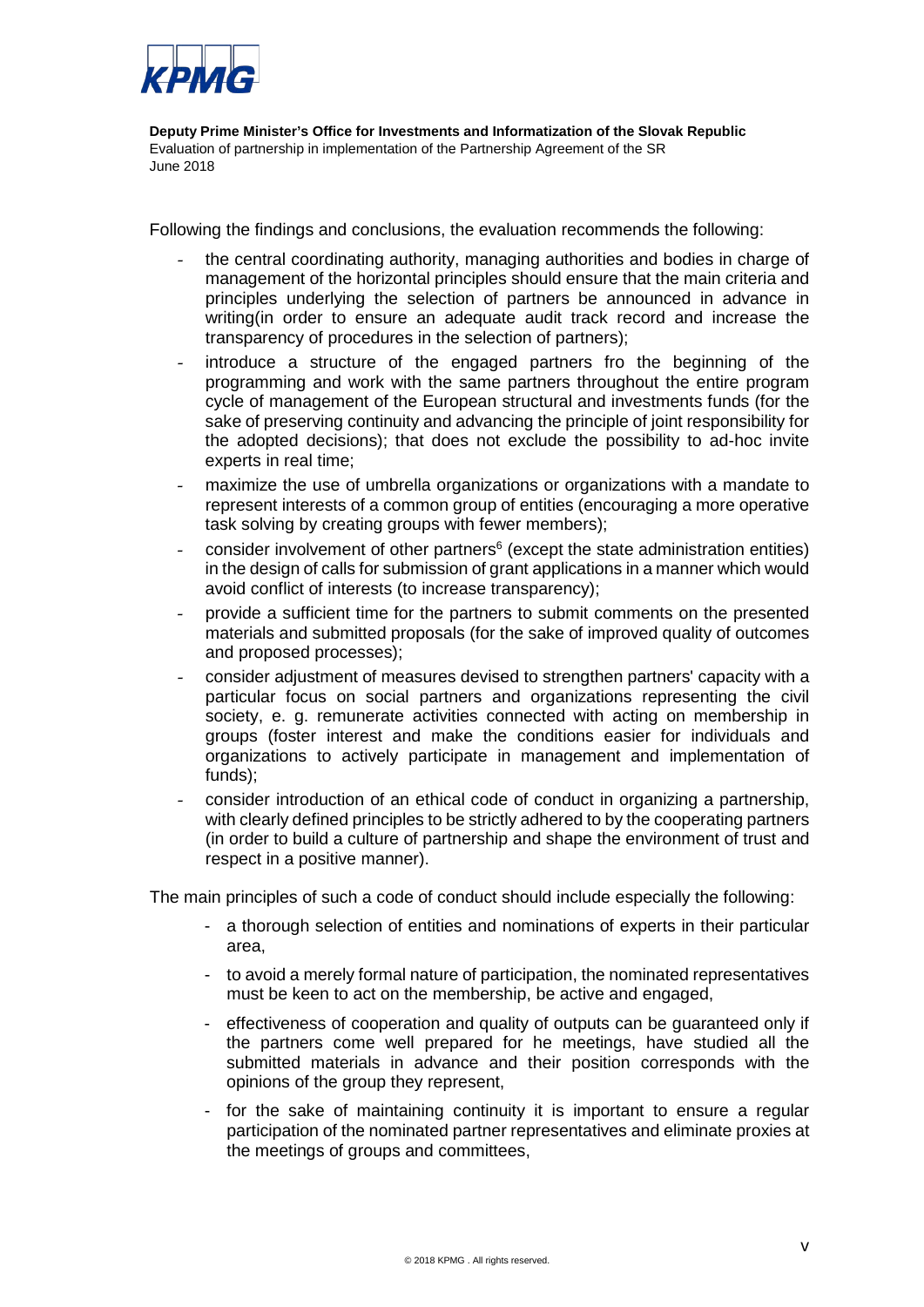

- in order to complete the common objective of the partnership, the nominated partners must be able to perceive a society-wide interest, must respect the agreed procedures, be discreet in their statements outside the work groups, interpret the results correctly and be tolerant to the adopted suggestions,
- adhering to agreements and honesty are the baseline elements in cooperation.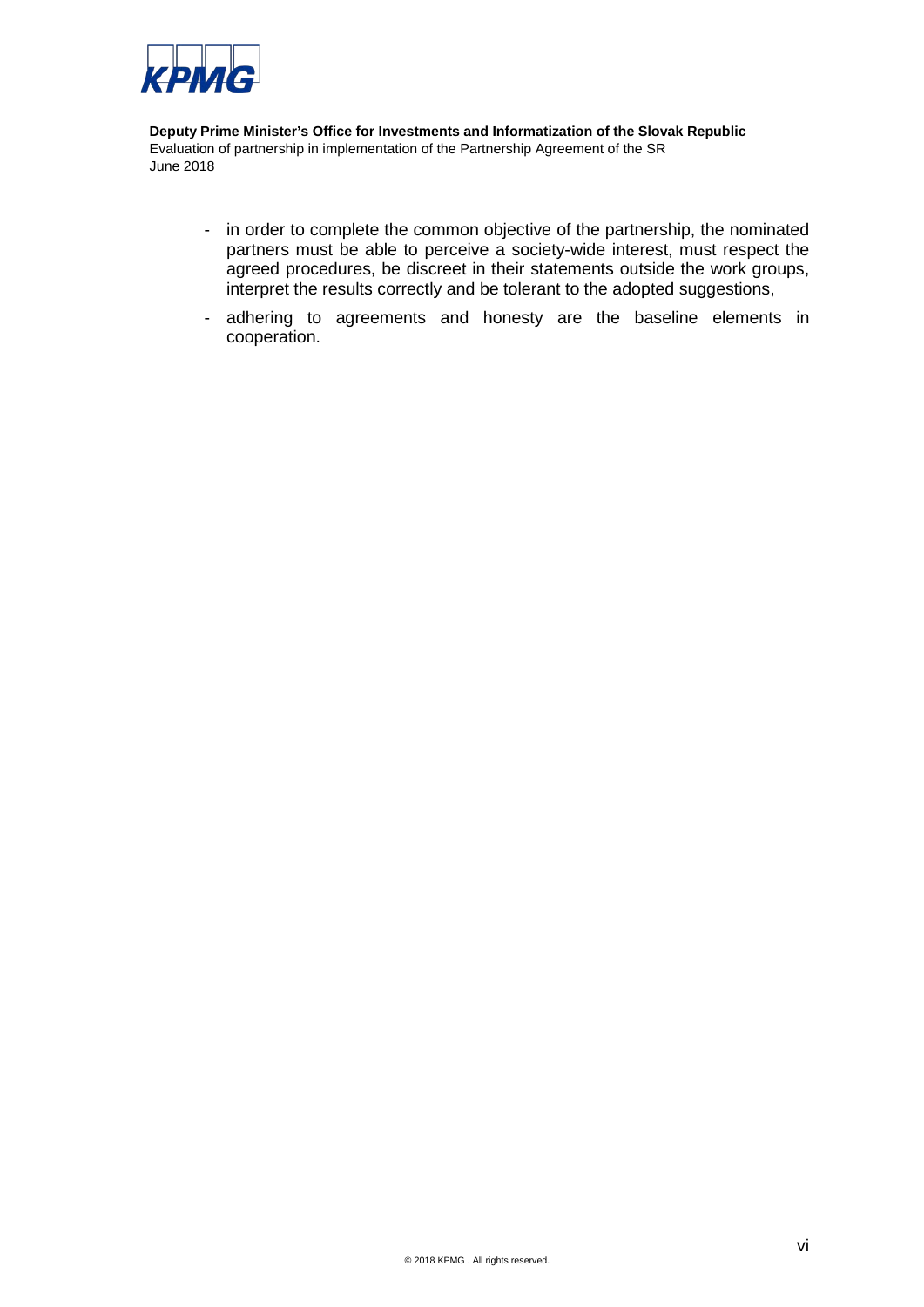

# **Contents**

|                               | Abbreviations                                                                                                                                                                                                                      |                                          |
|-------------------------------|------------------------------------------------------------------------------------------------------------------------------------------------------------------------------------------------------------------------------------|------------------------------------------|
| Summary                       |                                                                                                                                                                                                                                    | iii                                      |
| Contents                      |                                                                                                                                                                                                                                    | vii                                      |
| 1                             | Introduction and report structure                                                                                                                                                                                                  | 8                                        |
| $\overline{2}$<br>2.1<br>2.2  | Purpose and subject of evaluation, evaluating questions<br>Purpose and subject of evaluation<br><b>Evaluating questions</b>                                                                                                        | 9<br>$9\,$<br>10                         |
| 3                             | Evaluation methodology and procedure                                                                                                                                                                                               | 12 <sup>°</sup>                          |
| 4<br>4.1<br>4.2<br>4.3<br>4.4 | <b>Findings</b><br>Partnership principle<br>Legislative framework advancing the partnership principle<br>Mechanisms of partnership implementation created at the national<br>level<br>Results of analyses per evaluating questions | 14<br>14<br>15 <sup>15</sup><br>16<br>18 |
| 5                             | Conclusions and recommendations                                                                                                                                                                                                    | 43                                       |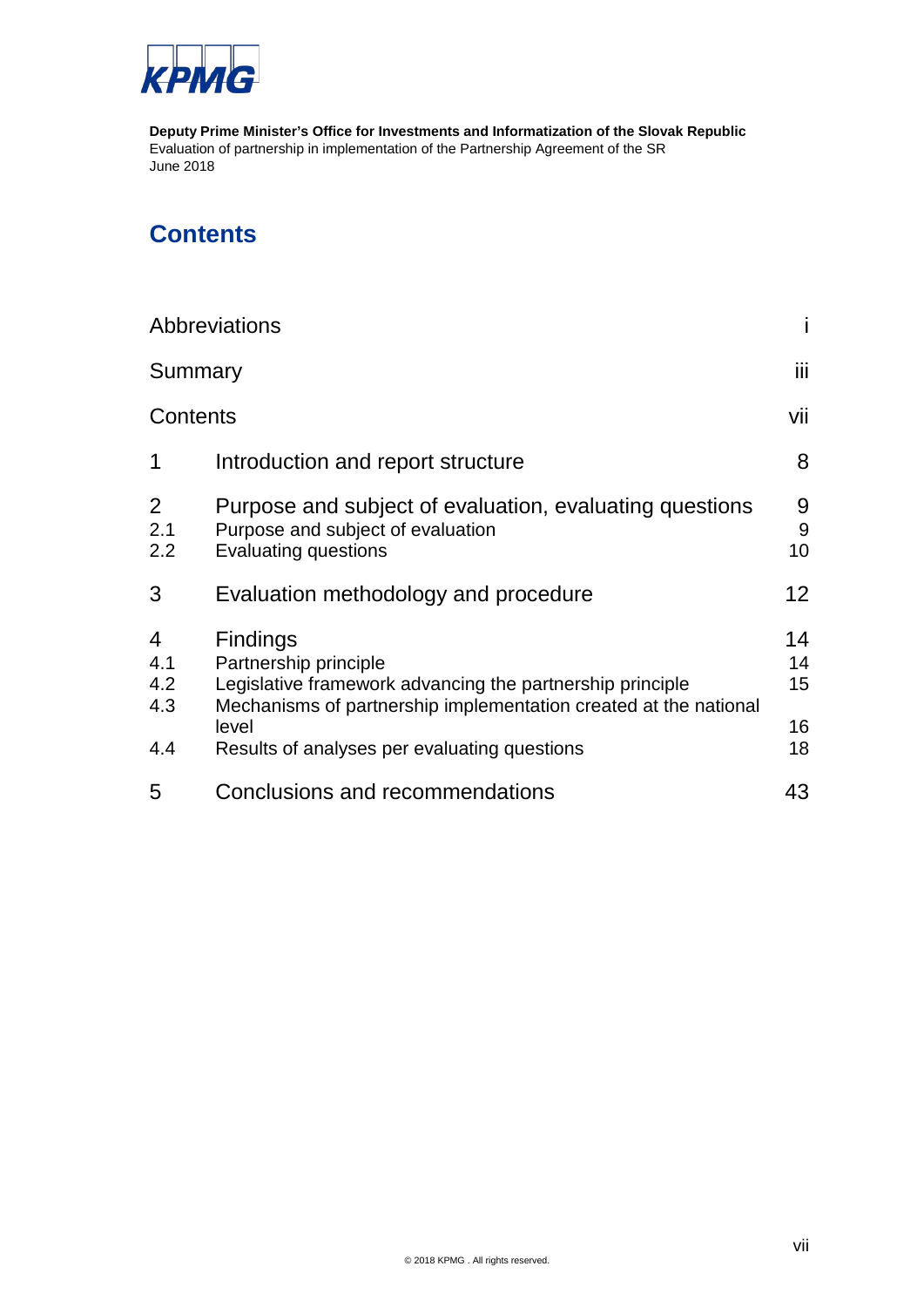

### **1 Introduction and report structure**

This document represents the *Final Report* within delivery of the *Volume 2 "Evaluation of the partnership in the implementation of the Partnership Agreement of the Slovak Republic"* (hereinafter the "assignment") pursuant to Partial Work Contract no. 93/2017 entered into on 06. 07. 2017 between the Deputy Prime Minister's Office for Investments and Informatization of the Slovak Republic as the client and the consortium of companies KPMG Slovensko, spol. s r. o., Bratislava and stengl. a. s., Bratislava as the contractor (on the grounds of a Framework agreement no. 1122/2013 on rendering advisory services for design, management and evaluation of projects/programs, as amended by Appendix no. 1 to the Framework agreement no. 1122/2013, which was signed by the Slovak Government's Office <sup>[1](#page-8-0)</sup>on behalf of the client and the consortium of companies KPMG Slovensko, spol. s r. o., Bratislava and stengl. a. s., Bratislava on behalf of the contractor).

The *Final evaluation report* reflects the process of evaluation and its individual sub-parts in line with the assigned requirements and presents all the important results, findings, conclusions, recommendations and proposals ensuing therefrom.

he report contains the following parts:

- Summary a brief description of the subject, purpose of evaluation, evaluating questions and methodology used to perform the evaluation, summary of findings, conclusions and recommendations;
- The purpose and subject of evaluation, scope of evaluation both in terms of contents and time aspects, wording of the evaluating questions.
- Methodology and evaluation procedure description of the methodical procedures concerning the evaluating questions, the technique applied in data collection and analysis;
- Findings description of all important findings; results of analyses per evaluating questions;
- Conclusions and recommendations.

<span id="page-8-0"></span> <sup>1</sup> Following the Act no.171/2016 Coll. amending the Act no. 575/2001 Coll. on the organization of the government's activity and organization of the central state administration as later amended, which also changes and appends several other acts, the Deputy Prime Minister's Office for Investments and Informatization (DPMOII) was established with effect since the 1st June 2016. The Partial Work Contract arose from the delimitation from GO SR to DPMOII.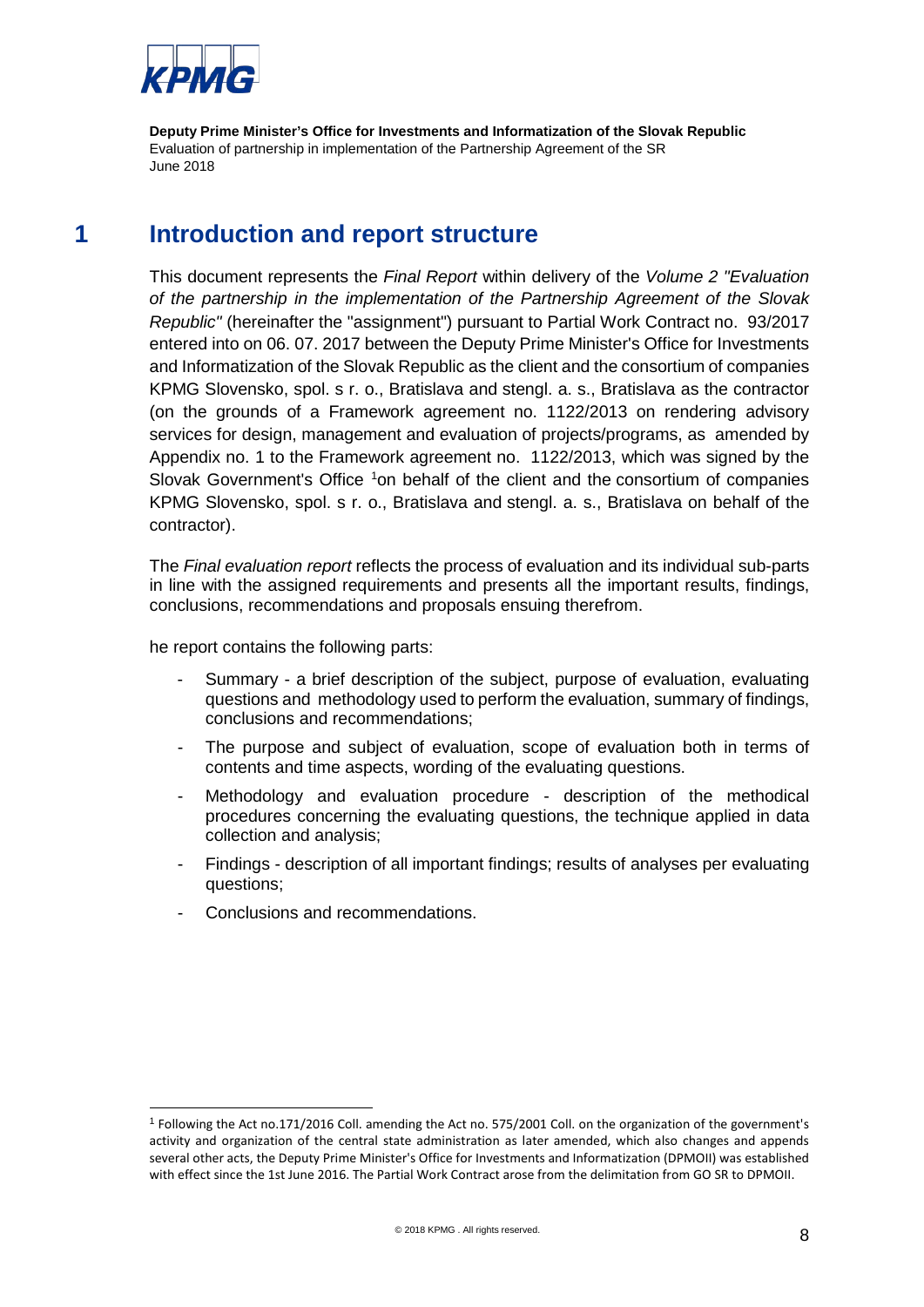

# **2 Purpose and subject of evaluation, evaluating questions**

### **2.1 Purpose and subject of evaluation**

**The purpose** of evaluation is to assess the functioning of the partnership in implementation of the Partnership Agreement SR (PA SR) entered into between the Slovak Republic and the European Commission on the 20th of June 2014, which defines the strategy, priorities and conditions for effective and efficient use of ESIF in the years 2014 – 2020.

<span id="page-9-2"></span>**The subject** of the evaluation is the partnership and participation of partners in implementing the PA SR in the period of 2014 – 2020 following Article 5 of the Regulation of the European Parliament and the Council (EU) no. 1303/2013[2](#page-9-0) (general regulation), Article I Sec. 2 par. 2 of the Act no. 292/2014 Coll. on the Contribution provided from ESIF and on the change and amendment of several other laws and in accordance with compliance with the partnership principle according to the Delegated regulation of the Commission (EU) no. 240/2014 about the European Code of Conduct for the Partnership in the framework of ESIF.

**Scope of evaluation from the time perspective** covers the period from 20.06.2014[3](#page-9-1) to 31.03.2018.

**The scope of evaluation in terms of content** includes the assessment of the partnership principle in preparation, implementation, monitoring and evaluation of the PA SR including all the programs under the objective "Investment into growth and employment" and selected programs under the objective "European territorial cooperation" provided below. In the programs of cross-border cooperation, where the managing authority is a body outside the territory of the SR, the perception of the partnership principle by the national authority was assessed, addressing selected partners within the Slovak territory. For the programs of cross-border cooperation, where the managing authority is located in the Slovak territory, the partnership principle was assessed only within the SR (national authority and other members of the eligible territory were not included in assessing of the partnership).

Thus the evaluation includes programs of the European Regional Development Fund (ERDF), European Social Fund (ESF), Cohesion Fund (CF), European Agricultural Fund for Rural Development (EAFRD) and the European Maritime and Fisheries Fund (EMFF). Assessment aspects included the contribution of the partnership in application of the horizontal principles (HP), sustainable growth, gender equality and nondiscrimination.

<span id="page-9-0"></span><sup>&</sup>lt;sup>2</sup>Regulation of the European Parliament and the Council (EU) no. 1303/2013 of 17 December 2013 laying down common provisions on the European Regional Development Fund, the European Social Fund, the Cohesion Fund, the European Agricultural Fund for Rural Development and the European Maritime and Fisheries Fund and laying down general provisions on the European Regional Development Fund, the European Social Fund, the Cohesion Fund and the European Maritime and Fisheries Fund and repealing Council Regulation (EC) no. 1083/2006

<span id="page-9-1"></span><sup>3</sup> Date of approval of the Partnership Agreement of the SR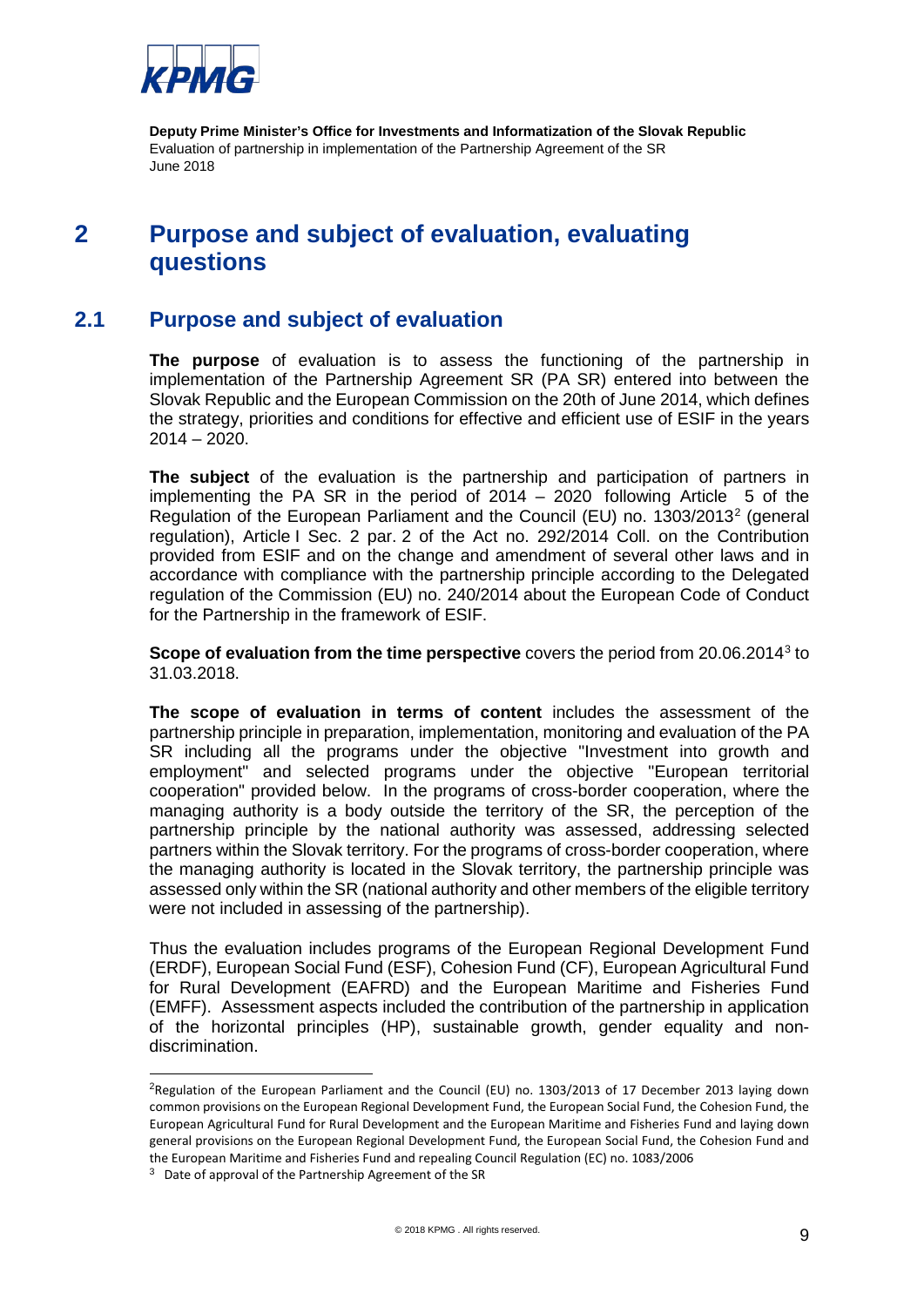

#### **Programs included in evaluation**

| Programs under the objective Investment in growth and employment     |             |                                     |  |  |
|----------------------------------------------------------------------|-------------|-------------------------------------|--|--|
| Program                                                              | <b>Fund</b> | <b>Managing</b><br><b>Authority</b> |  |  |
| Operational Program Research and Innovations (OP<br><b>R&amp;I</b> ) | <b>ERDF</b> | <b>MESR&amp;S SR</b>                |  |  |
| Operational Program Integrated Infrastructure (OP II)                | ERDF, CF    | MTC SR                              |  |  |
| Operational Program Human Resources (OP HR)                          | ESF, ERDF   | <b>MLSAF SR</b>                     |  |  |
| Operational Program Quality of Environment (OP QE)                   | ERDF, CF    | ME SR                               |  |  |
| Integrated Regional Operational Program (IROP)                       | <b>ERDF</b> | <b>MARD SR</b>                      |  |  |
| Operational Program Effective Public Administration (OP<br>EPA)      | <b>ESF</b>  | MI SR                               |  |  |
| Operational Program Technical Assistance (OP TA)                     | <b>ERDF</b> | GO SR                               |  |  |
| Rural Development Program (RDP)                                      | EAFRD       | <b>MARD SR</b>                      |  |  |
| Operational Program Fisheries (OPF)                                  | <b>EMFF</b> | <b>MARD SR</b>                      |  |  |

| Programs of the objective European territorial cooperation                                  |             |                                                                                    |  |  |
|---------------------------------------------------------------------------------------------|-------------|------------------------------------------------------------------------------------|--|--|
| Program                                                                                     | <b>Fund</b> | <b>Managing Authority</b>                                                          |  |  |
| Cooperation Program Interreg V-A Slovak Republic -<br>Czech Republic (Interreg V-A SK - CZ) | ERDF        | <b>MARD SR</b>                                                                     |  |  |
| Cooperation Program Interreg V-A Slovak Republic -<br>Austria (Interreg V-A SK - AT)        | ERDF        | <b>MARD SR</b>                                                                     |  |  |
| Cooperation Program Interreg V-A Poland - Slovak<br>Republic (Interreg V-A PL - SK)         | ERDF        | Ministry of<br>Investment and<br>Development of the<br>Polish Republic<br>/MARD SR |  |  |
| Cooperation Program Interreg V-A Slovak Republic -<br>Hungary (Interreg V-A SK - HU)        | ERDF        | Hungarian Prime<br>Minister's<br>Office/MARD SR                                    |  |  |

### **2.2 Evaluating questions**

According to the terms of reference evaluation questions are as follows:

- *1. To what extent were provisions of Article 5 of the General regulation and the European Code of Conduct in connection with involvement of the partners in the implementation of the Partnership Agreement SR adhered to?*
- *2. What is the specific involvement of the partners according to Art. 3 of the European Code of conduct in implementing the Partnership Agreement SR and their perception of the partnership principle?*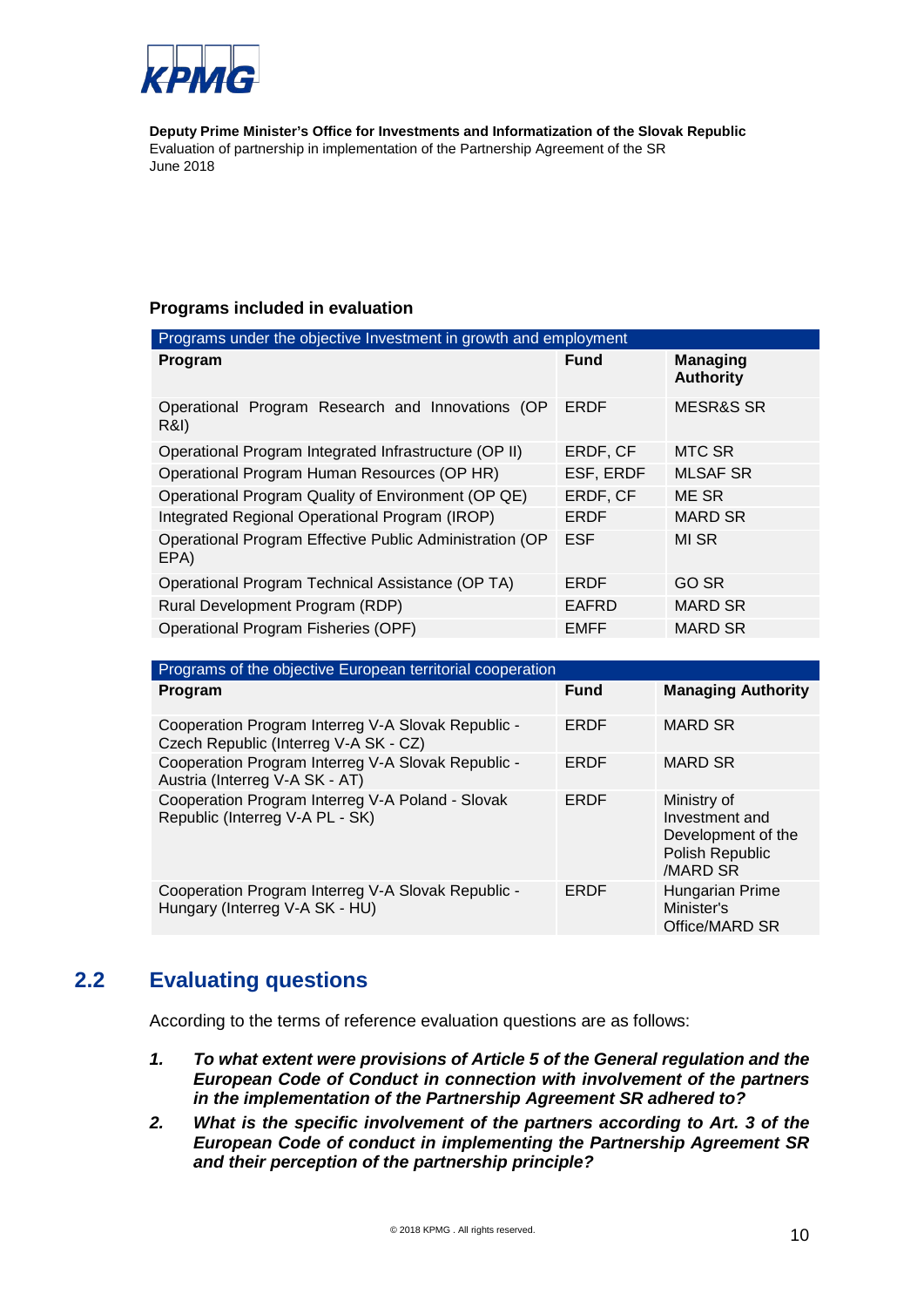

The second evaluating question has been split into two parts due to better overview and extensive scope of information

Part 2.1. is dedicated to the specific involvement of partners in implementing the PA SR. Part 2.2. describes perception of the partnership principle from the view point of the partners.

- *3. How were partners selected in implementing the Partnership Agreement SR and to what end were transparent procedures applied in the selection process?*
- *4. What was the added value/contribution of the partners involved in implementing the Partnership Agreement SR?*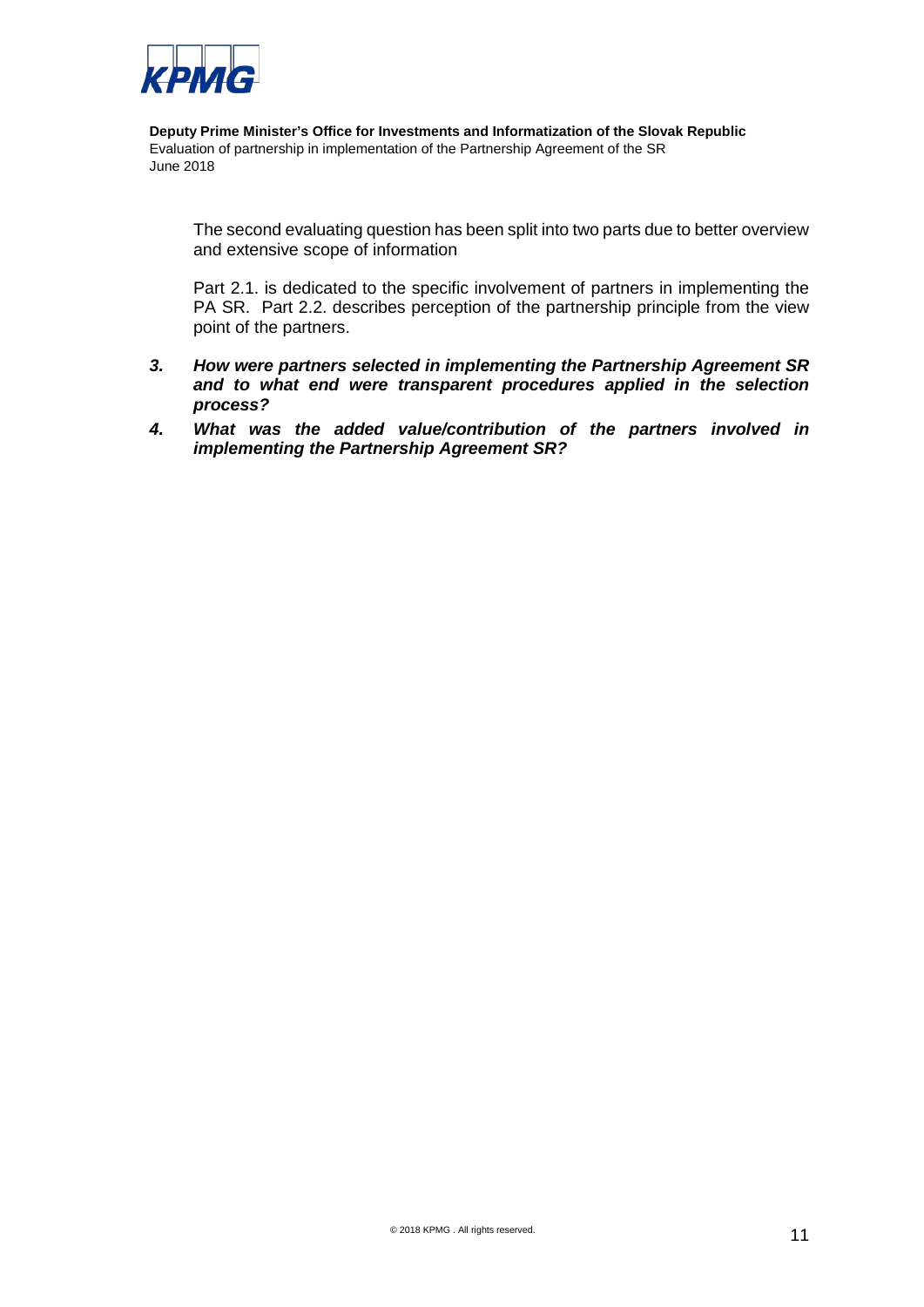

# **3 Evaluation methodology and procedure**

The work was conducted in three connected phases:

- 1 *Preparation/initial phase*, where the Contractor identified key data resources, performed an overall review of the data and proposed the evaluation methodology to be applied. Within this phase the Contractor applied the method of *desk research* to scope the mapping, collection and summary of the necessary baseline documents.
- 2 *The phase of proper evaluation data collection, analysis* where the following methods were applied:
	- a. *Desk research* in the scope of collection and analysis of relevant documents and information;
	- b. *Semi-structured (in-depth) interview* aiming to establish more detailed information from the responsible persons of the CCA, MAs, bodies in charge of HP management or other entities on the specific cooperation with partners, method of partner selection and perception of the added value in the partnership;
	- c. *On-line questionnaire survey* as a basic tool to assess the opinions of the partners involved;
	- d. *Synthesis*, an approach whereby the outputs and findings from the aforementioned methods were used to formulate conclusions and recommendations.
- 3 *Final project phase -* processing and finalization of the final evaluation report. *Synthesis* was used to define findings, conclusions and recommendations in the preparation of the final report.

Ongoing evaluation makes use of both quantitative and qualitative evaluation methods. Qualitative techniques - individual semi-structured interviews with the MAs, CCA and bodies in charge of HP management as an in-depth conversation technique were deployed to clarify important details and causal context, to identify the selected procedures, to find out the opinions and results compared to expectations. Quantitative evaluation techniques - online questionnaire survey was used to find out information and opinions in a large group of entities (involved partners). Lists of engaged partners identified during assessment of the first evaluating question were used to identify respondents who were then asked to complete the online questionnaire (with respect to the total number of entities involved), and a census was used.

The desk research method was used as the main analytical method in combination with partially structured in-depth interviews to answer the first evaluation question, to assess the compliance with the requirements of the general regulation  $2$  and the European Code of Conduct for partnerships in connection with identification of partners in defining the subject categories. The subjects were grouped in categories according to Article 3 and 4 of the European Code of conduct for partnership, providing detailed descriptions of entities to be included in the researched categories (especially by the nature of activity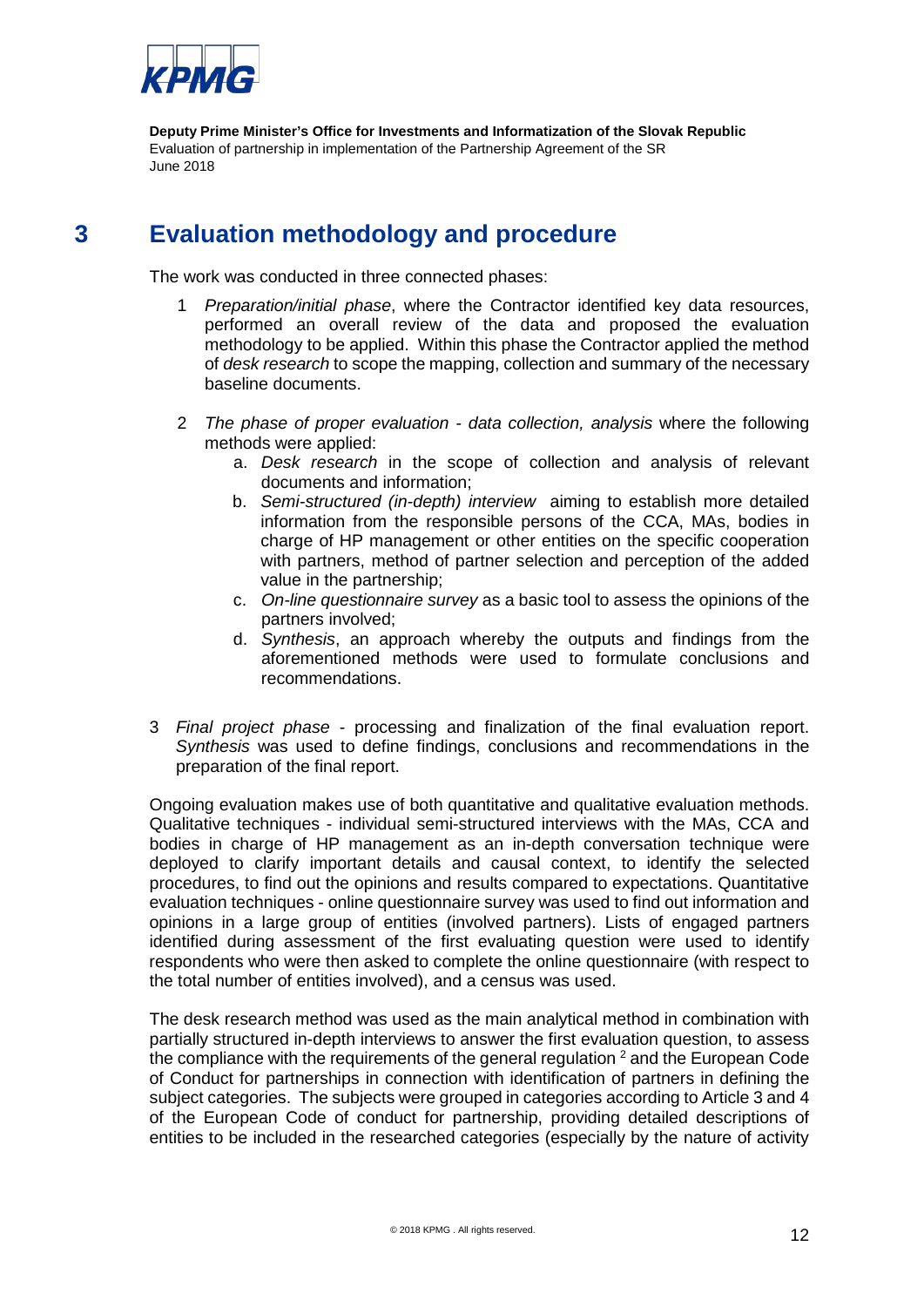

and funding resources)<sup>[4](#page-13-0)</sup>. The obtained information about the numbers and nature of entities were analysed and assessed in total for the formal groups, numerically and in per cent, in graphs, charts and descriptions. Assessed was also the application of the change in accordance with the requirement Sec. 7, par. 5 of the amended Act no. 292/2014 Coll. and the System of management of ESIF, version 5.0, i. e. to ensure that representatives of other entities in the monitoring committees have a majority of votes since 01.01.2018.

To examine the specific involvement of the partners in the preparation and performance of PA SR and ESIF programs (second evaluating question), the desk research method was used, complemented by partially structured interviews with MAs, CCA and bodies in charge of HP management. The perception of the partnership principle was assessed using in-depth interviews with MAs, CCA and bodies in charge of HP management and the online questionnaire was distributed to 989 identified entities.

The method of selection of the partners and compliance with transparent procedures of the partner selection (third evaluating question) was assessed using semi-structured interviews with MAs, CCA and bodies in charge of HP management.

To answer the fourth evaluating question and to determine the added value of the applied partnership principle, deployed were the partially structured in-depth interviews with MAs, CCA and bodies in charge of HP management, an online questionnaire and desk research in the scope of publicly available information.

The primary source of data were the data collected in the course of interviews and online questionnaire survey. The secondary data resources were especially the data from the survey of relevant documents: general regulation<sup>2</sup>[, the](#page-9-2) European Code of Conduct for the Partnership, Act no. 292/2014 Coll., systems of managing ESIF and PRD, methodical instruction of the CCA no. 8. Important sources of the secondary data included relevant information obtained from the websites of the MAs, CCA and bodies in charge of HP management, information from statutes, meeting rules and minutes of meetings of the monitoring committees and formal work groups.

The evaluation did not include an examination of the process of commenting every draft which the partners could influence according to their competences, since the ultimate responsibility for the document stays with its presenter.

<span id="page-13-0"></span><sup>4</sup> Public administration entities were identified according to the List of accounting units of the total group for the accounting consolidation in the public administration in 2017.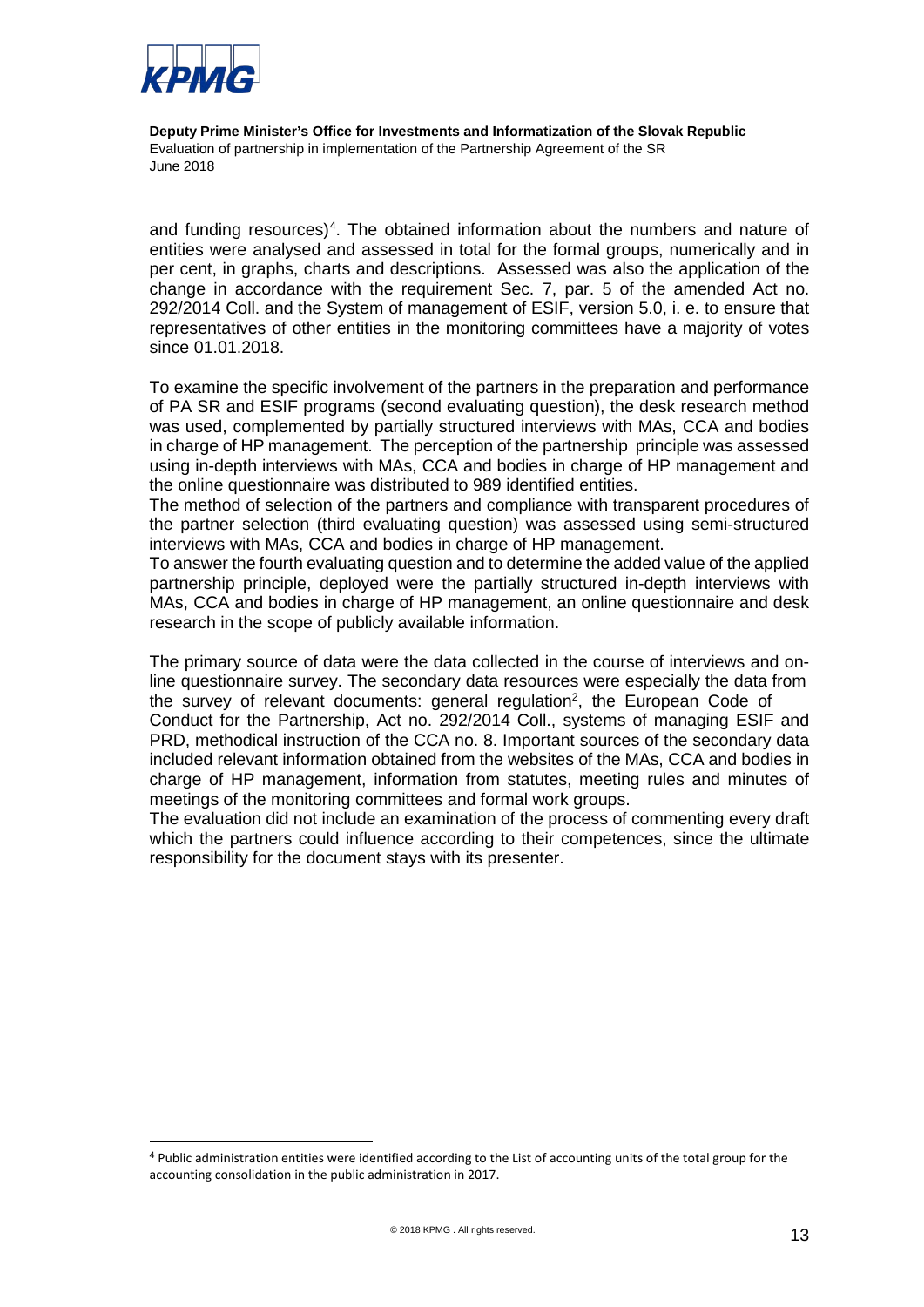

# **4 Findings**

### **4.1 Partnership principle**

The use of ESIF depends on compliance with the four principles [Concentration-Programming – Complementarity – Partnership]:



Partnership is one of the bearing pillars of the EU regional policy. Partnership principle is, in accordance with Art. 5 of the general regulation  $2$  and in line with the approach of a multi-level governance, based on the need of close collaboration of entities from the following categories:

- a) **bodies of state and public administration and bodies of municipal administration** (central bodies of state administration, budgetary and statefunded institutions established by the state, bodies of government plenipotentiaries, municipalities, self-governing regions, academic education institutions);
- b) **economic and social partners** (business chambers, entrepreneurs' associations and organizations, associations of companies representing general interests of the industry, associations of municipalities);
- c) **entities representing the civil society** (non-governmental and non-profit organizations, funds, local action groups, chambers of non-governmental nonprofit organizations of the government council, entities active in the protection of environment, entities supporting social inclusion, gender equality and nondiscrimination).

Partners should be involved in the preparation and implementation of the PA SR and ESIF programs, both on the horizontal (e. g. collaboration between municipalities and regions) as well as the vertical level (e. g. collaboration between the bodies of central state administration and regions, municipalities and non-profit organizations).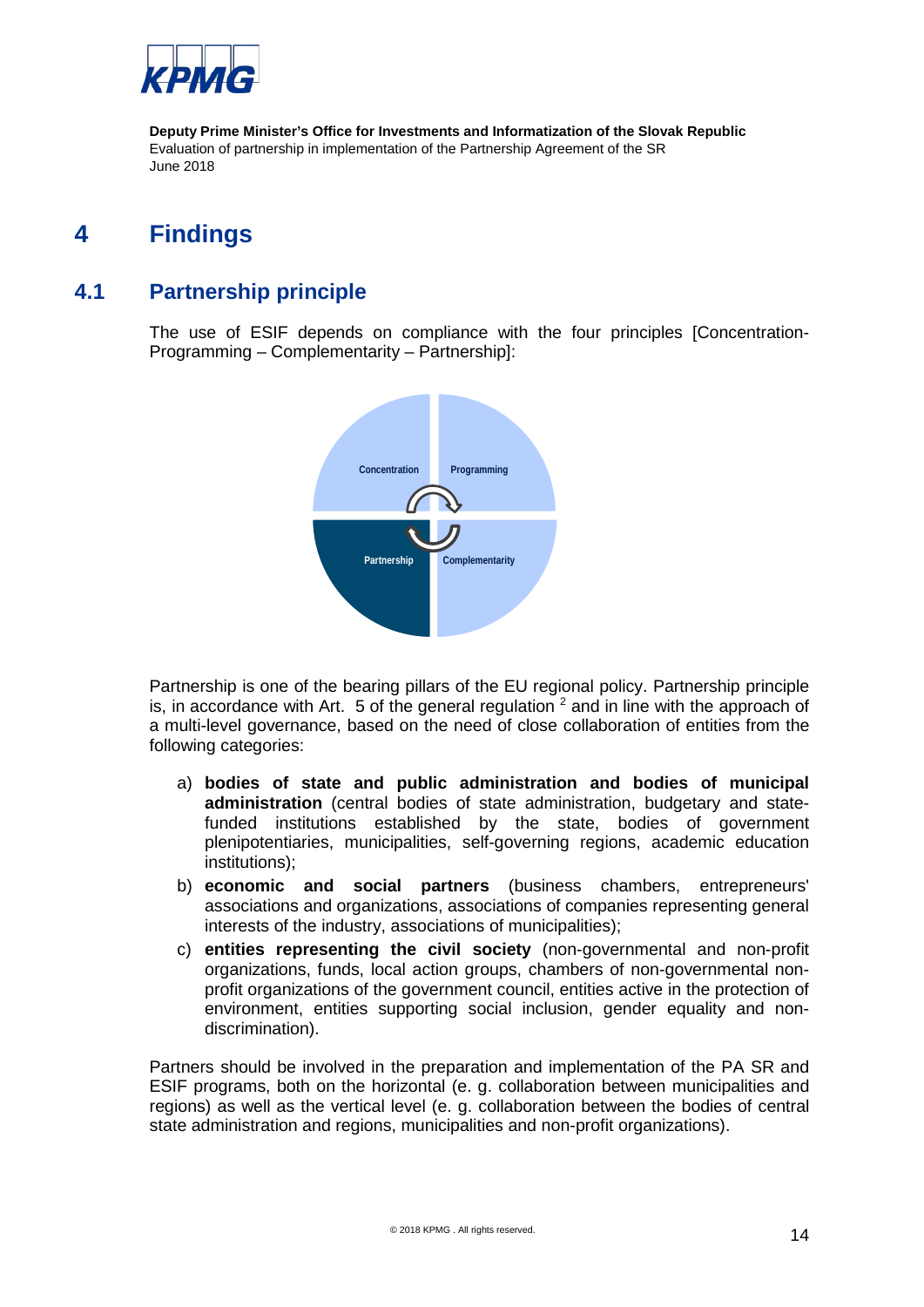

The ultimate objective of the partnership principle is to ensure that ESIF-funded investments are expedient and transparent and the entire cohesion policy is publicly controlled. Partnership applies to all phases of the ESIF program management, from the preparation process through the management and implementation to monitoring and evaluation. This approach aims to ensure that the introduced measures adjust to local and regional needs and priorities. The partnership intends to direct the ESIF assistance to those areas and in such a manner that PA SR is implemented in accordance with its purpose and in order to achieve the anticipated effect of applied regional and cohesion policies across SR.

### **4.2 Legislative framework advancing the partnership principle**

#### **European legislation**

Advancing the partnership principle in the programming period 2014 – 2020, as opposed to 2007 – 2013, has been enhanced by drawing up of a legislation framework by EC. That prevented absence of a consistent legislative regulation in relation to the principle. Upon the EC motion, the partnership principle was introduced in the general regulation for the first time <sup>[2](#page-9-2)</sup>. Article 5 of the regulation lays down an obligation of the member states to organize partnership at all levels of program preparation, management, monitoring and evaluation. Provisions of the same article are an actual break-through in this regards, as the previous programming periods saw the partnership organized only in those areas where it was inevitable.

In accordance with the mandate granted by the general regulation, the EC issued a Delegated Commission regulation (EU) no. 240/2014 on the European Code of Conduct on partnership, with the purpose of laying down the rules of conduct in order to support the member states and make organization of partnerships easier. Having issued the Code of conduct on partnership, the EC determined baseline requirements for high quality partnerships while maintaining adequate flexibility, so that the member states could define their ways of organizing the participation of partners. The European Code of conduct on partnership is another important milestone, advancing the collective commitment and responsibility for the cohesion policy.

#### **Legislation and methodical documents at the national level**

Partnership Agreement SR (PA SR) entered into between the SR and EC on 20.06.2014 defines the strategy and priorities for effective and efficient investment for the period of 2014 - 2020 and the partnership principle is a significant aspect thereof, as well as its application throughout the entire ESIF programming cycle.

The obligation to apply partnership in ESIF funding has been adjusted in Slovakia by Act no. 292/2014 Coll. on contributions provided from ESIF (hereinafter the "ESIF Law"). At the same time the Act defines jurisdiction and procedures for the bodies of state administration and bodies of territorial self-administration in providing such grants.

The elementary framework of involvement of the partners in the specific processes of preparation, implementation, monitoring and evaluation of the programs has been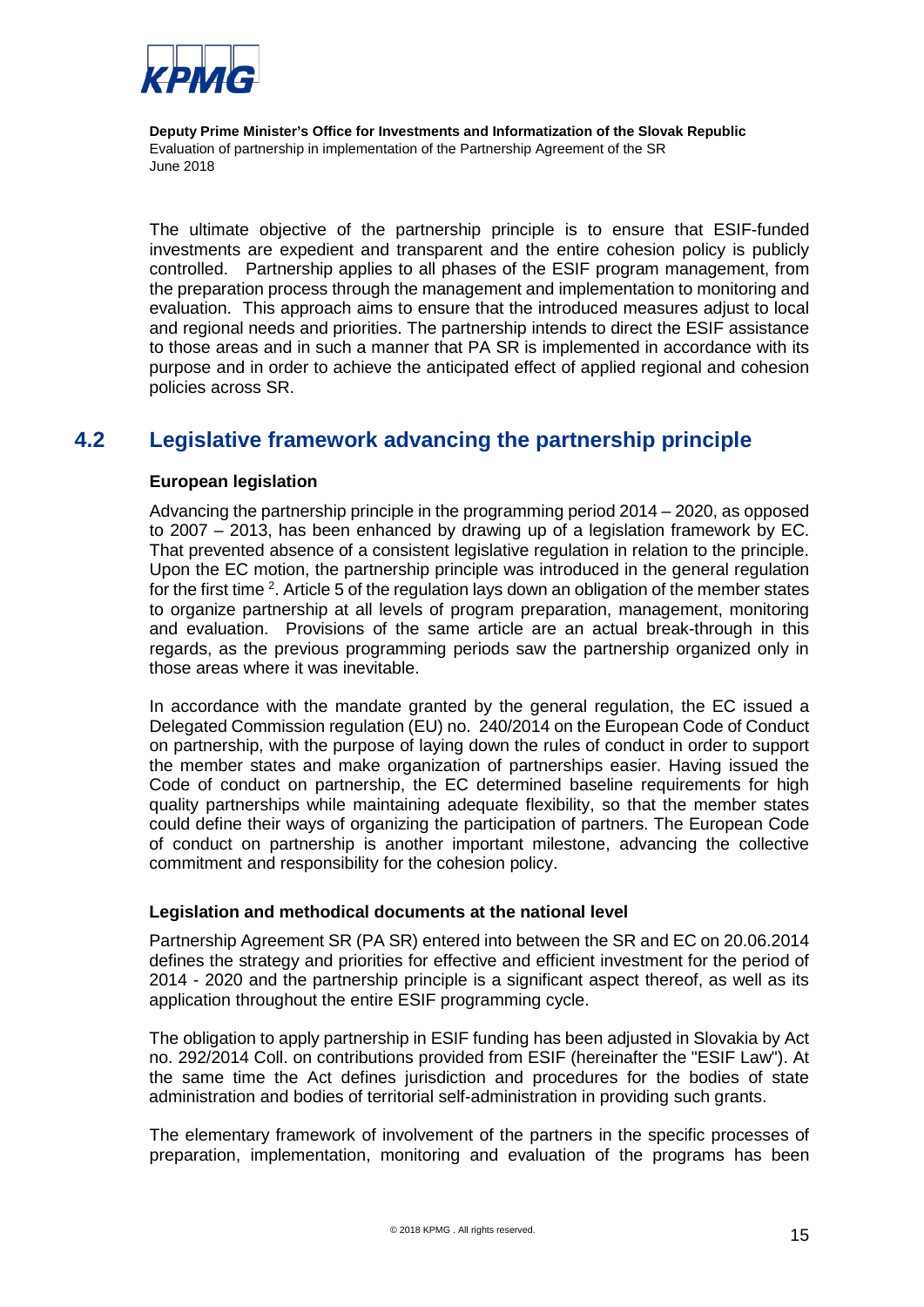

determined by the CCA in the System of ESIF management for the programming period of 2014 - 2020 and by the MA for PRD in the System of PRD management 2014 - 2020 (hereinafter as "the management system"). In order to ensure a consistent procedure of MA in organizing partnerships, the CCA issued the following methodical documents:

- Methodical guidance of CCA on preparation of OP/programs in the programming period of 2014 - 2020, significant in defining a single statute of work groups for the preparation of programs and an obligation of engaging relevant partners in designing the programs;
- The CCA guidance on engaging the partners, non-governmental non-profit organizations in the preparation of PA SR and programs, established an obligation to ensure a proportional representation of representative NGOs in the work groups for the preparation of programs;
- CCA Samples no. 1 and 2 for developing statutes and rules of a meeting procedure of the monitoring committee which established the need to respect the partnership principle;
- Methodical instruction no. 8 on the progress report on implementation of the PA SR defines the structure and contents of the report including an obligation to evaluate involvement of partners in program implementation.

### **4.3 Mechanisms of partnership implementation created at the national level**

The partnership principle is fully applied at the PA SR level and within all ESIF programs. To apply partnership means especially to provide all the relevant information on the process and contents of programming, monitoring and evaluation to the public; ensure balanced representation of individual sectors and adequate representation of civil organizations in the advisory councils, committees and work groups and to provide appropriate time framework for commenting of the materials by the entities and the public. The main principle in applying partnership is to ensure proper representation of adequate stakeholders who are nominated in a transparent and unambiguous manner, with precisely defined competences.

Partners are involved in the ESIF management and implementation activities as follows:

- a. preparation of PA SR/programs and changes thereof;
- b. performance of tasks of a monitoring committee (MC) national, for programs;
- c. program implementation (especially in designing calls for proposals<sup>5</sup>, in approving the selection criteria, in preparation and approval of the national projects proposals, in developing and implementation of integrated territorial investments and local development strategies);
- d. application of horizontal principles;
- e. drawing up materials (e. g. progress report, conceptual and legislative documents);
- f. monitoring of PA SR and programs;

<span id="page-16-0"></span> <sup>5</sup> Calls for submission of project proposals and calls for submission of grant applications, calls for presenting national projects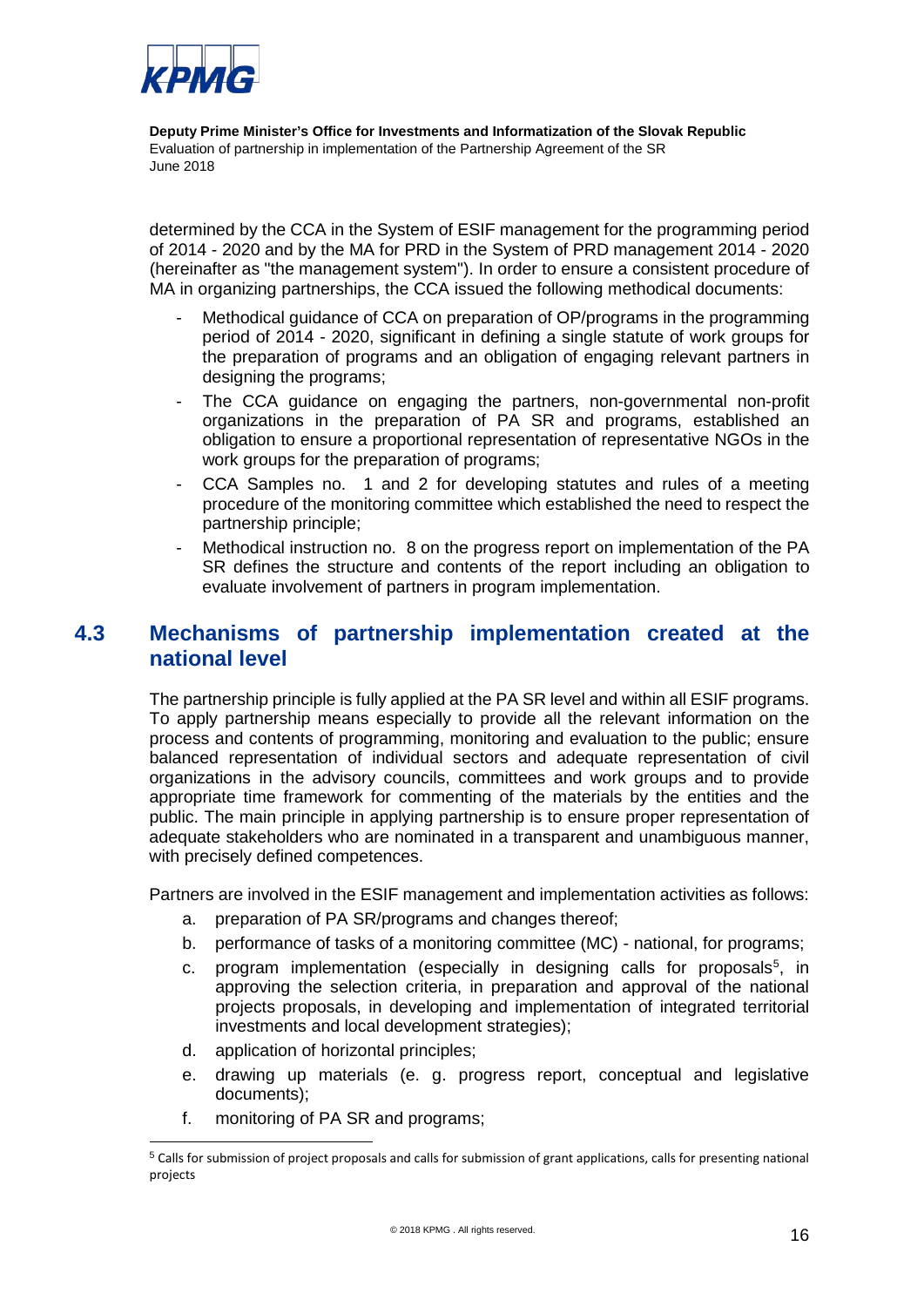

- g. raising awareness of ESIF;
- h. evaluation of ESIF interventions.

The partnership principle is generally applied via setting up formal and informal groups with a defined purpose. CCA, in order to ensure timely, meaningful and transparent consultations with the partners established baseline requirements for the MA procedure in involving partners in the preparation and implementation of programs in the ESIF management system and special methodical guidelines (refer chapter 4.2).

Formal groups are established on the grounds of a written statute which also defines powers of partners in the group. Formal groups are governed by written rules in the code of their meeting procedure, while the group meetings, decisions and agreed tasks are minuted. Group members can present position of the institution they represent, comment on submitted documents and discuss on proposals and questions related to the subjectmatter and activity of that group. A work group adopts conclusions and recommendations which were discussed and voted on, while a simple majority of votes is necessary to approve a conclusion/recommendation (in cases of significant importance a consensual approval of all the group members is required). A formal group can be established as an advisory body in accordance with the organizational rules of the Ministry. Formal groups are created in all entities involved in ESIF management, that is CCA, MA, IB and bodies in charge of HP management.

In order to promote a transparent environment, all MAs worked with a wide-ranging group of partners in developing the program proposal through created work groups, especially in the matters of need analysis, definition of priorities and specific objectives aligned with the program focus. MAs usually took the structure of work groups in program development as the basis for subsequent choice of partners for their MCs. MCs have a special position among the formal groups, establishment thereof is governed by the Act on ESIF and ESIF management system and they are established as follows:

- a national MC established by the CCA to evaluate implementation of the cohesion policy objectives and the efficiency of activities related to ESIF-funded grants;
- MCs established by each MA to examine program performance and evaluate progress achieved in implementation of the program objectives.

Informal groups are set up without statutes formalized in writing and administrative procedures. They comprise fewer members, often experts in a clearly specified area and their meetings are driven by a need to discuss or solve a specific subject-matter. Informal groups have been set up for instance within CCA, OP R&I, OP QE, RDP, OP HR.

The decision on selecting partners into committees and groups is a competence of their founder (MA or IB). When selecting partners, MAs/IBs consider the content and thematic focus of the program, with regard to a balanced representation of sectors and adequate representation of civil society entities. Stricter rules apply to the structure of MCs, which must fully adhere to the principle of partnership and non-discrimination. In accordance with the ESIF management system, up to 31.12.2017 it was recommended to respect the principle of thirds in the structure of MCs (1/3 committee members as state administration representatives, 1/3 representatives of self-government and 1/3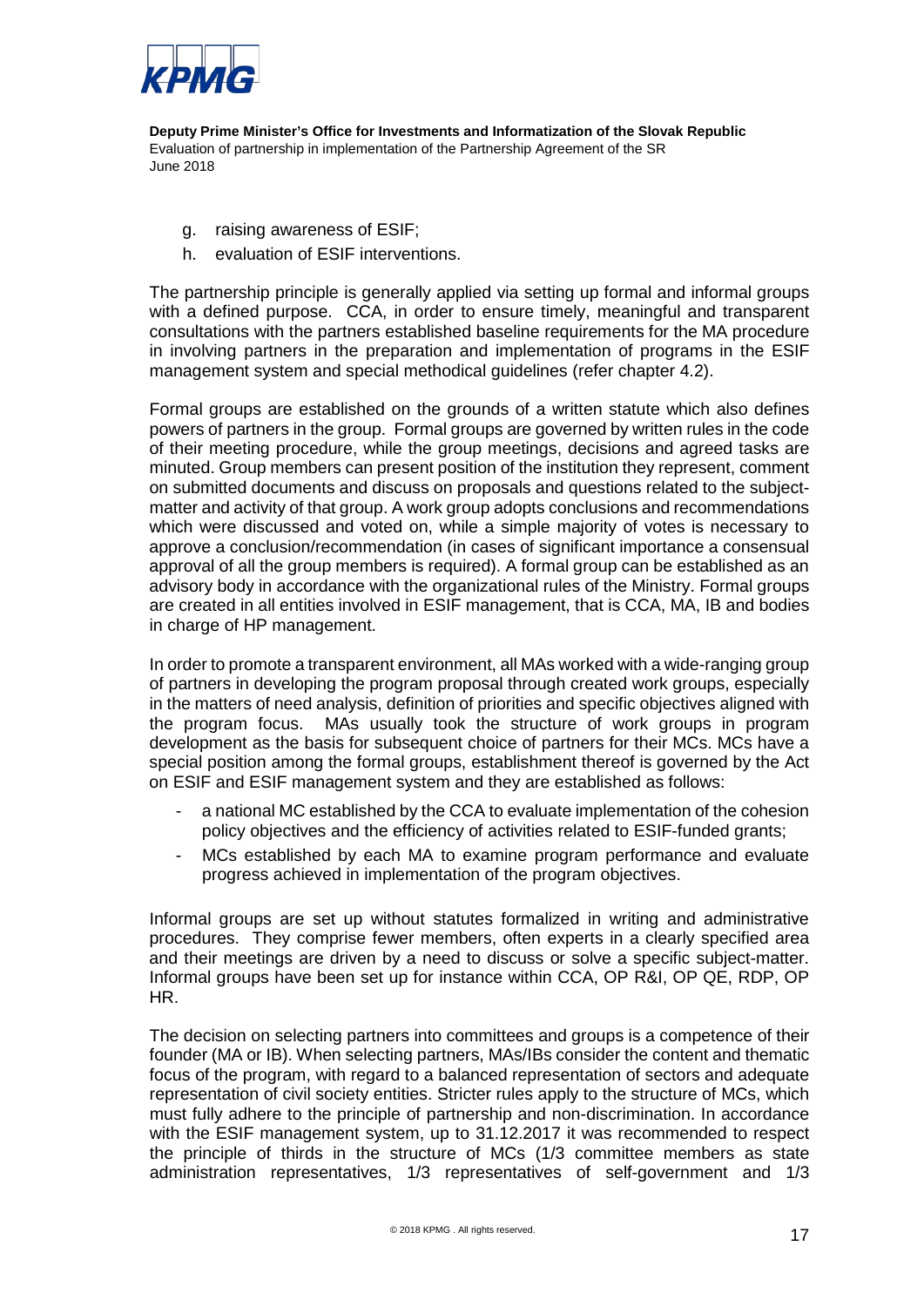

<span id="page-18-3"></span><span id="page-18-0"></span>representatives of the economic and social partners and the third sector). Amended ESIF law effective as of 01.01.2018 requires the MAs to adjust the MC structure in such a manner that the representatives of the other entities <sup>[6](#page-18-1)</sup>have a majority of votes in the MC[7](#page-18-2) . This aims to ensure a balance in the MC composition and to restrict the majority of votes among representatives of the state entities.

Representatives of partners for the committees and groups are delegated by the relevant partners. Partners in MCs function as due members with a voting right or as voteless observers. MC chair person and every member of the committee or group may invite to the session (after previous consent of the chair person) experts on the subject-matter to be discussed in the committee meeting.

Third sector representatives are delegated by the Chamber of non-governmental nonprofit organization of the Slovak Government's council for the NGOs. Since the partnership required a particular emphasis on the civil society, there was established a Slovak Government's Plenipotentiary Office for the development of the civil society as a tool for better understanding of the needs and importance of the involved civil entities.

Information exchange within the partnership is ensured via websites of CCA, MAs, IBs, bodies in charge of HP management, by e-mail, issued informative and professional publications, organized trainings, workshops and information meetings, especially via TV shots and programs as well as social networks. The DPMOII established information and consulting centers for entities and the public in the regions, with a special focus on general awareness of ESIF. Building of the institutional capacities of the partners is done also through specifically focused projects funded by the programs.

Consideration of partners' interests within the set-up mechanisms is a result depending on the legislative framework, ex-ante analyses performed in connection with the planed use of ESIF, earlier results and experiences, respect and negotiated compromises of the engaged stakeholders, as well as competences of the bodies responsible for the management and results of ESIF. The ultimate accountability for the presented document is always with its presenter, that is CCA, MA, IB or bodies in charge of HP management.

### **4.4 Results of analyses per evaluating questions**

#### *1. To what extent were provisions of Article 5 of General regulation and the European Code of Conduct in connection with involvement of the partners in the implementation of the Partnership Agreement SR complied with?*

The PA SR document itself, as well as any related materials, were prepared in line with the principle of "wide-ranging partnership" since the moment of their first initiation. Many entities were involved in the process of **preparation of the PA SR**, MAs responsible for

<span id="page-18-1"></span> <sup>6</sup> Other entities include entities except the representatives of MAs, IBs, other organizations of state administration and legal entities established thereby.

<span id="page-18-2"></span><sup>&</sup>lt;sup>7</sup> This excludes the collaboration programs included in the evaluation - Interreg V-A SK-CZ, Interreg V-A SK-AT, Interreg V-A PL-SK and Interreg V-A SK-HU.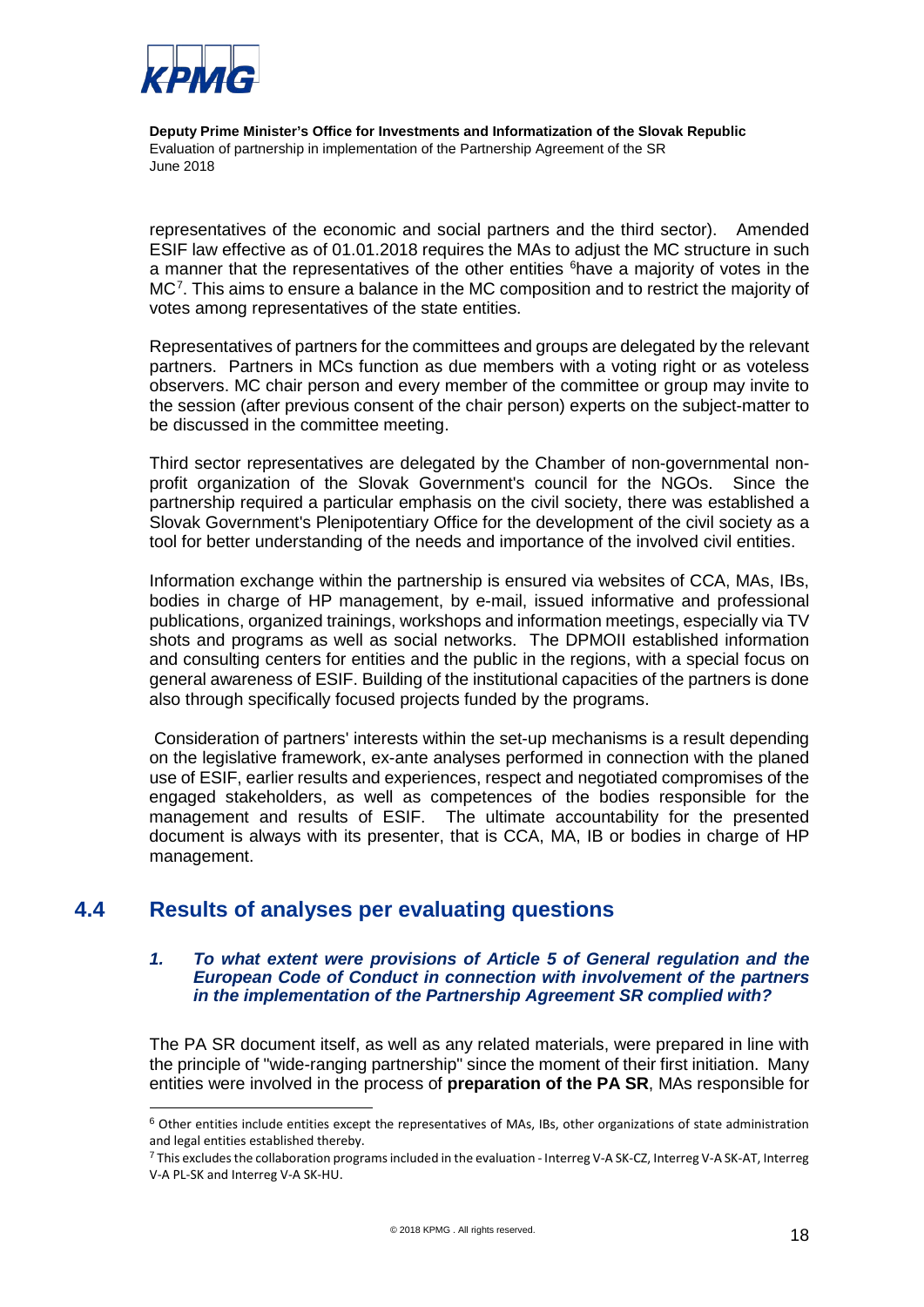

the preparation of future programs, other bodies of central state administration, as well as a wide range of partners from the regional and local self-government, academic sphere, as well as a wide range of various associations of interest, representative professional associations, non-governmental organizations (covering gender equality, non-discrimination, sustainable growth and environment), organizations in the area of rural development and fisheries and European groups of territorial collaboration, which resulted in the creation of platforms:

- *"Slovak government's council for the Partnership Agreement for the period of 2014- 2020* ", comprising 18 organizations of the public administration, 9 organizations representing economic and social partners and 1 civil society entity (appendix 1, C1). Disproportion in categories of represented partners has triggered involvement of all state entity stakeholders acting in the role of an MA and IB for individual programs in this programming period;
- work group "*Partnership for the cohesion policy*", currently working as the "*Partnership for cohesion policy 2020+"* consists of 30 organizations of public administration, 21 social and economic partners and 14 civil organizations (Appendix 1, C2), where it is possible to state a wide-ranging and even balance of public administration representatives and other entities;
- *"Work group for the development of territorial agreement between the Slovak government, regional self-governments and local self-governments for the period of 2014-2020*" consists of 6 public administration entities and 1 umbrella organization of the economic and social partners (Appendix 1, C29). The work group consists of state administration representatives who exert influence over territorial development, selfgoverning regions and the association of cities and villages.

In an effort to promote a transparent environment for effective and efficient management of programs, the MA included into the process of **program preparation** relevant partners by creating special work groups within all programs under the objective of "Investment into growth and employment" and programs of "European territorial cooperation". In summary, there were observed 73,0 % of state administration entities and territorial selfgovernment entities, relevant central bodies of state administration and other bodies of public administration (with subject-matter departments as expert administrators and institutions in the role of MA and IB), 22,0 % of entities from the category of economic and social partners and 5,0 % of civil society entities (appendix 1B). Analysis of group structure shows major involvement of relevant entities for individual expert parts and thematic focus of the programs. State administration entities dominated in the development of programs, as they bear responsibility for meeting the program objectives.

Within the PRD, ad-hoc sub-groups were created in the preparation of project and nonproject measures, with evident focus on justified nominations of expert partners operating and having practical experience in the focus areas of individual measures. Almost equal representation was observed in the sub-groups - 60,0 % of public administration entities to 40,0 % of other entities (appendix 1B, 9.1 - 9.16).

Social and economic partners were not involved in the preparation of OP TA (appendix 1, B11). According to input from MAs, their involvement was not necessary with regard to the nature of the program and selection of operations which are funded from the program.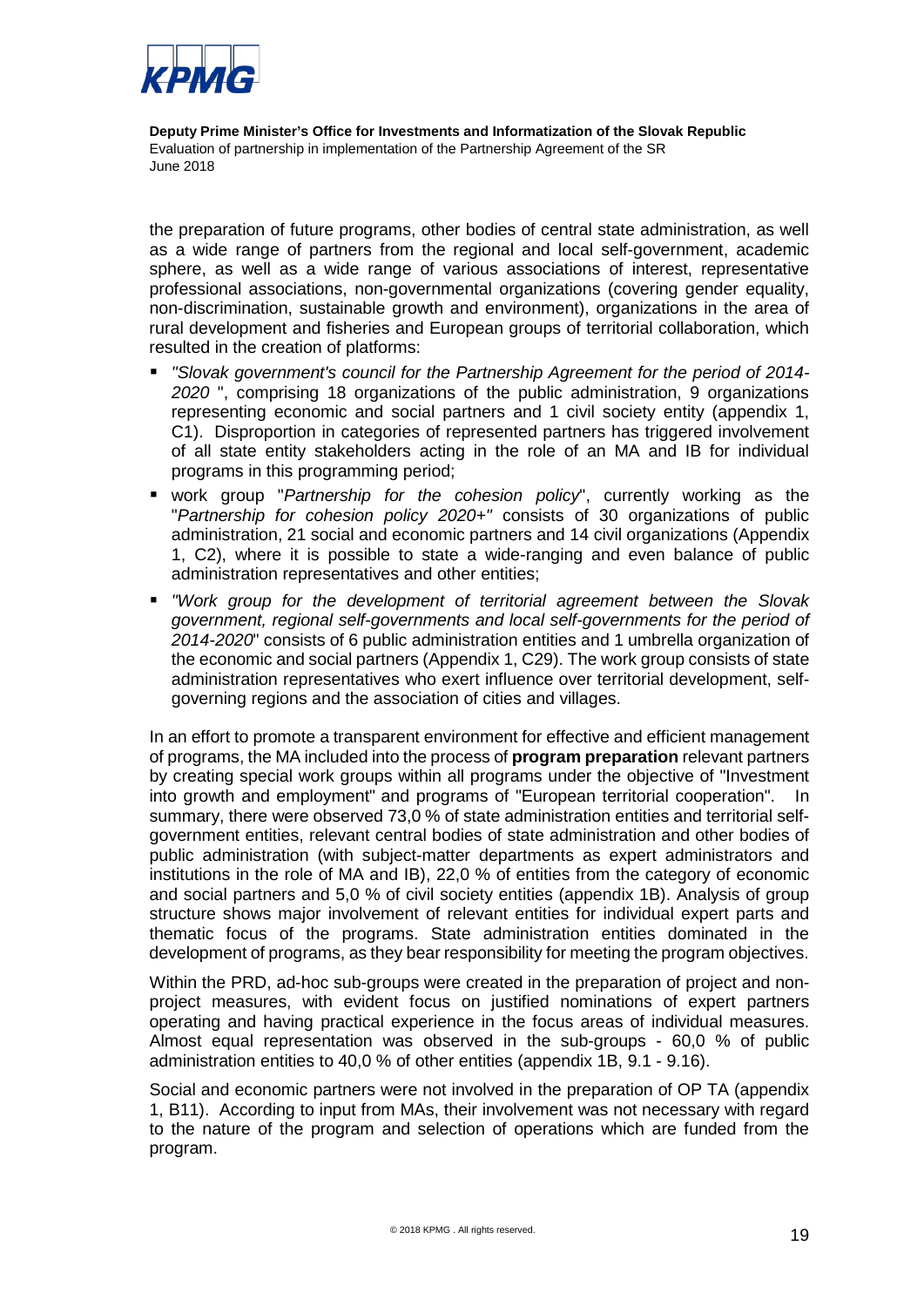

A more significant difference in the structure of partners can be observed in the work groups for the development of "European territorial cooperation" programs Interreg. Representatives of the public sector comprised over 80,0 %, in the Program Interreg V-A Poland - Slovakia it was 55,0 %. The remaining part included representatives of regional self-government or umbrella organizations thereof. Representatives of civil organizations were not involved in the development of cross-border cooperation programs. MAs explained this fact by low interest among this category of entities to engage in the preparation of programs and also the fact that these programs are socalled "complementary" to the main ESIF programs, which makes them less attractive for some partners to engage.

Involvement of partners in the activity of the **National MC for ESIF** reflects the structure of PA SR and brings together 38 public administration organizations and 11 organizations representing social and economic partners. There are 4 representatives of civil organizations who were nominated by the Slovak Government's council for nongovernmental non-profit organizations and they are mandated to represent the entire third sector (Appendix 1, A1). The proportion of 72,0 % of public administration entities to 28,0 % of other partners is caused by cross-sectional nature of the national MC, where the public administration entities are represented by central bodies of state administration (several representatives for a single ministry due to a broad agenda of departments) and self-governing regions representing the regional needs.

The scale and involvement of entities **in MCs established at the level of individual programs** reflects the needs and thematic focus of the programs themselves. Concerning MCs, it may be said that in most cases the representatives of partners in the work group for the program development continually proceeded to become MC members for the program MC. For the same reason the structure of partners is almost identical in the groups for program development and program MCs. As of 31.12.2017, public administration representatives comprised 65,0 % including municipal administration, economic and social partners counted for 26,0 % and civil entities 9,0 % (appendix 1, A).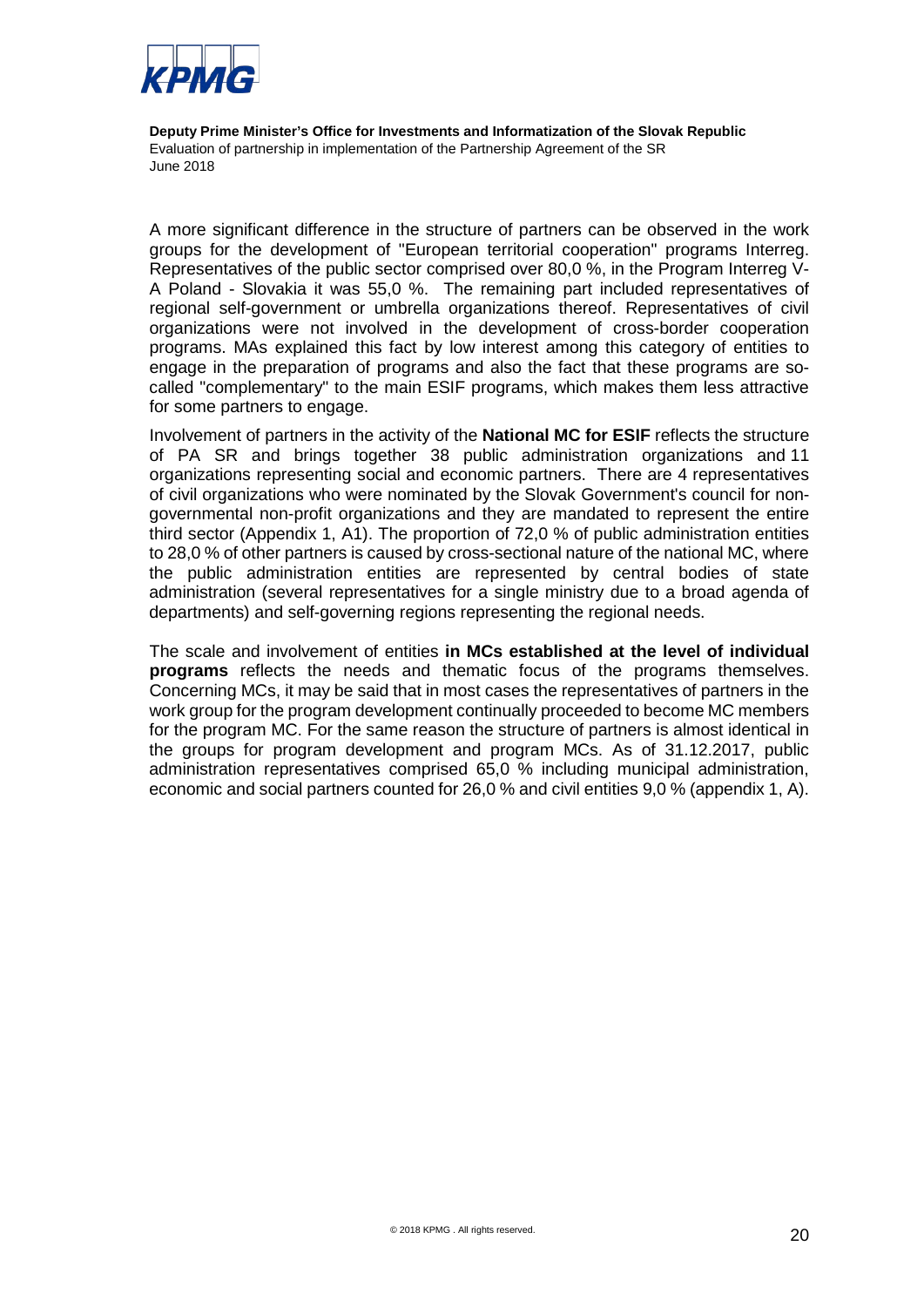



<span id="page-21-2"></span>

The MA did not apply the principle of thirds in the structure (1/3 committee members to be state administration representatives, 1/3 self-government representatives and 1/3 social and economic partners and the third sector representatives) recommended by the ESIF management system as of 31.12.2017. This is because of the specific focus of the very programs, distribution of the overall responsibility for programs, the need of wideranging representation of partners and impossibility to achieve balanced representation in the partner categories in embracing the expert aspects of the programs.

<span id="page-21-1"></span>For the sake of balanced representation and restricting the majority of state representatives in voting, the amended law on ESIF laid out an obligation of MAs to adjust the structure of MCs in such a manner that would allow a majority of votes to representatives of other entities, effective no later than 01.01.2018 <sup>[6](#page-18-0)[7](#page-18-3)</sup>. This obligation was complied with in all programs. Within the monitored period only one MC had a meeting after 01.01.2018, OP R&I, therefore it was not possible to assess the effect of adjusted structure of the MCs. According to the survey among the MC members, $8 \text{ up to}$  $8 \text{ up to}$ 62,2% perceive the increased proportion of economic and social partners and civil organizations positively vs. 9,2 % negatively.

<span id="page-21-0"></span><sup>&</sup>lt;sup>8</sup> A survey among the members of MC OP/ESIF was conducted within the project "Effective engagement of civil society in implementation and monitoring of ESIF through introduction of participatory procedures". It was conducted by the Slovak Government's Plenipotentiary for the development of the civil society and funded from the OP TA.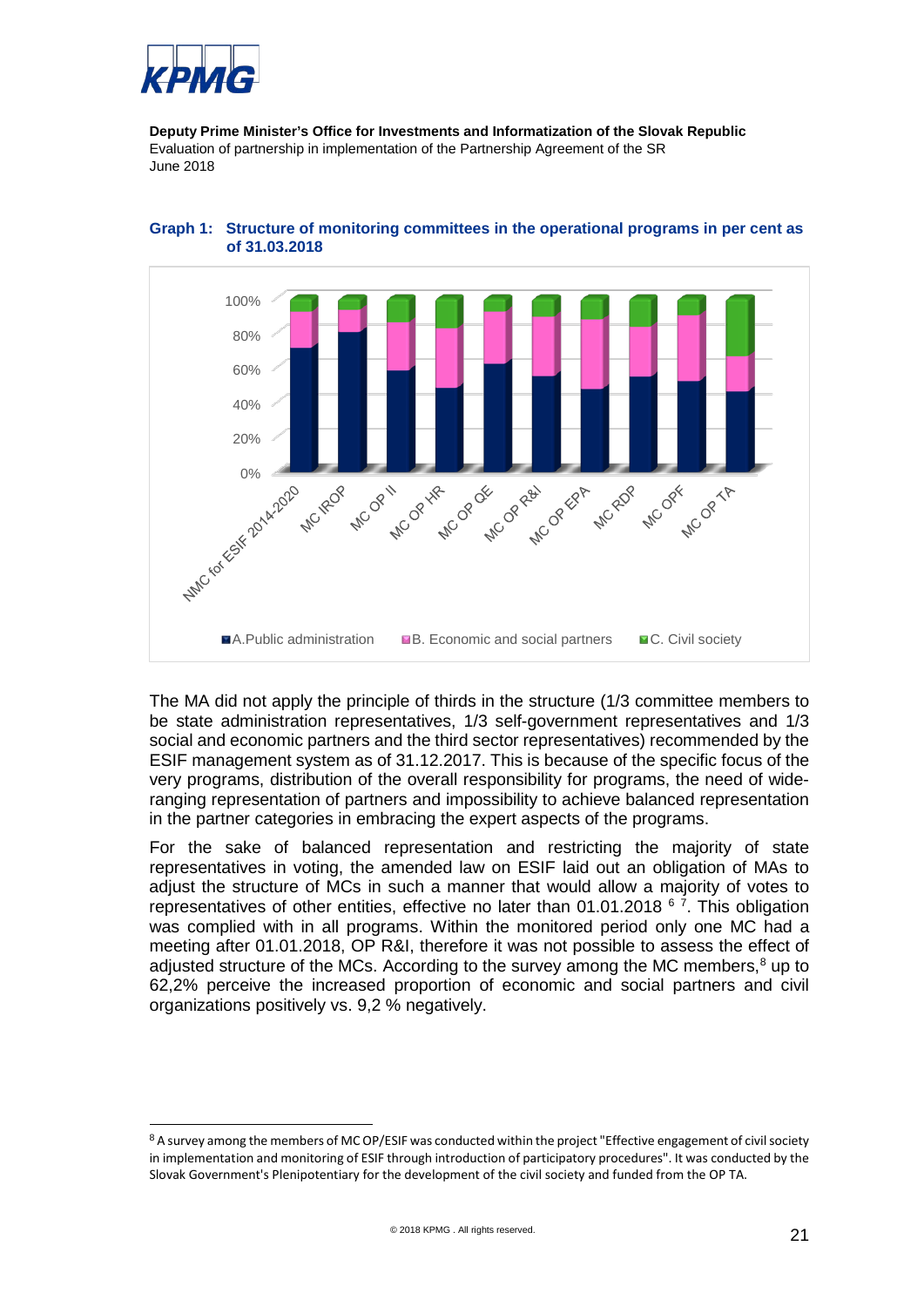



<span id="page-22-1"></span>

**In the course of implementation of programs during the monitored period,** there were identified as many as 32 formal groups (committees, boards, councils) established by MAs and IBs with a view to discuss specific topics (program evaluation, information and communication, committees for selecting of the evaluators, groups to coordinate implementation of program parts, etc.). Representatives of relevant central bodies of state and public administration dominated significantly, especially expert departments and institutions of MAs and IBs, which ensues from the responsibility of MAs (state institutions) for program implementation. The changed approach is evident within work groups of OP R&I, for the areas of RIS3 specialization,<sup>[9](#page-22-0)</sup> which contribute to shaping of the research, development and innovations policy in the SR. Therefore a broader representation of social-economic partners is relevant here, on average up to 39,0 %, as experts in the given area (appendix 1, C21-C28).

To achieve the main objectives of **HP Sustainable development** and **Equality between men and women and Non-discrimination** the following work groups were established:

 "*Work group for horizontal principle Sustainable development for the programming period 2014 - 2020*", composed of 69,0% public administration entities, 12,0% entities of economic and social partners and 19,0% entities from non-profit organizations (appendix 1, C6),

<span id="page-22-0"></span><sup>&</sup>lt;sup>9</sup> Strategies of research and innovations for smart specialization of SR (RIS3 SK), as approved by the Slovak Government's resolution no. 665/2013 dated 13. 11. 2013, defines investment and structural measures for the politics of research, development and innovations in the SR.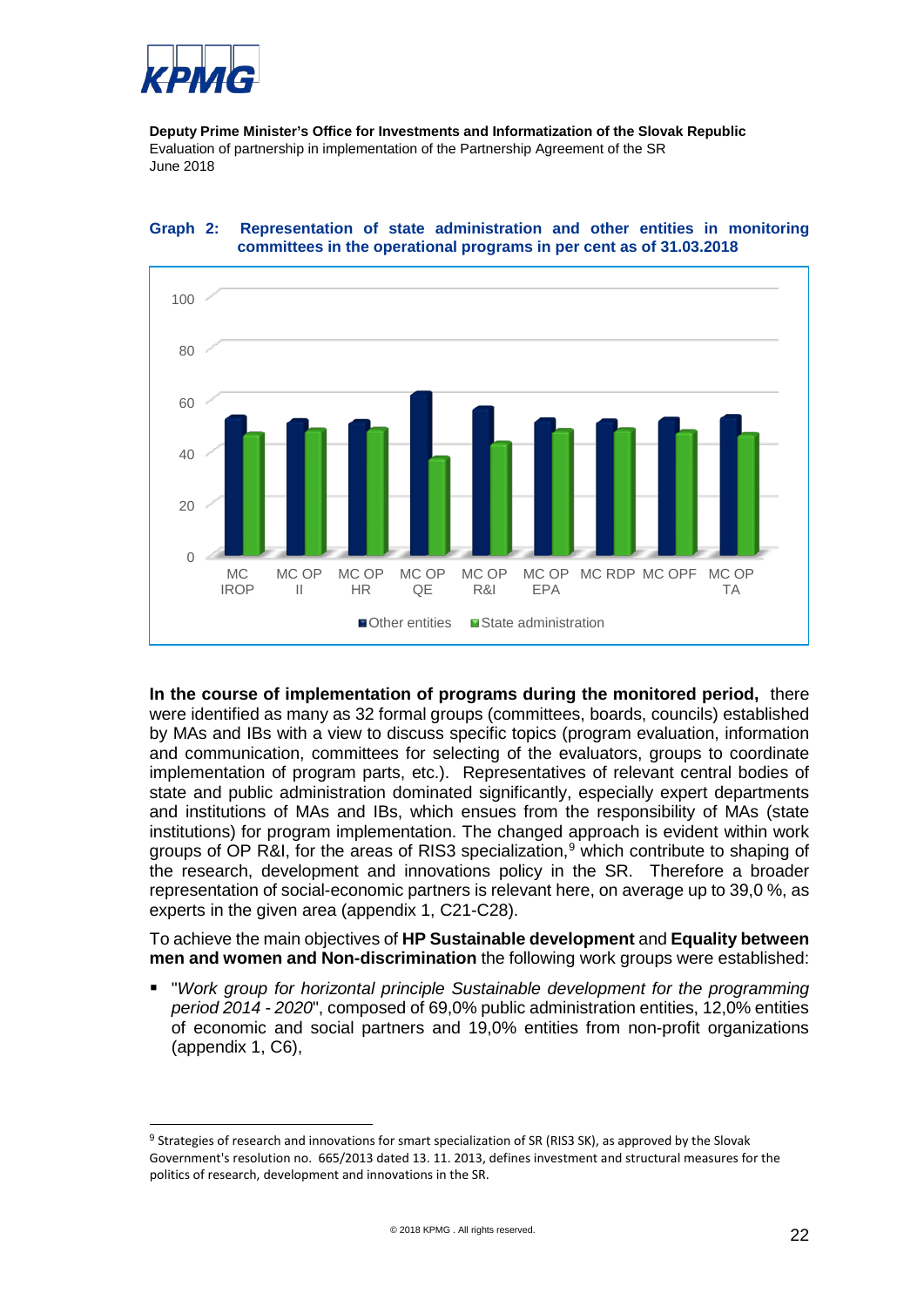

 "*Coordination committee for horizontal principles of equality between men and women and non-discrimination***"** composed of 83,0% public administration entities and 17,0% non-profit organizations (appendix 1, C7).

The structure of the work group and the coordination committee was driven by the focus of the very PA SR, which also indicates the ratio in favor of public administration entities as these include all the departments in the role of MAs and IBs, as well as Slovak Government's plenipotentiaries covering the areas of Roma community, development of the civil communities and ethnic minorities.

The "*bottom-up approach*" and the need to accelerate the regional needs and priorities influenced the composition of established structures **in the context of application of integrated strategies of local development IROP**. Partnership councils for **regional integrated territorial strategies** (RITS) are created in individual self-governing regions as platforms for collaboration of the bodies of regional self-government, local administration, state administration, local initiatives (local action groups, associations of municipalities) and other social and economic partners (business sector, associations of interest and the third sector) active in a given territory and relevant for the specific RITS from the viewpoint of legislative powers, competences and jurisdiction (subject-matter, expert or territorial). Partnership councils typically include 35,0 % of public administration entities and the 65,0 % majority of representatives of economic and social partners and third sector entities. With the exception of Partnership council of the Bratislava region where the ratio is 55,0 % to 45,0 % in favor of public administration entities (appendix 1, E).

A tool to engage local players in decisions about social, economic and environmental development of the territory are **community-led local development strategies** (CLLD). A total of 87 Local action groups (LAG) were approved  $10$ , having met the requirements for granting a contribution, to whom the Agricultural Payment Agency (APA) sent a Decision on approval of the community-led local development strategy and of granting of the LAG status (appendix 1F) LAGs represents partnerships that bring together entities of public and private social and economic interests (partners from various social-economic sectors and non-governmental organizations), members include municipalities, entrepreneurs, civil associations, non-profit organizations, societies, unions or citizens themselves. Involvement of partners leads to setting up a public and private partnership from the geographical, sectional, institutional, social and economic point of view (appendix 1, F).

For the purposes of cooperation in solving relevant specific matters, the following work groups were created at the central CCA level in the monitored period:

- "*Work group to supervise evaluation and preparation of the progress report***",** the structure of which reflected the need to embrace the inputs for the progress report itself, and its member structure reflect the same (mostly representatives of MAs and IBs), 97,0 % entities of public administration and 3,0 % of entities from the non-profit organizations category (appendix 1, C3),
- "*Council of the Central Coordination Authority***",** as an advisory body to CCA, whose outputs serve as an expert support in performance of activities of the individual MAs,

<span id="page-23-0"></span> <sup>10</sup> <http://www.nsrv.sk/?pl=91> - List of approved LAG Call [no. 21/PRV/2017](http://www.nsrv.sk/download.php?2169)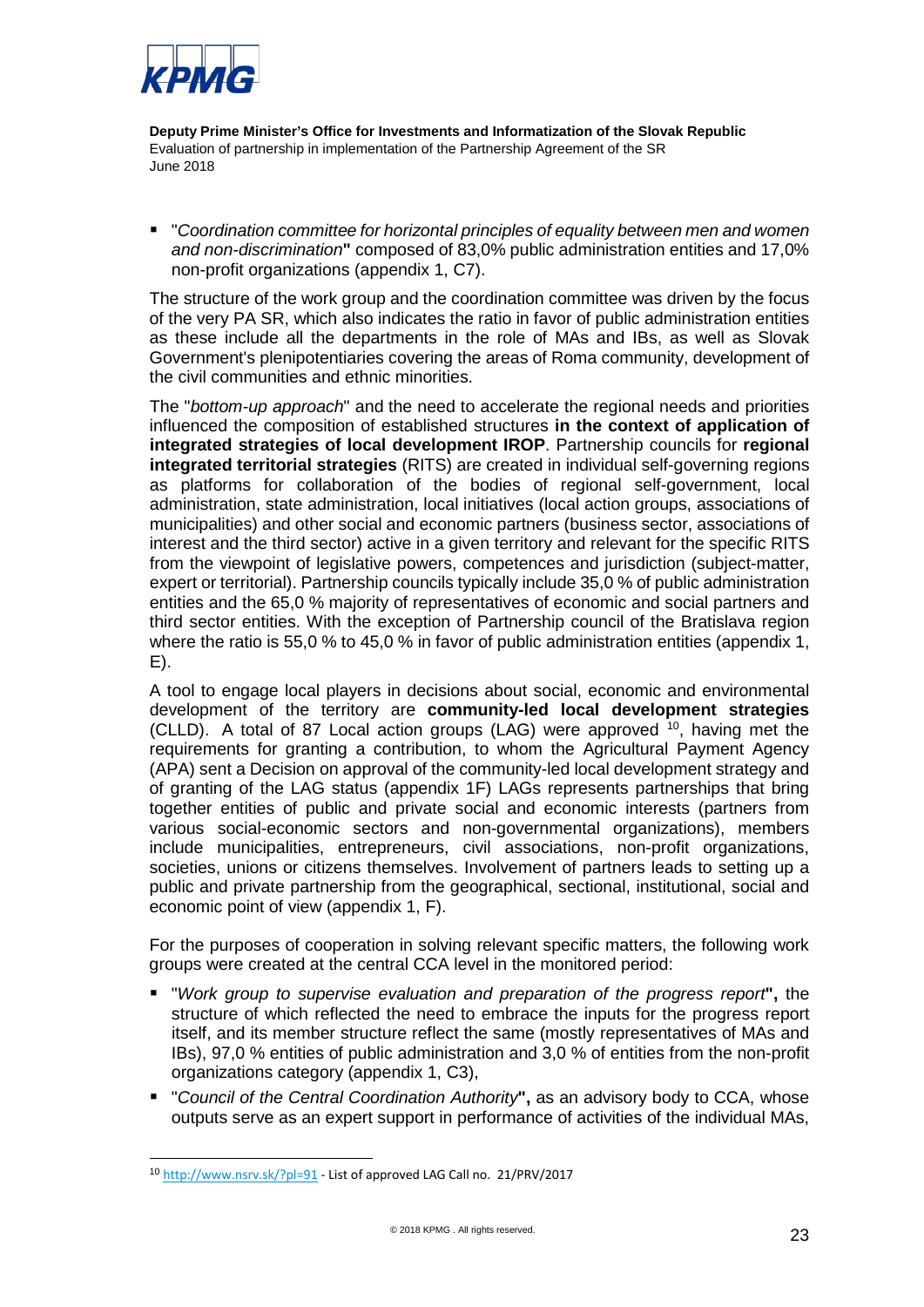

in amendments to ESIF law and ESIF management system, composed of 60,0% of public administration entities and 40,0 % of non-profit organizations (appendix 1, C8),

 "*Sectional coordination group for cohesion policy DPMOII***"**, comprised of subjectmatter experts from DPMOII and other ministries and state authorities, hence 100,0 % of public administration entities (appendix 1, C9).

**In order to perform efficient evaluation of the** PA SR, a CCA work group was established with 100,0 % representation of state administration institutions. Concerning the evaluations in the context of the evaluation plan, the CCA sets up ad-hoc informal work groups (structure of entities considered according to the nature of a particular evaluation). Examples of work groups for managing evaluation created at the MA level include the following:

- "*Work group for evaluation of OP R&I*" comprises 60,0% of public administration entities representing the MA and IB and 40,0% of entities representing the non-profit organizations (appendix 1, C11),
- "*Work group for managing evaluation of OP HR*" consisting of 87,0% public administration entities (representatives of MA OPHR - MLSA&F SR and IB - MI SR and MSESR&S SR) and 13,0% entities representing economic and social partners (appendix 1, C19).

To sum up in general, a "wide-ranging partnership" was observed in the development of PA SR and individual programs (except OP TA) as well as in the activities of MC at the CCA and MA level, engaging relevant representatives of the state and public administration, territorial and regional self-government, economic and social partners as well as civil society entities. In the phase of program implementation there were special work groups created, with the structure of members reflecting the particular needs of task performance and covering expert issues.

#### *2.1. What is the specific involvement of the partners according to Art. 3 of the European Code of conduct in implementing the Partnership Agreement SR?*

Participation of national, regional and local level entities is applied across all phases of the ESIF management process, in the development of PA SR and all programs, in management, implementation, monitoring and evaluation. This approach enables introduction of procedures and making of decisions which are aligned with the needs and priorities of the Slovak regions and ensures that ESIF-funded investments are expedient and transparent and the entire cohesion policy is publicly controlled.

#### **Development of the Partnership Agreement of the SR**

To observe the multiple-level of governance, the PA SR was coordinated by the CCA, with participation of a broad group of relevant partners. An analysis of differences and needs in the area of development and growth potential of the SR was prepared in cooperation with partners in the initial phase of drafting the PA SR, with regard to the thematic objectives and key activities defined in the EC Position paper. Proposal of the analytical part of the PA SR was discussed at the meeting of the work group "*Partnership*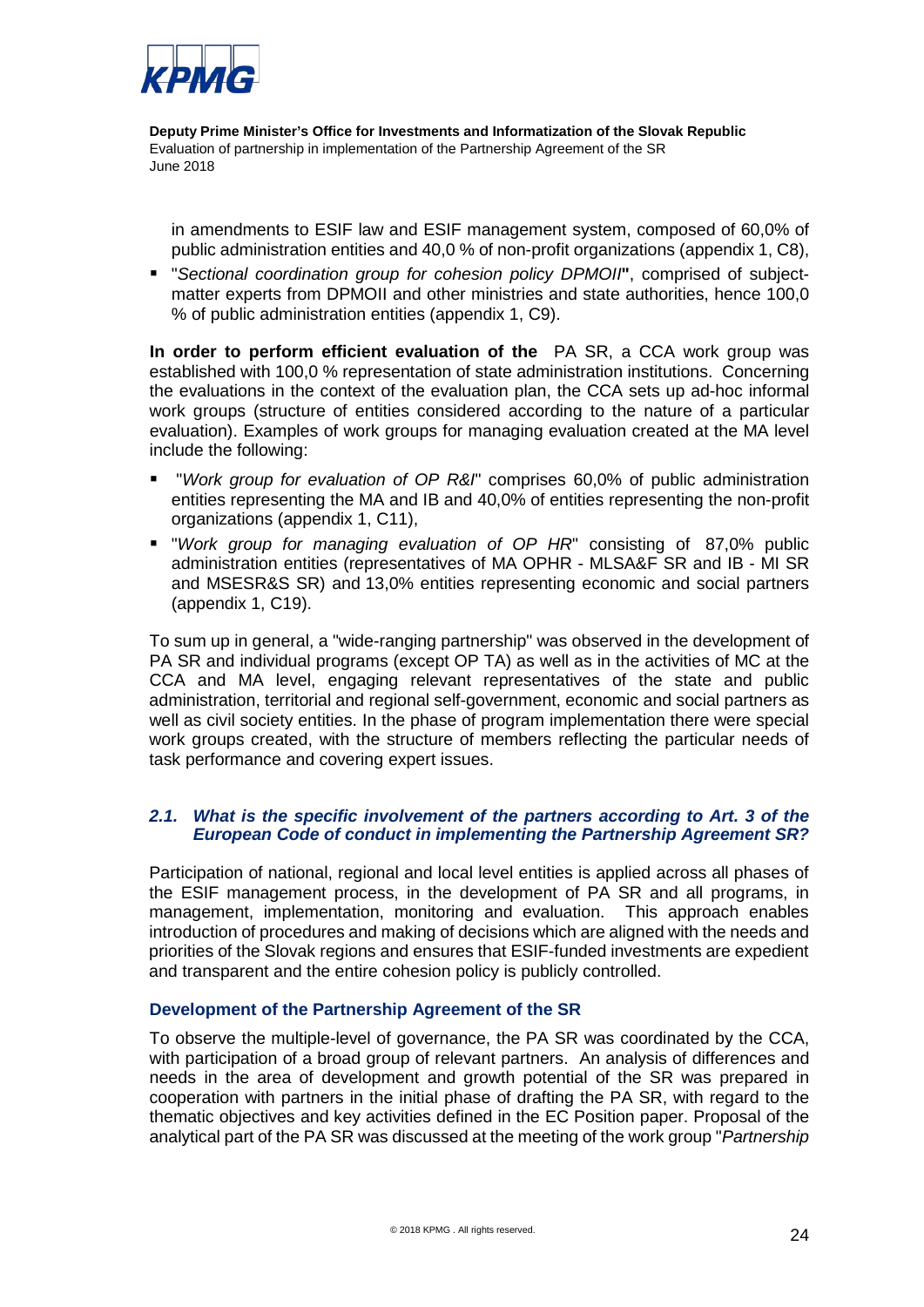

*for the cohesion policy*". The strategic part and ex-ante evaluation of the PA SR as well as partial outputs were discussed with relevant partners on an on-going basis.

While the draft PA SR was subject to comments, the CCA held meetings with MAs responsible for the preparation of programs who communicated their opinions with relevant entities in order to include the key issues resulting from the raised comments and results of negotiations with the EC. Discussed in the meetings were mainly the open questions regarding territorial development, thematic concentration, application of integrated approaches, coordination between ESIF programs and other assistance tools, linking program activities with measures for the climate change and setting the mechanism of implementation of the performance framework. Concurrently the CCA ensured coordination of performance and evaluation of compliance with the ex ante conditionalities in the context of the Slovak Republic and in collaboration with bodies in charge of HP management. The partnership principle was ensured also via commenting of the PA SR draft by the general public in the process of assessing the environmental impact of the Paper.

One of the presented documents within the development of the PA SR was a "Proposal of the baseline principles for the preparation of the PA SR for the programming period of 2014 - 2020". This paper, also thanks to the partners' comments, included the partnership principle among the main principles in the programming period 2014 - 2020.

Communication with the partners was conducted through the CCA work groups and flexibly as needed (electronic communication, e-mail). The general public was involved in the process of PA SR development also by means of a CCA questionnaire (28.02.2013) which aimed to obtain opinions and public contributions to the topic of the use of EU funding. Survey outputs (151 respondents including HTU, municipalities, state administration bodies, academic sphere, representative professional associations, nongovernmental non-profit organizations, private entities, individuals) endorsed the selection of thematic objectives and investment priorities in the draft of the PA SR. Public suggestions to cut down the administrative burden are contained in the relevant section of PA SR and were also included in processing of the ESIF management system.

#### **Development of programs**

The partnership principle was applied in the form of work groups set up in line with the "*Methodical guidance of the CCA for the preparation of OP/programs for the programming period 2014 - 2020*", bilateral negotiations, but also in the form of sending comments and suggestions via MAs' websites for the general public. The lifetime of work groups was limited by the end of purpose for which they were established, from the moment of program approval. The partners could submit written comments on drafts, propose suggestions and engage in discussions in the work group and thus influence the following:

- identify development needs in a given area
- proposals of program investment strategies and the main priorities of funding
- manner of achieving of the thematic objectives
- definition of target groups, qualified beneficiaries
- focus of supported activities
- allocation of funds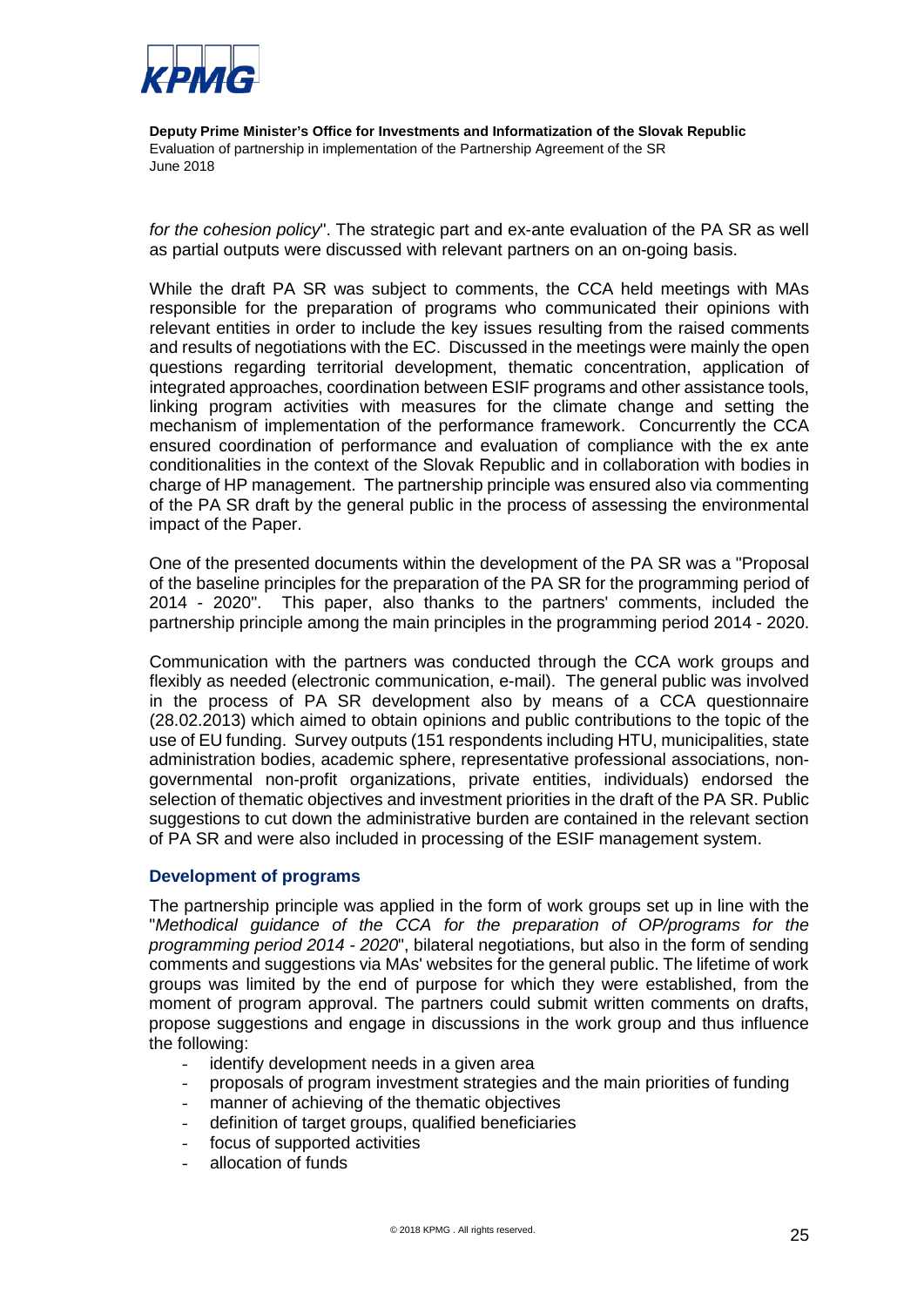

- definition of specific program indicators
- performance of the horizontal principles within the program.

Engagement of partners during the initial phases of program implementation played an important role also in terms of ex ante conditionalities. That includes mainly the partners at the level of central state authorities and economic and social partners, where the collaboration between the sectors was inevitable. Active approach of the entities from one sector directly affected performance of ex-ante conditionalities in another sector, e. g. performance of the "Action plan for the public administration reform".

For the purposes of unambiguous setting of objectives for the future programs, some MAs (PRD, OP F, programs of cross-border cooperation Interreg) distributed a questionnaire among the public where respondents could express their thoughts concerning program focus and specify local and regional needs.

The final program proposals resulted from active participation of engaged partners in their preparation.

#### **Organization of the monitoring committee**

CCA fully applied the partnership principle by having established a **National MC** in order to monitor and evaluate implementation of all ESIF programs within the PA SR. Committee members participate in the committee activities by attending the meetings, commenting the documents, proposing suggestions and voting, especially within:

- monitoring and assessment of achieving of the cohesion policy objectives
- monitoring of the status and progress achieved in implementation of ESIF,
- proposing measures to improve effectiveness and efficiency in implementation of ESIF,
- approving the Progress report,
- approving the ESIF evaluation plan and updates thereof,
- presenting comments on the Summary report on ESIF evaluation activities and evaluation results,
- commenting on the proposed re-allocations of funds, revisions of PA SR and programs,
- presenting report on the activity of the Coordination committee for cooperation in control of public procurement.

**MCs set up within the programs** for the purposes of monitoring progress and implementation of the program are organized with participation of a wide range of relevant representative entities that can present comments to the MAs, especially in connection with the following:

- progress achieved in the implementation of the program objectives,
- issues with impact on the program performance,
- program changes and re-allocation of funds,
- processes of program implementation and evaluation,
- measures leading to reduced administrative burden for beneficiaries,
- selection of operations to be funded by the program,
- methodologies and criteria for the selection of projects and changes thereof;
- lists and national projects proposals and changes thereof,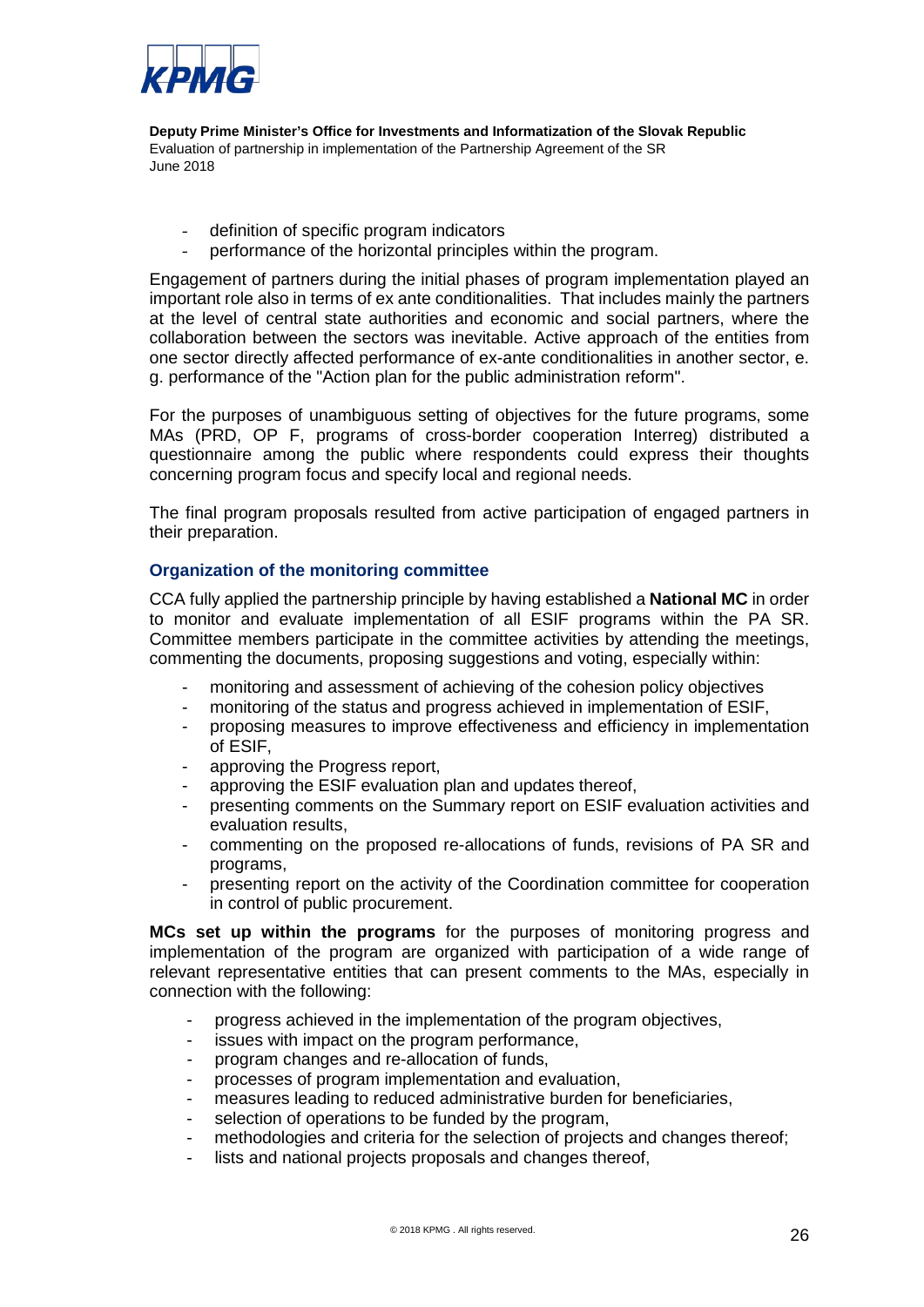

- examination and approval of the program communication strategy and changes thereof.

Both in the case of the National as well as programs' MC activities, the partners may invite experts on the subject-matter to be discussed. That advances the possibilities of using expert knowledge, experience and insights to design and perform the ESIF strategies. Partner engagement in MCs means an active tool of ESIF management and coordination, not only in approval of documents but also in formulating processes for proper performance of the programs in order to achieve their goals.

With some programs (OP II, OP HR, OP EQ) **the MC activities are complemented by special boards** (referred to also as a work group or management committee) with the aim to formulate recommendations for the MC decisions on special topics and make the MC activity more efficient. The committees are established for the purposes of collaboration with relevant partners, especially in order to:

- solve issues and adopt decisions related to the preparation and implementation of projects, approval of proposals and beneficiaries of national projects (Steering group of the priority axes 1 and 6 OP II),
- solve issues and adopt decisions related to the implementation of feasibility studies, implementation of projects, approval of intentions and beneficiaries of national projects (Steering group of the priority axis 7 Information society OP II),
- approval of the national projects proposals (Committee of the MC for the OP HR for the priority axis 1, Committee of the MC for the OP HR for the priority axes 2, 3 and 4, and Committee of the MC for the OP HR for the priority axes 5 and 6), in the case of the Committee of the MC for the OP HR for the priority axis 1 also giving opinions on the calls for submission of grant applications.
- support the MC activity in ensuring progress in acting on measures to achieve compliance with ex ante conditionalities in the area of fisheries, for the purpose of specifying measures of flood prevention, mainly those making use of the green infrastructure, the so-called "green measures"(Work group of MC to support measures making use of green infrastructure within calls for flood protection),
- working out criteria for sustainable use of biomass (Work group "Biomass").

#### **Implementation of programs**

The extent of partner engagement in performance of the implementation phase of the programs was at the individual discretion of the MAs according to the actual program needs. The contribution of the group of entities is most visible mainly within the processes:

- approval of evaluating and selection criteria,
- preparation and approval of national projects' intents and preparation of the big projects,
- preparation and announcement of calls for submission of project proposals and calls for submission of grant applications, calls for submission of national projects proposals
- design and implementation of integrated territorial strategies,
- community-led local development.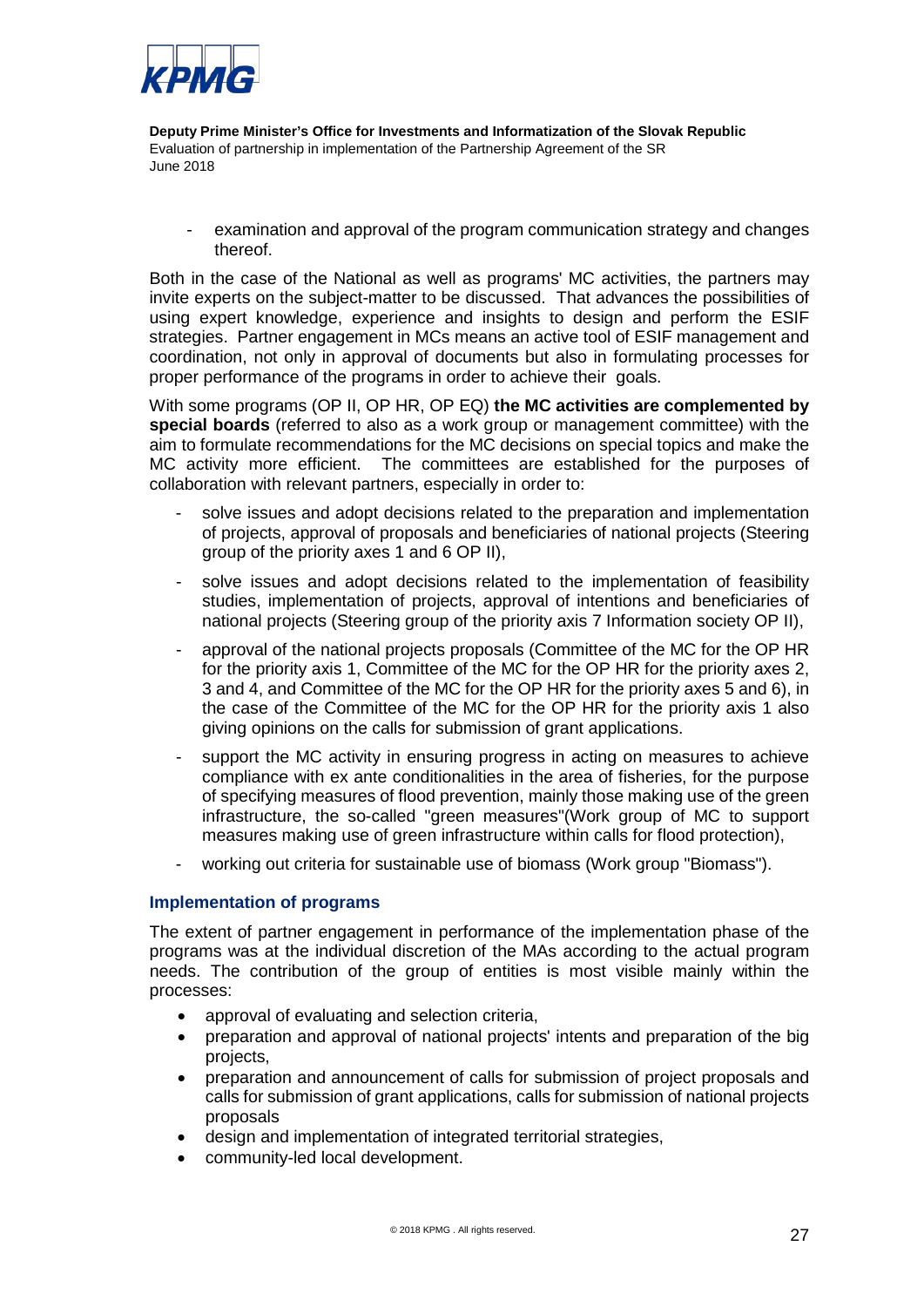

#### **Approval of evaluating and selection criteria**

Partners take an active part in commenting and formulating evaluating and selection criteria (they are adopted by MCs in all programs except OP F). The MC statutes were updated with this power based on the provisions of the ESIF management system.

#### **Preparation and approval of national projects' intents and preparation of big projects**

MCs serve the partners to express their opinion on the national and big projects under preparation. In terms of national projects, their intent must be approved by the MC. To ensure a more efficient adoption of conclusions to partial issues by MCs, partners are represented also in established committees of the MC (their tasks can be defined by the MA e. g. in approval of national project proposals, commenting on calls under preparation, etc.), if it is more efficient than discussing the topics at the MV meetings with regard to expert subject-matters or higher frequency of meetings.

#### **Preparation and announcement of calls for submission of project proposals and calls for submission of grant applications, calls for presenting national projects**

When engaging partners in the preparation of calls, all MAs take into account the risk of potential conflict of interests and exclude from commenting all entities who may be involved in its preparation and be in the role of a potential beneficiary at the same time. Nevertheless, it can be observed that there exists a cooperation between MAs and partners also when preparing calls, often as individual consultations.

A greater share of responsibility and direct participation in the program implementation is borne by the partners in programs of the "European territorial cooperation" Interreg. Given the interstate aspect, focus, nature and organizational background of the program, the partners are involved through MCs in making decisions in approving projects, approving project amendments, approving proposed re-allocations of funds among the priority axes of the program, analyzing the program implementation status and proposing solutions to remove deficiencies. With this type of programs the MC responsibility for the selection of operations (projects) is based on EU legislation (Regulation of the European Parliament and Council (EU) no. 1299/2013 on special provisions for the support from the European Regional Development Fund to the European territorial cooperation goal).

Such a partnership enables obtaining subject-matter opinions from a wide range of experts in the relevant area which may be helpful for a better preparation of projects/calls and thanks to the experts' rich experience it helps to eliminate potential risks in the process of their implementation.

#### **Regional integrated territorial strategies**

Emphasized IROP accent on competences of regional partners and delegation of powers to several entities can be observed in the implementation mechanism of **regional integrated territorial strategies** (RITS)**[11](#page-28-0)**, whose task is to address the

<span id="page-28-0"></span><sup>&</sup>lt;sup>11</sup> Annual report IROP 2014-2015, Appendix no. III of the Annual report of the Integrated regional operational program 2014 – 2020: [http://www.mpsr.sk/index.php?navID=1142&navID2=1142&sID=67&id=10736,](http://www.mpsr.sk/index.php?navID=1142&navID2=1142&sID=67&id=10736)

Annual report IROP 2016 <http://www.mpsr.sk/index.php?navID=1258&navID2=1258&sID=67&id=12210>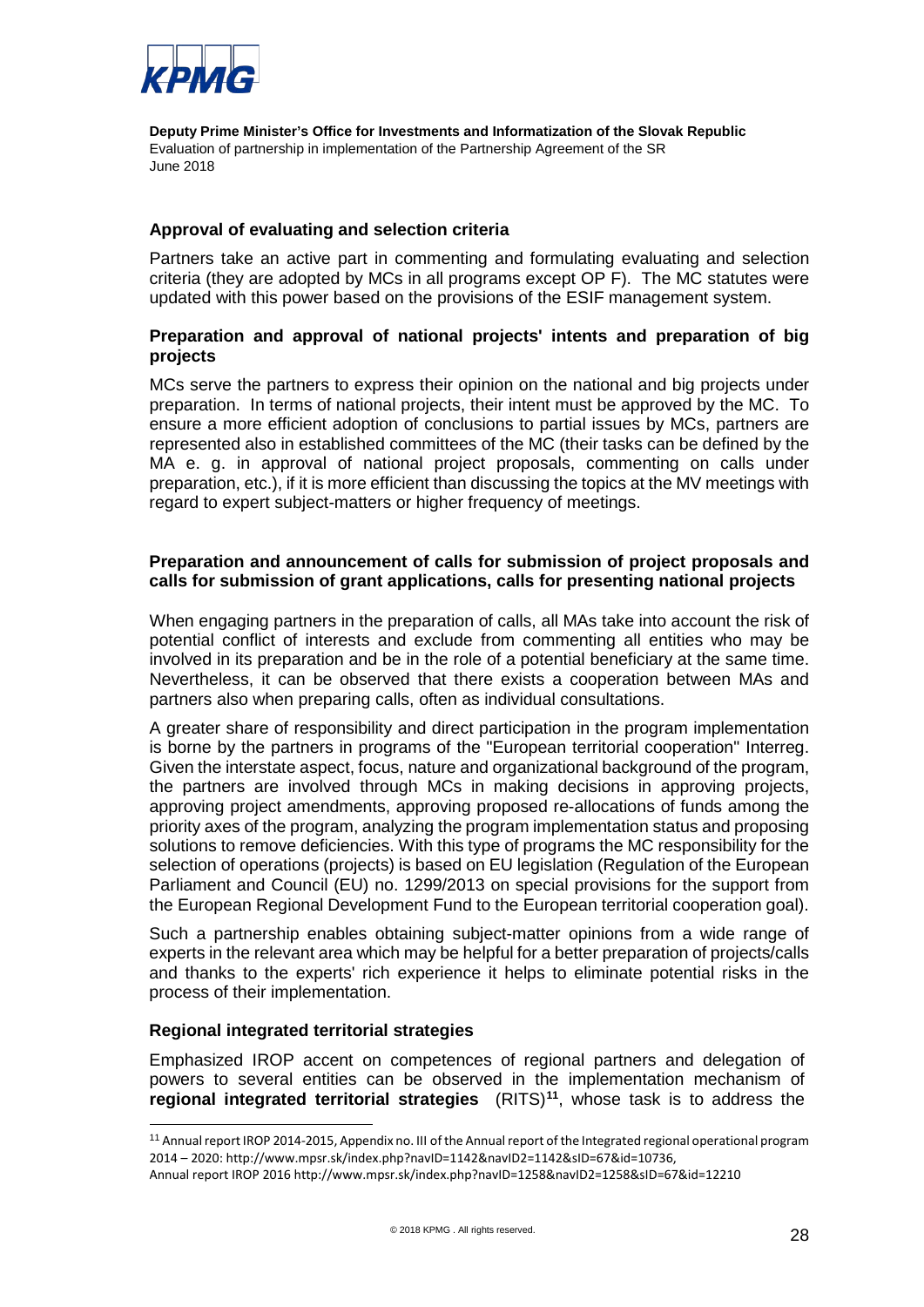

development needs of the region by means of integrated measures/approaches in accordance with Art. 36 of the general regulation<sup>2</sup>. Enhancing the partnership principle and its practical application is significant also in the preparation and implementation of **the strategies for a sustainable urban development** (SUD) as a part of RITS, where the regional cities made a partnership with participation of partners representing a functional area of a city.

roles of entities in relation to RITS are defined at the national level by Section 15 of the ESIF law. The process of preparation and approval of RITS and competences of entities engaged in the preparation and implementation of RITS are laid out in the Methodological guidance of IROP MA for the preparation of RITS.

IROP MA coordinated and methodically guided the preparation of RITS and the SUD strategies based on the opinion of the Partnership council from the perspective of their compliance with IROP. Self-governing regions have a specific position as a technical and organizational coordinator of the partnership in the development and implementation of strategies as well as in their monitoring and evaluation. Regional cities ensure the preparation and implementation of the SUD strategies. During the monitored period, the HTUs and regional cities were in charge of RITS processing via expert advisory groups for the RITS and SUD strategies consisting of groups of expert partners for particular areas being addressed in the strategies.

Advisory councils to the partnership for RITS in collaboration with HTU and regional cities conduct the following:

- issue opinions on the RITS proposal and SUD strategy,
- take part in monitoring and evaluation of RITS implementation,
- issue recommendations for improved implementation of RITS and SUD strategy for the IB,
- comment materials for the annual/final report on IROP implementation,
- give statements on the evaluation report of the progress in RITS as well as the SUD strategy.

#### **Community-led local development.**

-

Community-led local development strategies (CLLD) are a tool to engage local players in decisions about social, economic and environmental development of the territory. The local level is typical by a wide variety of needs and calls, which the individual territories need to address. These often include solutions with a direct impact on a given territory, given the assumption that the respective local community has organizational, technical and financial capacities to solve them.

An important added value of the tool LEADER is in the way it contributes to the development of a territory, i. e. through engaging local players who thoroughly know their area and people. Representatives of the concerned micro-region determine their development priorities (strategy) and once it is approved by the MA they can choose the projects. The task of the LAGs is to identify and implement the strategy of local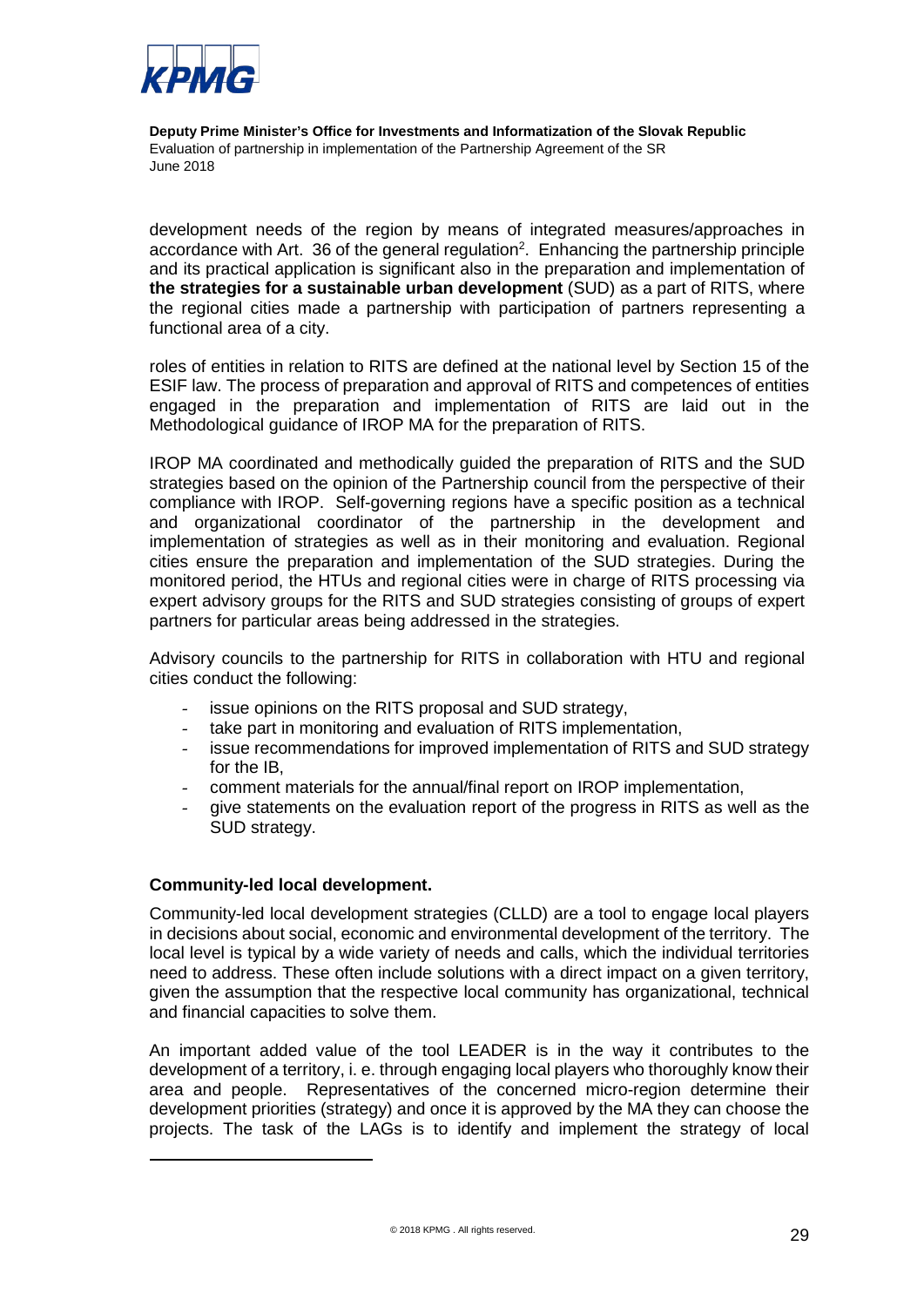

development (multisectional and multifund strategy CLLD approved in accordance with the provisions of Sec. 13 of the ESIF law), decide on allocation and management of its funds. LAG is a tool how to bring communities together in partnerships where information is exchanged and partners are educated (e. g.: surveys, questionnaires, information campaigns, organization of events for various target groups). As a result of engaging partners in LAGs, it is easier to achieve strategic planning and to define goals across the entire territory, which serves as a basis for complex projects which are feasible and sustainable.

LAGs are expected to connect the relevant groups of interest around a joint project, to make autonomous decisions and to take a fresh perspective of local resources, to be able to examine opportunities offered in a combination of local resources, connect and integrate independent sectional approaches and to be open to innovative ideas. Involving partners in a given type of partnership is a route to the development of business and employment within sectors such as agriculture, food industry, forestry, rural tourism, diversified agricultural activities, as well as to improving the physical regeneration of the territory, enhancing the urban-rural connections and relationships between the development centers and their surroundings, improvement of quality of life in the rural municipalities through investments in small infrastructure and improvement of local services within the LAG's territory.

#### **Global grants**

Global grants mean a grant mechanism for small projects with a territorial and/or thematic focus aiming for a defined activity directly in the territory through selected partners, who can be a public or private legal entity as well as a non-governmental nonprofit organization. The use of global grants is considered within the OP HR. The MA of the OP EPA admits the possibility to use the global grant mechanism on the basis of reassessing its suitability during the program implementation phase. However, in the course of the monitoring period, no MA had a scheme of implementing global grants introduced and functioning.

#### **Application of horizontal principles**

Compliance with effective system of application of the **HP Sustainable development and HP Equality between men and women and Non-discrimination** is ensured by the bodies in charge of HP management through the system of HP implementation. Bodies in charge of HP management work in the National MC and MCs of the programs on the partner level as members of the MCs.

Other partners can influence the coordinating activity in the HP area and participate in making application of HP more efficient by means of taking part in the "*Coordinating committee for the Horizontal Principles Equality between men and women and Nondiscrimination*" (MLSAF SR is the body in charge) and in the "*Work group for the Horizontal principle Sustainable development*" (DPMOII is the body in charge). Through these groups partners participate in introducing procedures and commenting on the System of implementation of the horizontal principle Sustainable development for 2014 - 2020 and the System of implementation of the horizontal principle equality of men and women and non-discrimination for 2014 - 2020.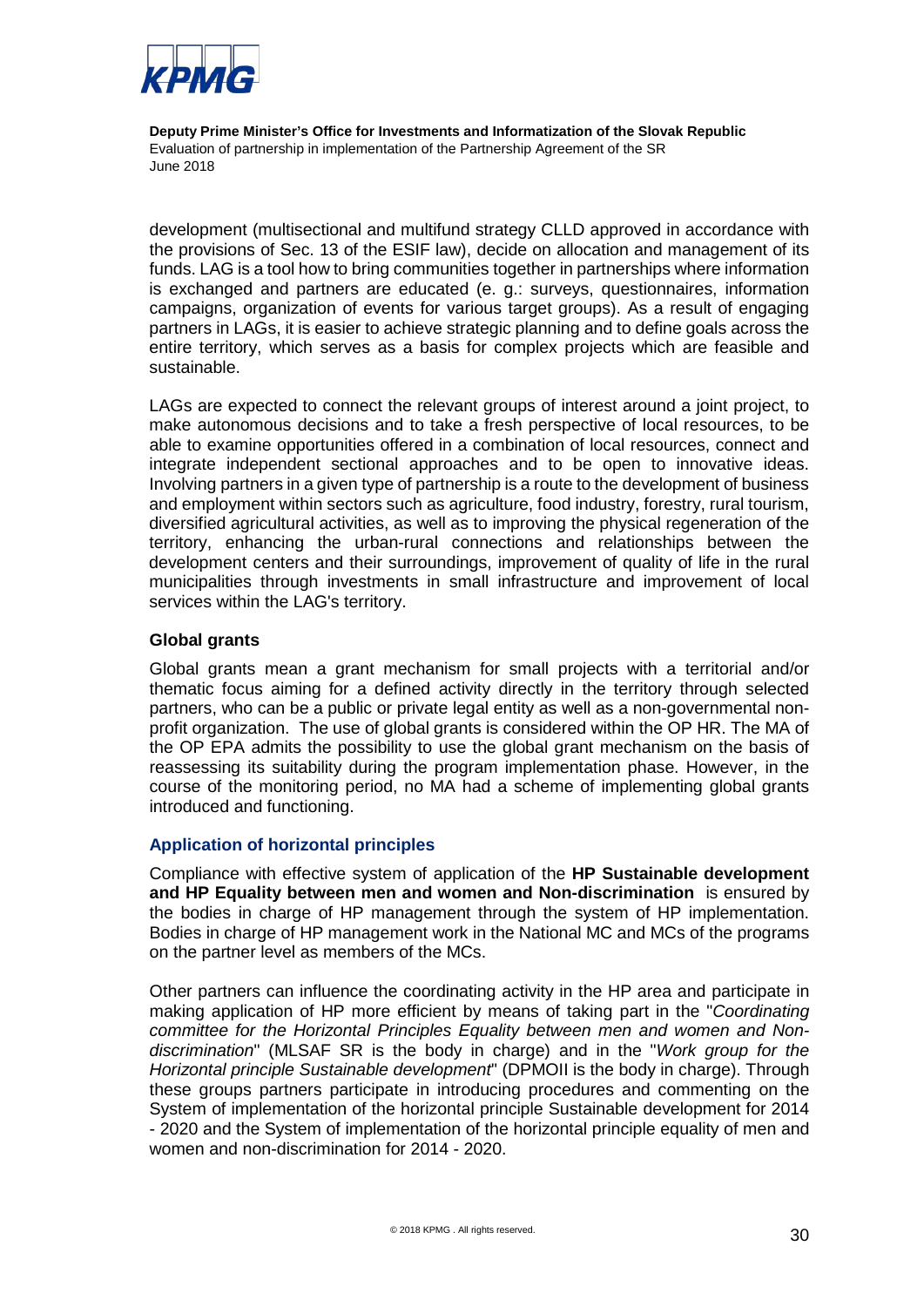

#### **Preparation of conceptual materials (progress report, legislative materials)**

Preparation and writing of the **Progress report** were based on the partnership approach, as there was established a "*Work group to supervise the evaluation and preparation of the Progress report*". Body in charge of presenting the report was the CCA and it was written on the basis of data from the representatives of bodies responsible for particular agendas, annual reports and external evaluation reports. The structure of the work group reflected the need to embrace the inputs necessary for the progress report. The timeline of preparation of the progress report and planned engagement of partners were announced at the work group "*Partnership for the cohesion policy 2020+*", whose members indicated interest to participate on the preparation of the report. There was an external evaluation conducted in the initial phase of the preparation of the report, entitled "Evaluation of progress in the preparation of the Partnership Agreement of the SR as of 31. 12. 2016".The final report of external evaluation as well as Progress report were commented by the National MC, "*Work group Partnership for the cohesion policy 2020+*", "*Work group to supervise the evaluation and preparation of the Progress report*" and "*Work group for evaluation*". Overall, the requests for an opinion were sent to over 200 email addresses.

The partnership principle was fully demonstrated also in the **preparation of strategic documents**, necessary for implementation and access to ESIF, the instances of which included in the monitored period e. g.:

- Act no. 292/2014 Coll. on contributions from ESIF and its amendments;
- Action plan to enhance transparency and simplify ESIF implementation developed by the DPMOII together with the fund Zastavme korupciu (Let's stop corruption) (approved by the government's resolution no. 449/2017);
- National reforms program of the Slovak Republic 2017 (approved by the government's resolution no. 204/2017);
- Implementation plan Strategies of research and innovations for smart specialization of SR (approved by the Slovak government's Council for Science, Technology and Innovations);
- Strategic plan for the development of transport infrastructure SR by 2020;
- Strategic document for the area of digital services growth and for the area of new generation network infrastructure.

#### **Monitoring of the PA SR and programs**

Monitoring as a regular activity focused on watching how the set objectives of the ESIF implementation are fulfilled via a systematic gathering and evaluation of data and information, which serves to obtain a timely overview of the implementation status of the PA SR and the programs. It is a tool for obtaining the necessary data to make rolling decisions in performing the PA SR and programs and in performing evaluation thereof. Partners are involved in ESIF monitoring especially by taking part in the National MC and program MCs with regular monitoring of the status of implementation and drawing of programs and projects.

The MA in cooperation with interested partners prepares the **Reports of OP implementation**. The MA is responsible for the scope, quality, freshness and accuracy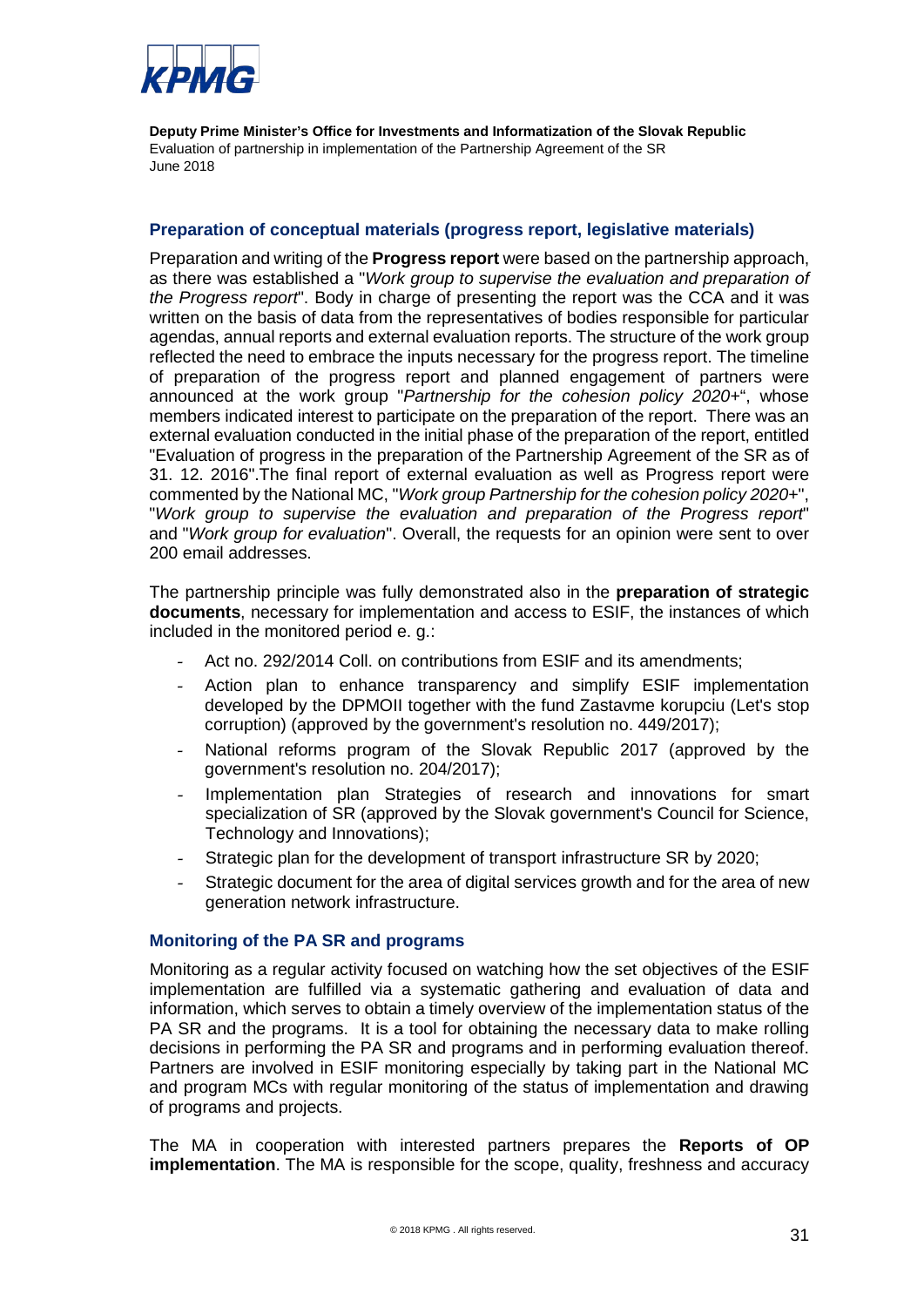

of data provided in the report, while the partners can raise comments to influence the final report.

#### **Evaluation of the PA SR and programs**

Evaluation of the PA SR must be based on the principles such as transparency, independence, partnership and distribution of results. Cooperation with partners in the area of monitoring includes a systematic exchange of information, knowledge, experience and implementation of joint activities. It concerns cooperation within **work groups set up to supervise the performance of evaluation** and cooperation with external evaluators. Partner participation can be observed in preparation of the CCA evaluation plan. CCA works with members of the "*work group for managing of evaluation*" and relevant subject-matter partners to develop the ESIF plan of evaluations for the programming period 2014 - 2020 and/or its updates.<sup>[12](#page-32-0)</sup> Relevant partners are involved in ESIF evaluation updates in addition to the evaluation managers of the CCA's evaluation department, especially members of the "*Work group for evaluation*", bodies in charge of HP management and employees of other departments of the CCA section. ESIF evaluation plan represents a summary document containing all ESIF evaluations which the CCA plans to conduct in the programming period 2014 - 2020, including the evaluations focused on HPs and it aims to capture current needs in the area of evaluation and to improve the quality of evaluations. Members of the "*Work group for evaluation*" discuss with the CCA representatives at the same time about the proposed structure of the Summary report of the evaluation activities and results of program and HP evaluations in the programming period 2014 - 2020. The process entails a wide range of partners, respecting the partnership principle, which illustrates connections among individual passive or active players within coordination of the evaluation of programs.

Individual MAs are responsible for evaluation of programs. The program evaluation plan is approved in collaboration with the engaged partners within the MC activity and performance thereof is monitored. In general, MAs establish formal or informal **work groups to manage evaluation** within their programs. Members of such work groups typically include representatives of relevant subject-matter departments. Members can include the representatives of further MAs, IBs, CCA, representatives of the bodies in charge of HP mamangement, representatives of relevant institutions or invited experts per adequate topics. Work groups for evaluation within individual MAs are a part of the coordination of procedures within evaluation, which is one of the key needs for ensuring quality of evaluations through opinions of individual partners. Partners express their opinions especially on the achieved progress in performance of the plan of evaluations and subsequent measures adopted with a view to the findings from evaluations.

#### **Exchange of information and experience**

Accessibility and sharing of knowledge is one of the elementary prerequisites for an efficient functioning of a partnership. CCA established a "*Work group for information and communication*" in order to optimize procedures in devising the information strategy and providing information and communication. The work group, in addition to ensuring communication of PA SR, presents suggestions to update the ESIF management system in the area of information and communication, the CCA's Methodical instruction for

<span id="page-32-0"></span><sup>12</sup> ESIF Summary report for 2016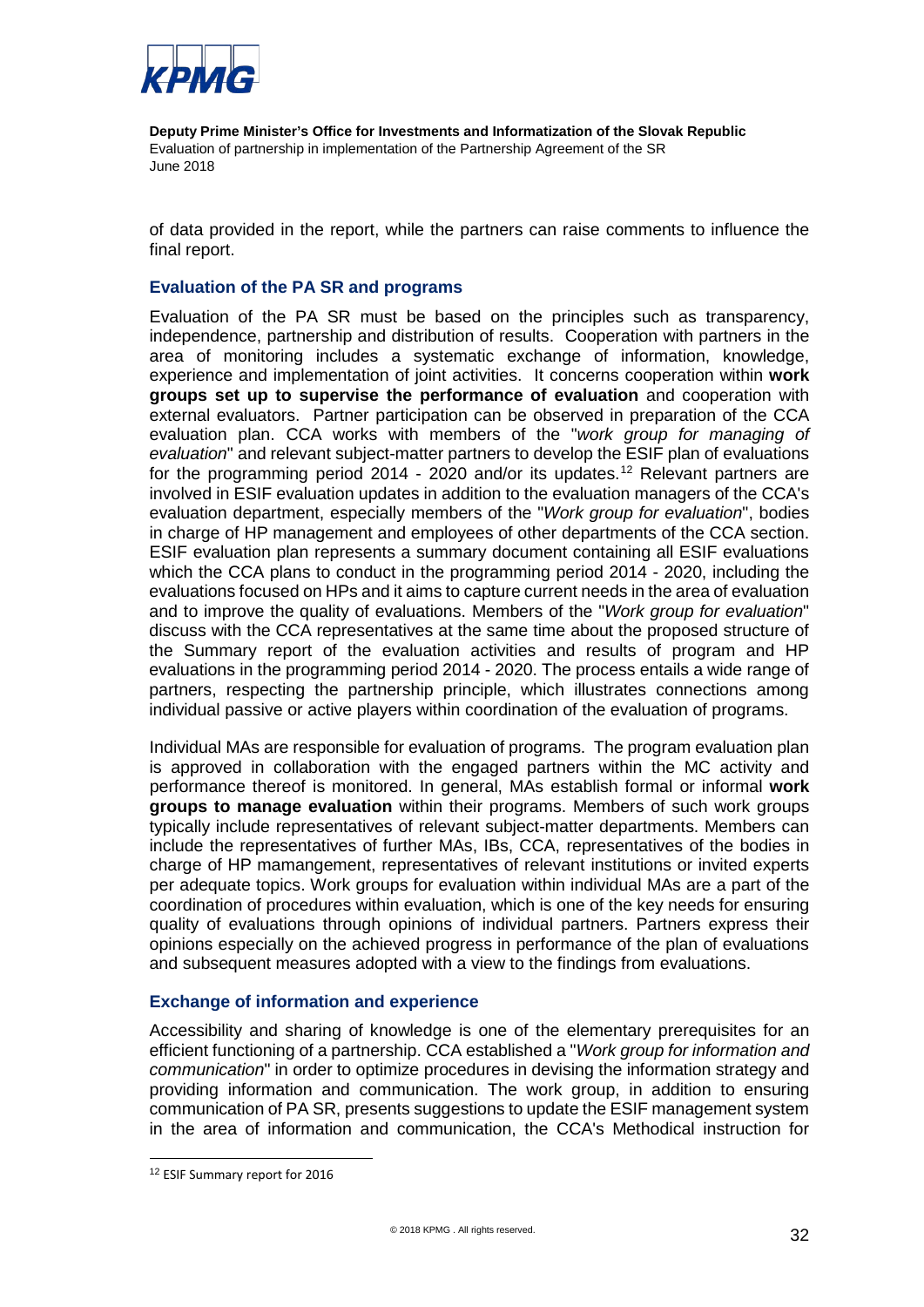

informing and communication of ESIF no. 16 and coordinates functioning of the joint information tools for the general public:

- information portal about ESIF web site http://www.partnerskadohoda.gov.sk/;
- ESIF newsletter a quarterly called Eurokompas, which is distributed by the CCA to all municipalities, regional information and advisory centers of CCA (ICC, selfgoverning regions and to other stakeholders;
- information publications (e. g. flyers, brochures) issued by CCA in cooperation with MAs for professional and general public.

Serving as a source of information about the program activities are the very websites of the MAs and IBs, information meetings organized by MAs and IBs, publications about the achieved positive benefits and examples of good practice issued by the individual MAs and IBs.

Partners involved in the MC activity participate in approving of the communication strategy of a relevant program, whereby actively cooperate in the preparation of objectives, implementation plan and communication tools within the program. Partners engage also in the subsequent monitoring and evaluation of communication strategies done by the MA at the level of evaluation of the annual communication plans and evaluation of the communication strategy in the annual report on program implementation.

Communication and sharing of information among the CCA, MA, IB and partners happens especially using the traditional communication channels, by e-mail, in person or by phone. Communication through social networks is increasing as well.

Mobilization of relevant partners is ensured also by organizing workshops and trainings on the matters connected with the use of EU funds and professional conferences and projects, such as:

- professional trainings on the announced calls, on the procedures of management and implementation of projects for the applicants and beneficiaries (organized by MAs/IBs across all programs);
- The national project of SIEA called inovujme.sk (under OP R&I) which aims to increase the innovation performance of the Slovak economy trough discussion forums, seminars, innovation clubs, webinars, workshops, activities for secondary schools and universities, hackathons, professional advisory services in regional consulting centers in Bratislava, Nitra, Banská Bystrica, Žilina and Košice;
- ITAPA events which deal with digitalization of the public administration (support of the priority axis 7 OP II);
- Day of Europe on the 9th May, when there are presented information and specific projects supported by the ESIF programs (promotion of the cross-border cooperation programs).

Within the preparations for the Cooperation program Interreg V-A Slovak Republic - Austria, there were two big events held for the stakeholders at the national level with a thematic focus, in Hainburg and Senec. When preparing the Cooperation program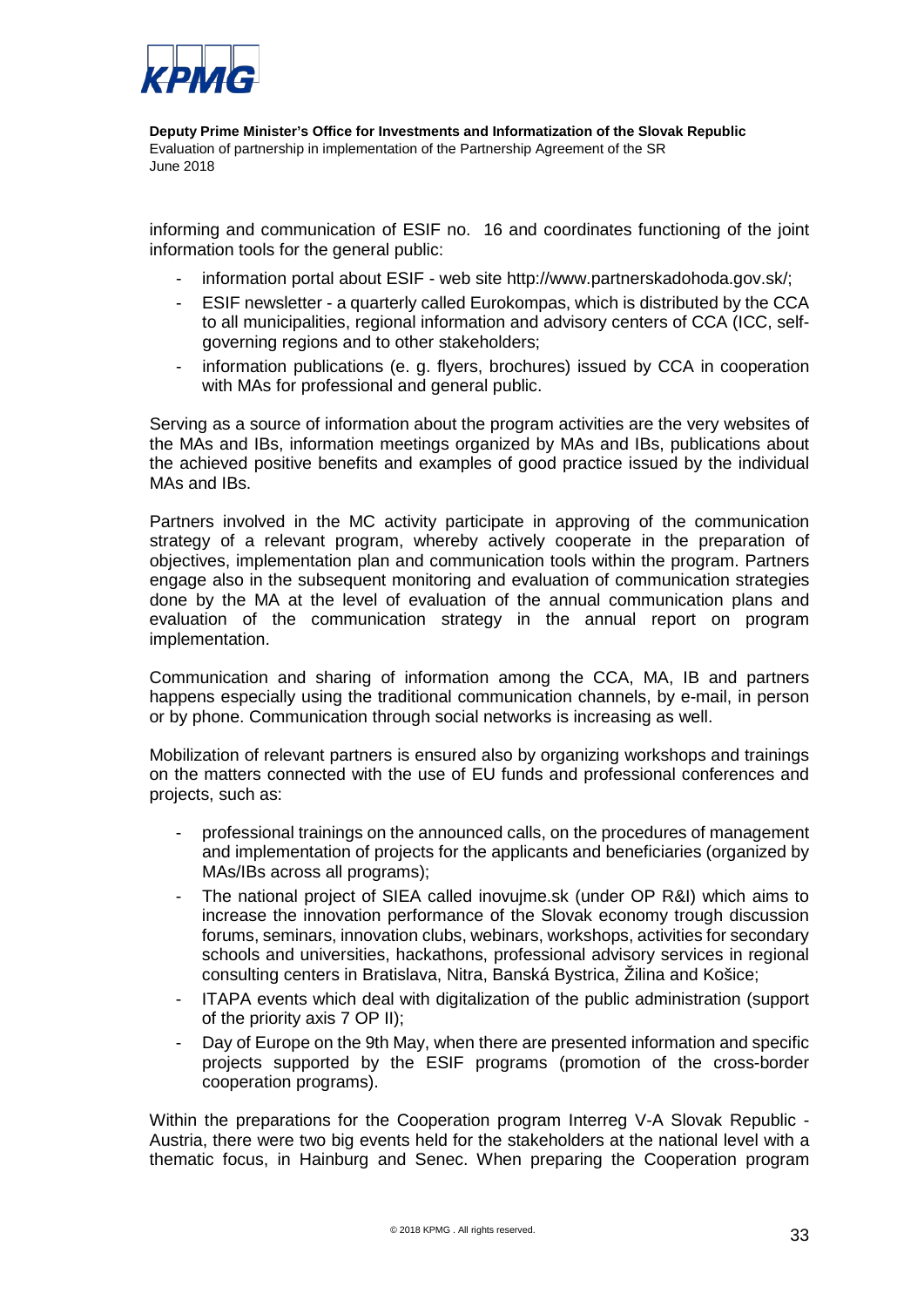

Interreg V-A Slovakia - Hungary, there were interviews and workshops organized with the target groups and at the same time there was a work group initiated by the state bodies on both sides, for strategic planning and programming composed of the representatives of the central state bodies, regional bodies at the NUTS3 level and other partners.

There is another significant communication channel used within ESIF, **the integrated network of the information and consulting centers (ICC)**, administered by the CCA, established gradually from 1.7.2016 in 7 self-governing regions (regional cities Trnava, Trenčín, Nitra, Banská Bystrica, Žilina, Košice, Prešov)<sup>13</sup>. In order to improve awareness and engagement of the entities active in the Slovak regions, ICC provide the partners with informational service about ESIF, individual consultations and professional advice, organize educational activities and ensure the promotion of ESIF.

In the period from 1.1.2014 to 31.3.2018 the ICCs provided most consultations upon request from the municipalities (37,0%), legal business entities (28,0%), organizations reporting to municipalities (16,0%), non-governmental organizations (7,0%), other entities (7,0%), individual entrepreneurs (4,0%) and state organizations (1,0%). Consultations were rendered in the monitored period mainly by phone (36,0%), e-mail (33,0%) or in person (31,0%). Most consultations concerned specific programs, announced calls or preparation of grant applications<sup>14</sup>. The role of ICC is also to help identify partners for raising awareness of ESIF.

The communication strategy is implemented also on the basis of public opinion polls conducted by CCA and MA, aiming to find out the level of general awareness of the results of rendered ESIF support, polls on a specific topic within the implemented evaluations and projects.

#### **Cooperation with universities**

Memorandum between the DPMOII and the universities UK, STU and EU signed on 6.2.2017 can be deemed as a special form of cooperation. It aims to support the education in the SR through cooperation of universities and colleges with the bodies of state administration in the development of a platform for motivational tools for the study of priority disciplines and in effective implementation of the scientific results of the priority disciplines. The cooperation should work through participation in surveys, analyses, studies, cooperation in formulating theses for diploma and PhD papers, attendance at conferences, exhibitions, workshops and making use of the academic expert capacities also in the expert matters of the EU funds and regional politics. Going forward, the space for a more active cooperation with the universities has been created, however, no specific activities were identified and neither was a department of DPMOII which would coordinate such activities.

<span id="page-34-0"></span><sup>&</sup>lt;sup>13</sup>ICCs are set up across all ESIF operational programs except EAFRD. With regard to the proximity of the central institutions/central bodies of state administration directly in Bratislava, the CCA does not intend to localize an ICC in the Bratislava self-governing region in the initial phase of establishing the integrated ICC network.

<span id="page-34-1"></span><sup>&</sup>lt;sup>14</sup> Data from the ICC database provided by the CCA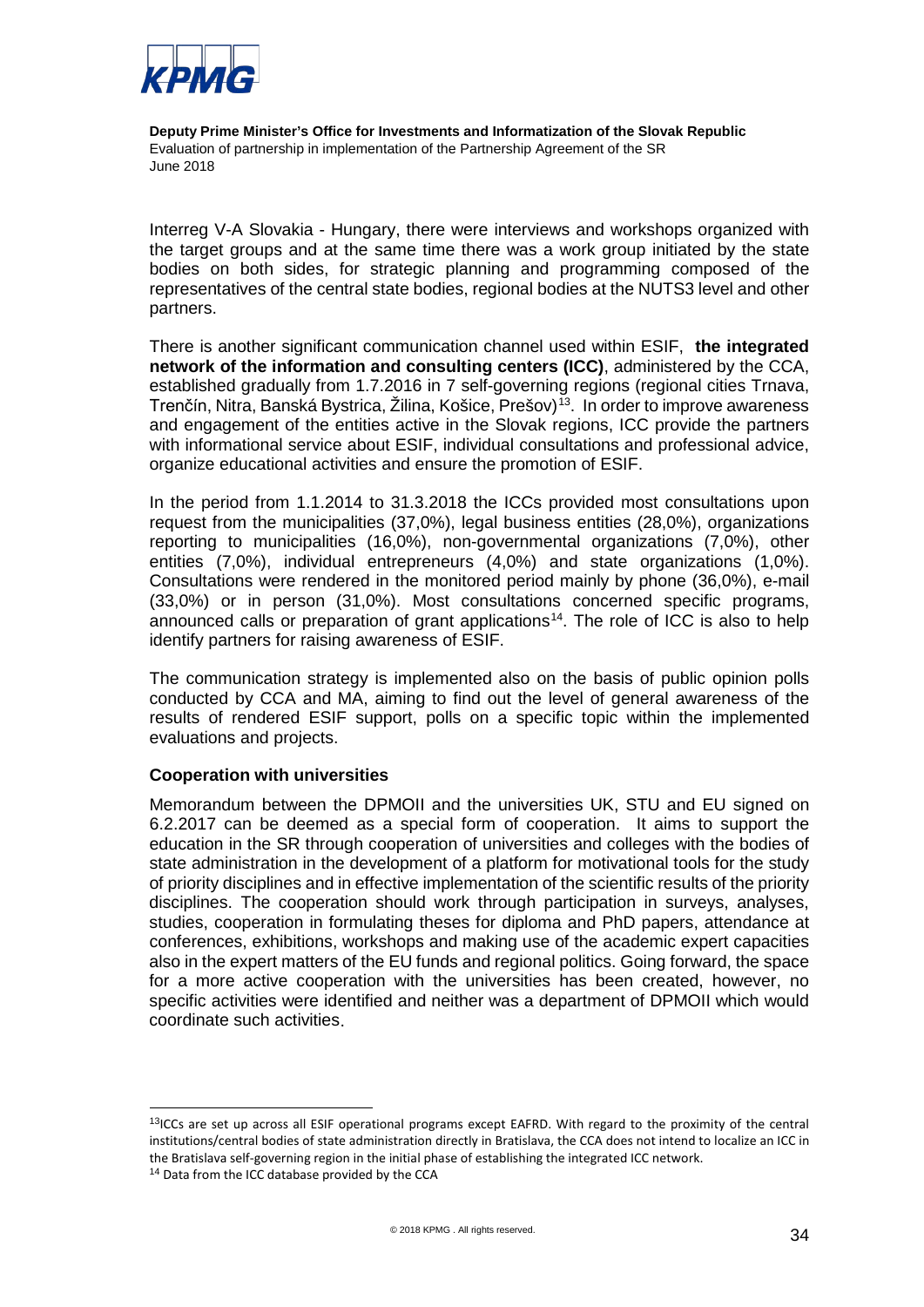

#### **Enhancing the partners' institutional capacity**

Effective partnership can be also achieved by enhancing of the partners' institutional capacity by means of activities to build the same, especially with regard to small local bodies of public administration, social partners and organizations representing the civil society. There should be a strong support for removal of institutional barriers which could have a negative impact on the ability of partners to participate in activities within ESIF.

In order to encourage cooperation among as many social, economic and civil society partners as possible, when preparing the PA SR, the CCA offered the possibility to refund the travel costs for representatives of the civil society entities, associations of interest and professional associations active outside the place of work group meeting "*Partnership for the cohesion policy*". The costs were refunded from the budget of the GO SR.

At present the meeting rules of all MCs (national as well as OPs') allow the MC members to have their related legitimate travel costs reimbursed (fare, accommodation, meals). There are defined conditions, principles and mechanism in connection with applying for reimbursement and refunding such costs from OP TA (in case of the national MC) and from technical assistance of a relevant program (in case of programs' MCs). There were only a very few instances when partners applied for reimbursement of their travel costs in the monitored period.

Within the cooperation programs Interreg V-A, all costs related to the attendance at the MC sessions including fare, accommodation and daily allowances are covered by the institutions appointing MC members ("delegating institutions") with the exception of the cooperation program Interreg V/A Slovakia - Hungary where the accommodation expenses are refunded to an MC member. Costs incurred to the Common technical secretariat in relation to the preparation of the committee meeting are paid from the technical assistance of the program. There have not been observed other forms of partner funding.

Technical assistance of the programs is determined also for activities related to information and publicity, organizing conferences, workshops, trainings and seminars to exchange experience and promote examples of proven practice in order to strengthen administrative capacities of the beneficiaries. Operational programs OP EPA, OP HR, OP R&I and PRD allow supporting activities for building institutional capacities of the partners through projects.

#### *2.2. How is the partnership principle perceived by the partners?*

Perception of the partnership principle is influenced by the way it is organized, the set communication style and participation of specific partners. Based on interviews, the CCA, all MAs and bodies in charge of HP management consider the partnership **beneficial**.

There were 191 fully completed responses received (about 20 % response rate) from an online-distributed questionnaire. 41,4% responses came from the state administration entities, 26,2% from other bodies of public administration and urban self-administration, 18,8% from the representatives of the civil society and 13,6% from the social and economic partners.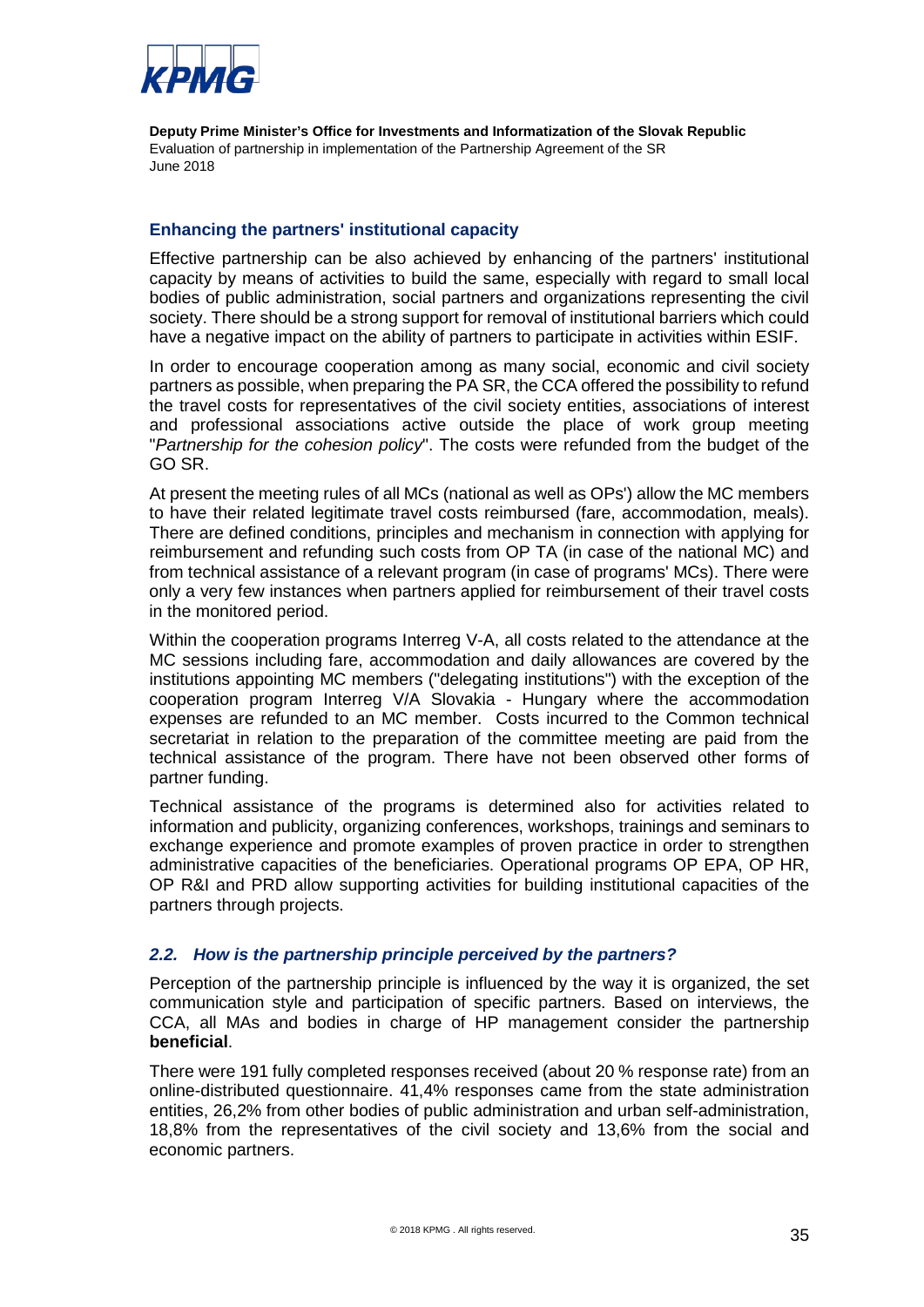

According to the results of the survey across all partner categories, up to **74,4%** of all respondents **perceive the partnership as beneficial.** The highest share of those who think the partnership is beneficial, 83,3%, is among the civil society respondents, 76,0% in the state sector, 72% in the public sector and municipalities and 61,5% in the category of social and economic partners.

Only 5,8% of entities deem the partnership not beneficial. No representatives of state administration marked the partnership as not beneficial, on the contrary, up to 11,1% of civil society representatives believe it is not beneficial. With the representatives of public administration and municipalities it is 10,0% and 7,7% of the economic and social partners.



#### <span id="page-36-0"></span>**Graph 3: Partner categories by perception of partnership benefit**

The main reason some entity representatives consider the partnership not beneficial was the formal nature of the work groups without a real possibility to influence anything and insufficient way of communication (without personal meetings, e-mail, voting in the form of "per rollam"). Several negative responses were influenced by perception of the problems in EU funds implementation in general, which cannot be considered a direct influence or impact of the application of the partnership principle.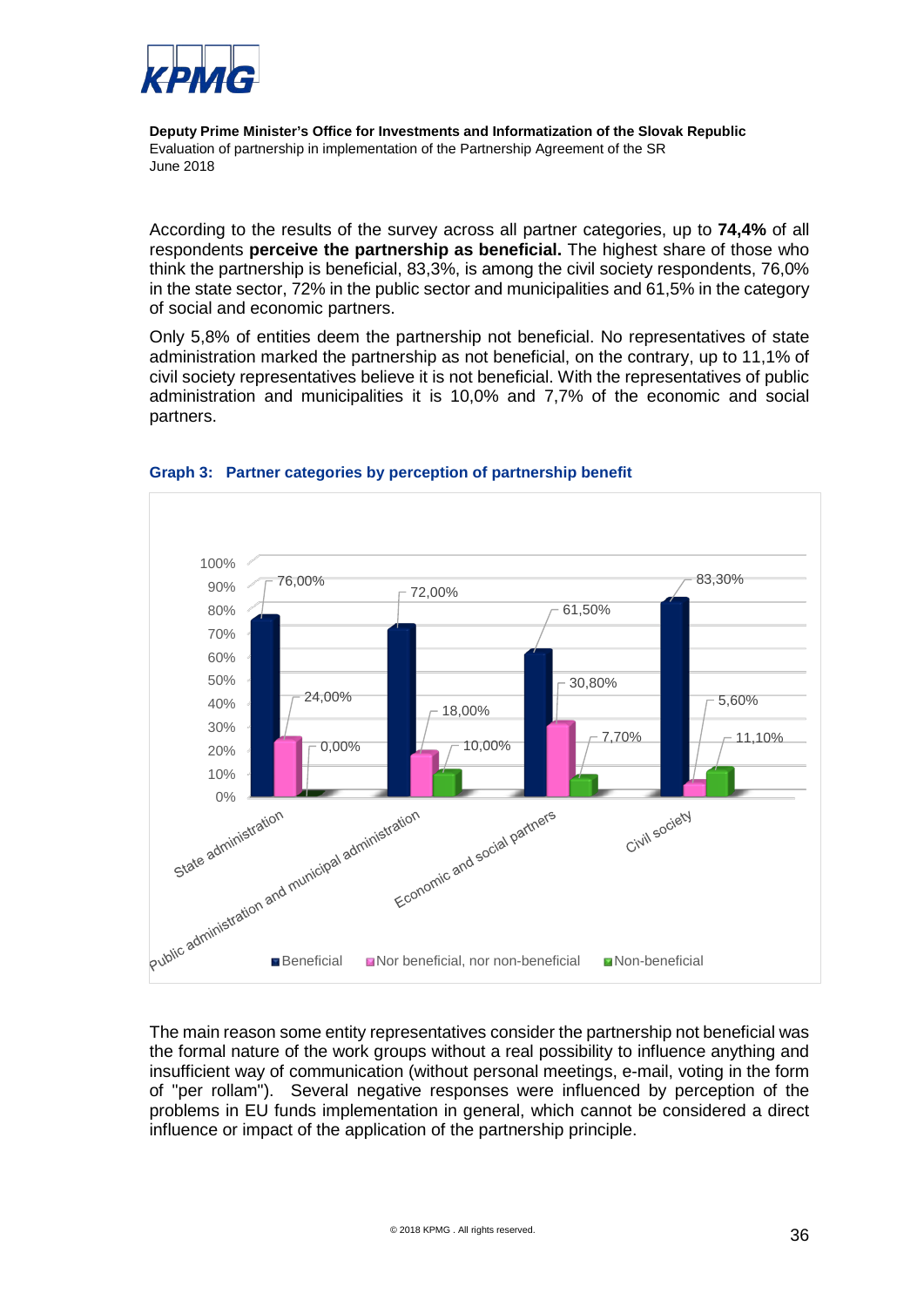

In the course of cooperation, 49,7% of partners regularly comment on the submitted proposals/materials, 42,9 % do so only occasionally. In terms of sharing information with other entities, 48,7% share sometimes, 42,4% on a regular basis. 55,0% of entities sometimes present their own suggestions/materials, 21,5% do so regularly. 52,9% of partners use the possibility to invite experts to the meetings sometimes, on the other hand, 38,2% of representatives have never took advantage of such an option. Majority of partners 58,6% make use of the possibility to formulate recommendations for the MAs/CCA, 18,9% of entities do so regularly.

Up to 75,4% of partners said that their submitted opinions for the final wording of documents were partially considered, this was true especially of the representatives of the public administration and municipalities (84,0%). In 11,5 % cases the partners' opinions were considered in full extent, of which 24,1% were the state administration representatives. Opinions were not considered in 13,1% cases, mainly in the group of civil society representatives (19,4%) and representatives of economic and social partners (19,2%). The lowest share - 7,6% - of opinions not considered were among the state administration representatives.

**60,2% of respondents consider the communication in the partnership sufficient/rather sufficient**. Most satisfied with the communication were the state administration representatives (67,1%), the civil society (58,3%), followed by public administration and municipalities (54,0%) and economic and social partners (53,8%). On the other hand, 22,5% of respondents believe the communication is not sufficient/is rather insufficient, mainly 36,1% representatives of the civil society, 30,8% of economic and social partners, 22% of the representatives of the public administration and municipalities and the least unhappy were 13,9% of the state sector entities.

Reasons for insufficient communication are seen mainly in the lack of communication and information, formal nature of the meetings, fewer meetings and less frequent personal interaction, shortage of time to comment on materials, not processing all of the submitted suggestions and comments, insufficient activity of the participating members but also lack of trust and failure to involve all the relevant partners into communication.

**More than a half of all respondents were satisfied with the quality of provided information** within the MC activity and work groups. Partners rated as sufficient/rather sufficient the following aspects of information: it is "up-to-date" 66,7%, "comprehensible" 61,1%, "sufficient" 58,3% and "timely**"** 52,8%. Partners had almost identical opinion on the individual quality attributes across entity categories. A relatively significant part of the partner representatives think that the "freshness" (30,6%) and "comprehensibility" (27,8%) of information is not sufficient/is rather insufficient.

In their suggestions for improvement of the functioning and organization of a partnership, 18,8% of partners emphasized the improvement of communication (e. g. through preferring personal meetings or video-conferencing to e-mails) and cooperation, 15,5% of partners said the important aspects of providing information should be improved, their timeliness and freshness in particular. 9,7% of entities wouldn't change the current organization or functioning of the partnership. 8,2% of responses dealt with suggestions to restrict and decrease the formal approach in managing and implementing ESIF. Further recommendations and suggestions followed to increase the frequency of the sessions and ensuring their regular schedule 6,3%, emphasis to ensure experts and adequate qualification of the work group members 6,3%, simplify processes 6,3%.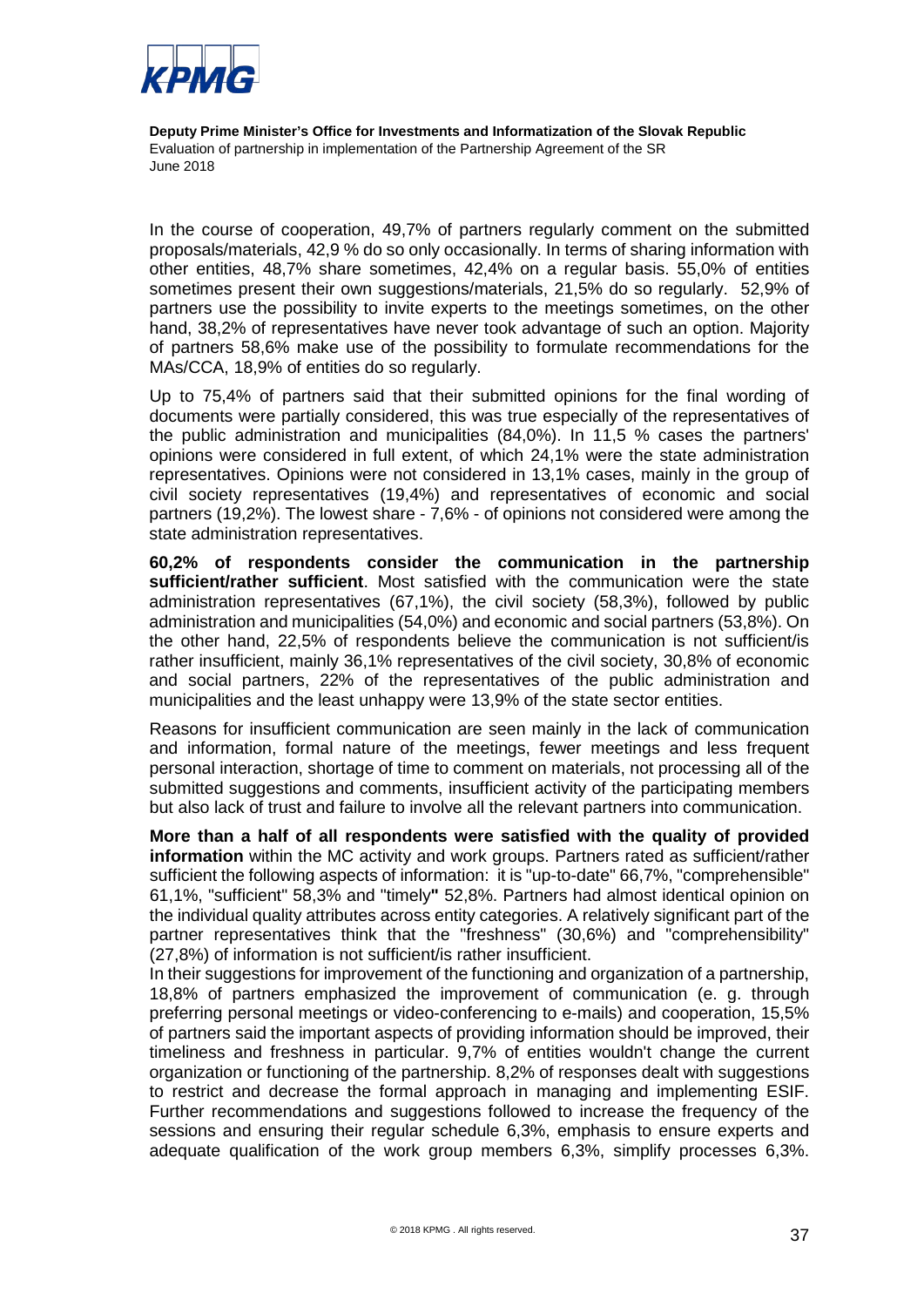

Topics such as transparency in providing the funds, systematic and open approach are considered as important by almost 6,0 % of respondents.

According to the survey of members of the  $MC^8$  up to 64,3% of respondents said they are not interested to extend the scope of MC activity. Whereas 35,7% MC members are positively geared towards extending activities of the MCs. Most respondents consider approval of the criteria for evaluation and selection of projects as key for real engagement of the MC members in monitoring of programs. This extends to the activities such as approval of national projects proposals and proposed revision of programs including changes in the financial plan. Other activities that MCs should undertake according to the respondents most often include participation in the preparation of calls.

In personal interviews the representatives of CCA and MAs highlighted the importance of regular participation of the nominated partner representatives and elimination of proxies at the meetings of groups and committees. They also believe it is inevitable to ensure nominations of experts in their area. In their opinion, effectiveness of cooperation and quality of outputs can be guaranteed only if the partners come to the meetings well prepared, have studied all the presented materials in advance and their position corresponds with the opinions of the group they represent.

MA representatives also perceive certain limits in applying partnership principles. According to them the participating partners do not make sufficient use of the potential to spread information, in some cases they put forward their own interests regardless of the general interest, they are not always correct in speaking outside the work groups and interpreting the results of the discussions.

The CCA and MA representatives put high importance on the perception of the overall public interest on the side of the nominated partners and the need to respect the agreed procedures in order to fulfill the ultimate partnership objective.

#### *3. How were partners selected in implementing the Partnership Agreement SR and to what end were transparent procedures applied in the selection process?*

It is necessary to take regard to the defined strategies and priorities of the PA SR and individual programs when selecting relevant partners. The selection should be transparent and take into account the institutional and legal frameworks of the member state, as well as national and regional powers and competences. The selected partners should include the most representative stakeholders.

PA SR includes all the ESIF programs, therefore in the selection of partners to be involved in preparation thereof within the work group "*Partnership for the cohesion policy*" the CCA took into account the planned use of funds from all programs. Previous cooperation with the partners in the programming period 2007 - 2013 was considered, their active participation, results in the relevant area and the need to cover all the areas of PA SR by relevant representative entities.

Generally speaking, in terms of preparation and implementation of programs, MAs selected entities which were relevant with regard to the content and thematic focus of the program and in relation to the planned use of the funds from the particular program.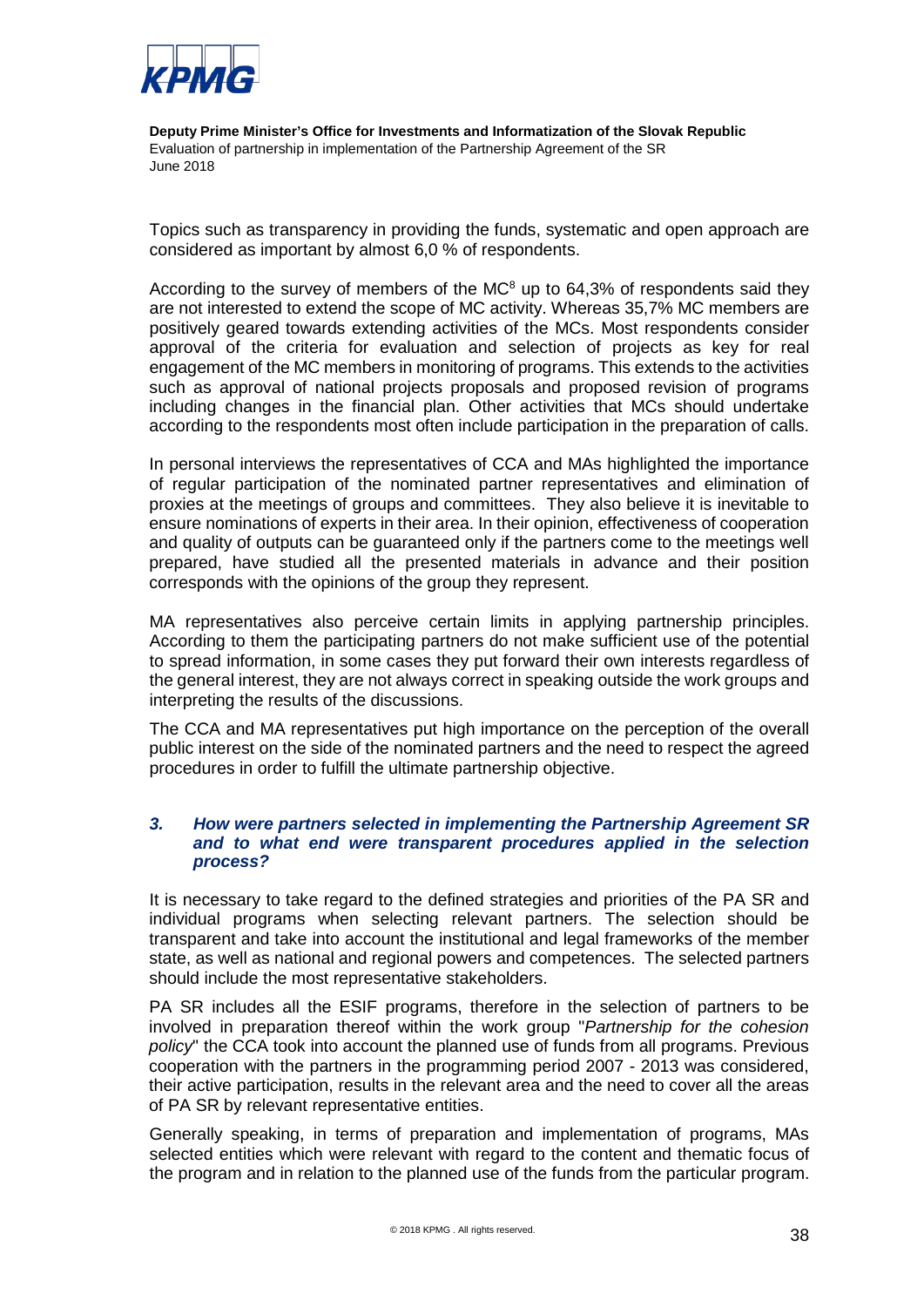

When selecting partners, the MAs took into account the need of expertise in a particular area and the need of balanced representation of all the entity categories (entities of public administration, economic and social partners, civil society representatives). MAs based their selection of partners on the previous cooperation experience with the partners, they assessed the way of communication of the entities while considering their ability to contribute professionally and they also considered the entities' interest to take part in active cooperation.

The selection of entities in the preparation of programs was also the basis for the MAs in the subsequent choice of partners for their MC. The MC structure across all OPs was compliant with the requirement that the representatives of the other entities have a majority of votes in the MC. Concerning the cross-border cooperation programs, the selection of partners per member state is decided by the relevant national body while applying the principle of pro-rated representation of all entities from both member states. In justified cases and upon suggestions of specific entities, the structure of MCs and formal groups was extended and new partners were involved.

Representatives of the partners for committees and groups are delegated by relevant partners, third sector representatives are delegated by the Chamber of nongovernmental non-profit organization of the Slovak Government's council for the NGOs. Individual nominations of MC members are approved and signed by a minister across all MAs.

Expertise and engagement of the nominated partner representatives need to be assessed individually. It ensued from the interviews with the CCA, MAs and bodies in charge of HP management that the partner representatives attending the meetings were not always professionally apt and competent.

Generally speaking, there's a prevalent opinion among the partners that the size of the group directly affects the ability to adopt a decision in the right time. The higher the number of group members, the lower the chance of consensual adoption of resolutions. Therefore it is preferred to select umbrella organizations which promote interests of a homogeneous group of entities.

For the sake of transparency in the processes, all MAs adjusted the rules for the MC activities and decision-making so that the entities who may be potential applicants at the same time be excluded from voting in specific cases (e. g. when deciding about the evaluation and selection criteria, approving project proposals, commenting on calls). In such cases there was drawn a division line between a cooperation with a partner and a conflict of interests. In order to eliminate the risk of conflicting interests, the MA took measures such as: revocation of a voting right to a member, nominating members as voteless observers whereby they could still attend the meetings and be informed about the development in the given area, or amendment of meeting rules so that a partner who was in conflict of interests did not vote.

Neither CCA or MAs introduced any special processes on partner selection in a written form. The approval of statutes for MCs and work groups can be considered as a certain form of approval of the partner selection process, since by this act all the partners could object the structure and choice or ask for other entities to be involved.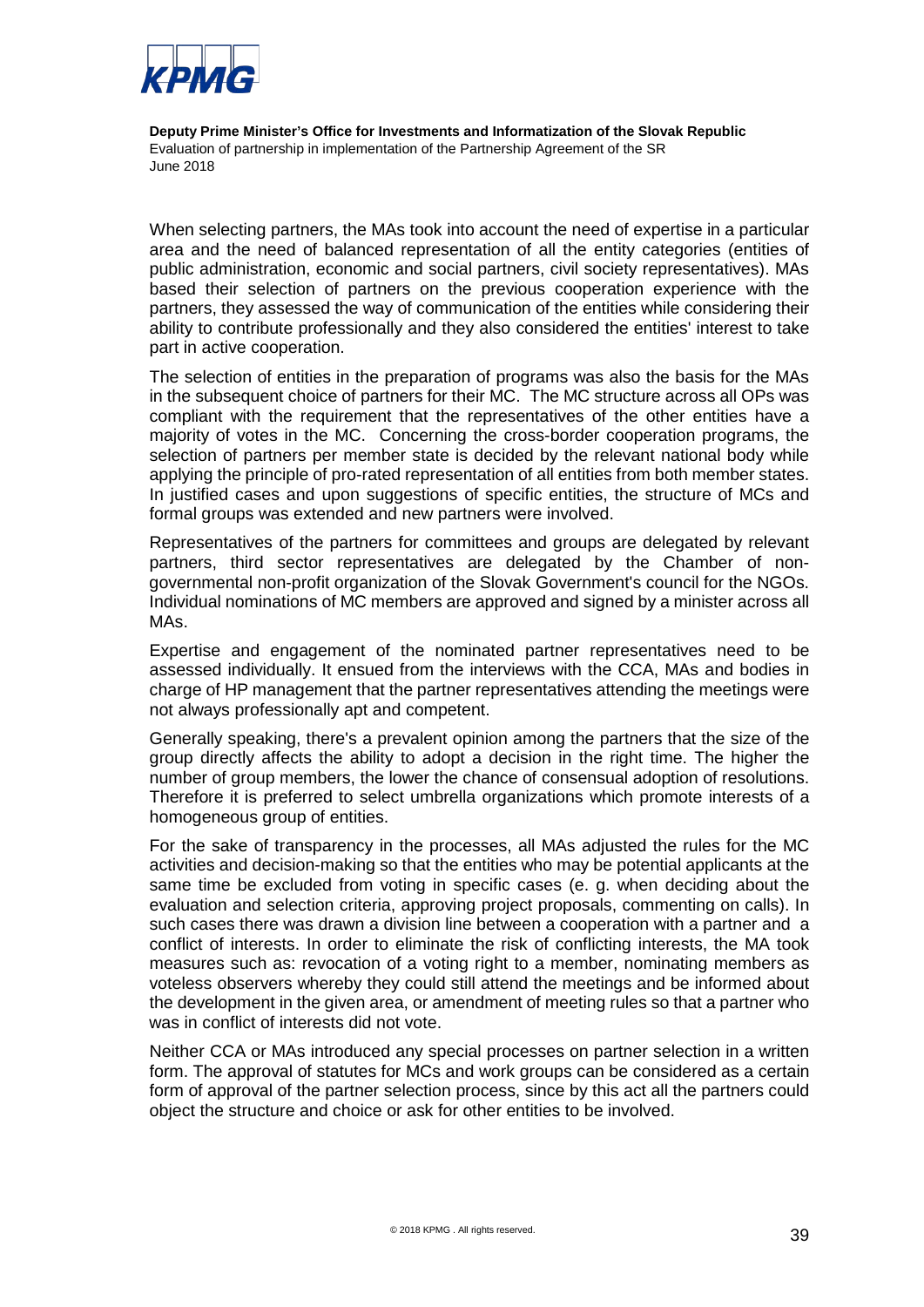

#### *4. What was the added value/contribution of the partners involved in implementing the Partnership Agreement SR?*

The added value of the partnership is visible especially in the encouragement and strengthening of the mutual relationships between individual partners and in the development of their multifaceted cooperation. Cooperation of entities on the horizontal and vertical levels enables the development of necessary conditions to achieve joint objectives.

MAs, CCA and the bodies in charge of HP management mentioned many instances of good practice in personal interviews, as well as successes achieved thanks to cooperation with the partners (specified in Appendix 5). In their opinion, the partnership contribution is generally demonstrated in a positive way, especially in the following:

- mutual communication and cooperation of entities, involvement of various entity categories and mutual coordination;
- extending the professional and expert opinions and discussions, sharing knowhow and experiences on a particular theme, benefits of new and innovative proposals;
- spreading information, easier access to information, feedback from other entities, sharing examples of good practice but also of implementation obstacles;
- possibilities to comment system and conceptual materials, proposing improvements thereof;
- increased pressure on a thorough preparation and performance of programs, influence on achievement of the set objectives, enhanced commitment and responsibility;
- benefits of real and specific needs from regions, cities and villages (so-called bottom-up approach);
- possibilities to foster integrated approach to regional development and design of integrated projects thanks to mutual coordination of partners;
- increased transparency and synergies, in a multiple control of outputs.

Within the online questionnaire, up to 31,5% of partners perceive the added value of the partnership mainly in better access to information and a space to share experiences. These two most important areas prevail across all entity categories.

The cooperation aspect, involvement of various entity categories and the possibility of communication between the involved entities are seen as added value by 19,9% of entities. This category is emphasized mainly by the state sector representatives (28,1%), followed by 19,0% of public administration representatives and representatives of the regional self-administration and by 12,5% of civil society representatives. It is of lesser significance, 9,7%, to the representatives of the social and economic partners.

14,9% of partners appreciate the possibility to influence the outcomes and present comments/suggestions (prepared materials, intents and objectives of the strategic documents, initiate simplified procedures). This is an important benefit for up to 28,6% of representatives of the civil society and about 12,5% social and economic partners and representatives of the public administration appreciate this possibility. State sector representatives indicated this as a benefit in 9,7% of responses.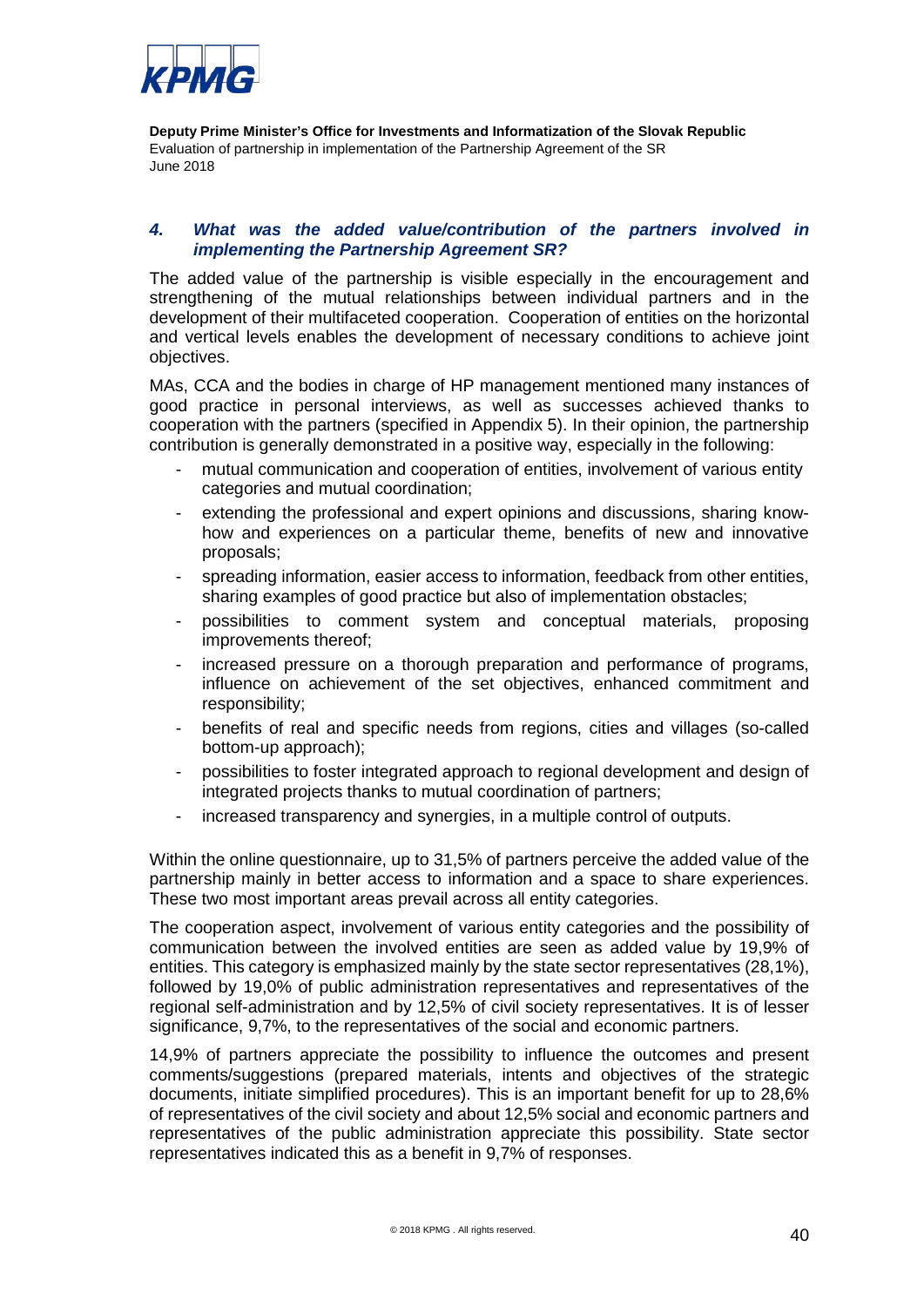

Multiple opinions, a more complex view of certain topics related to the preparation and implementation of ESIF, interdisciplinary approach to the discussed topics and professional know-how are seen as a benefit by 12,5% of respondents. This is seen as a benefit for 16,1% of social and economic partners, for 15,6 % of state administration representatives, for 10,7% of civil society entities and finally for 8,6% of the representatives of the public administration and regional self-government.

Individual opinions brought forward topics of transparency, effort to achieve synergies, help in achieving joint objectives, reflecting real needs and potentials from the perspective of possible investments/interventions, public interest, assistance of SR in implementing projects (implement good projects in compliance with the rules), improved expediency of calls for submission of project proposals/grant applications and national projects.



#### <span id="page-41-0"></span>**Graph 4: Added value of partnership by partner categories**

7,1% of respondents are skeptical about application of partnership principles and do not see any added value in it. This opinion is shared by 16,1 % of social and economic partners and 15,5% of the public administration representatives. Neither representatives of the state sector nor civil society representatives expressed such a view.

It transpired from the partners' opinions, from assessment of specific impacts and examples of good practice which resulted from the partner cooperation, that the partnership principle enhances joint responsibility and decision-making processes in the implementation of PA SR and individual programs.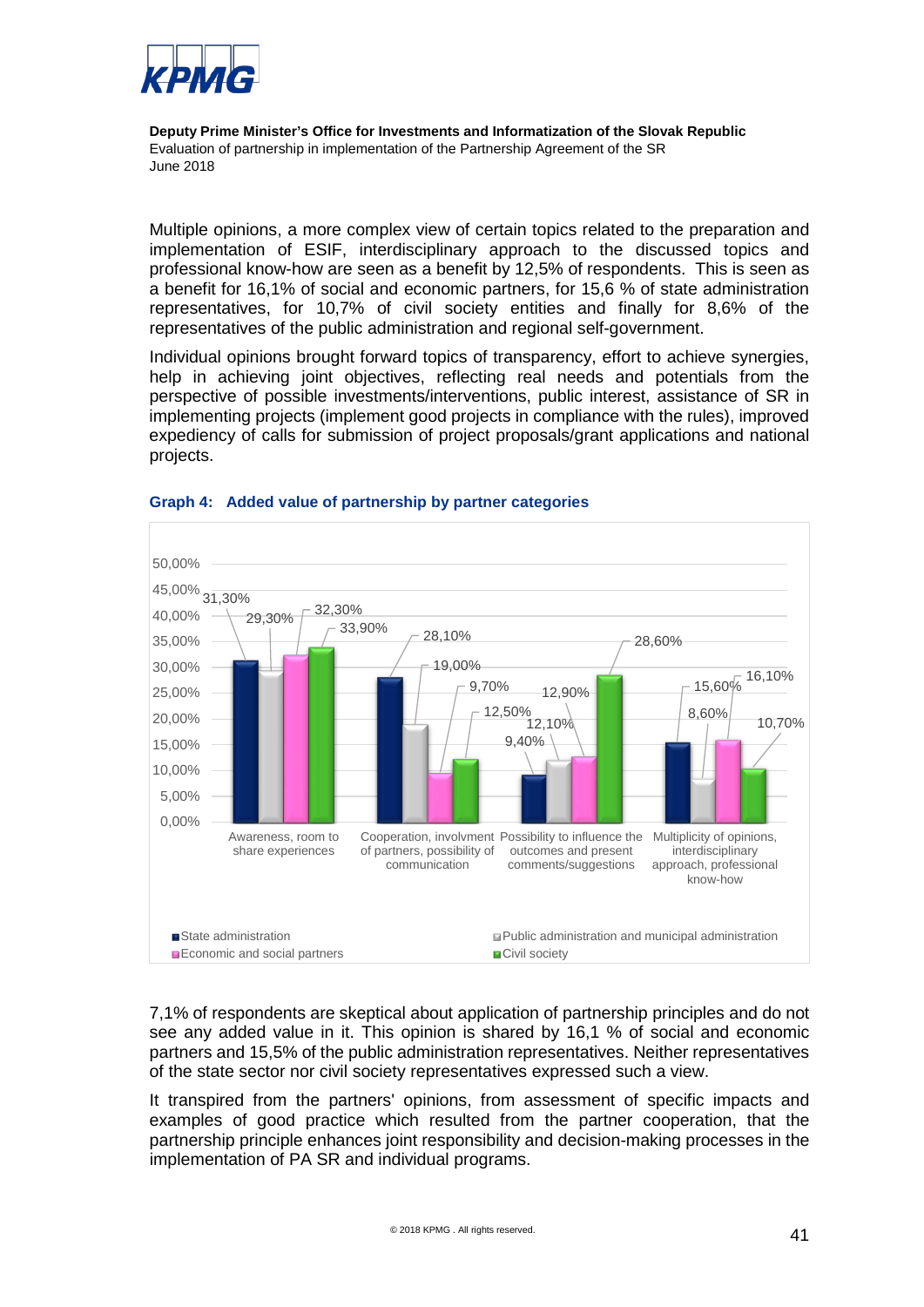

The very engagement in the partnership ensures that technical and practical know-how of the partners is taken into account during the decision-making processes, which enables a better thematic balance and focus. Cooperation of various entities contributes to increased volume of available knowledge, professional experience and insights in creation and implementation of strategies, thereby ensuring a better transparency of the processes.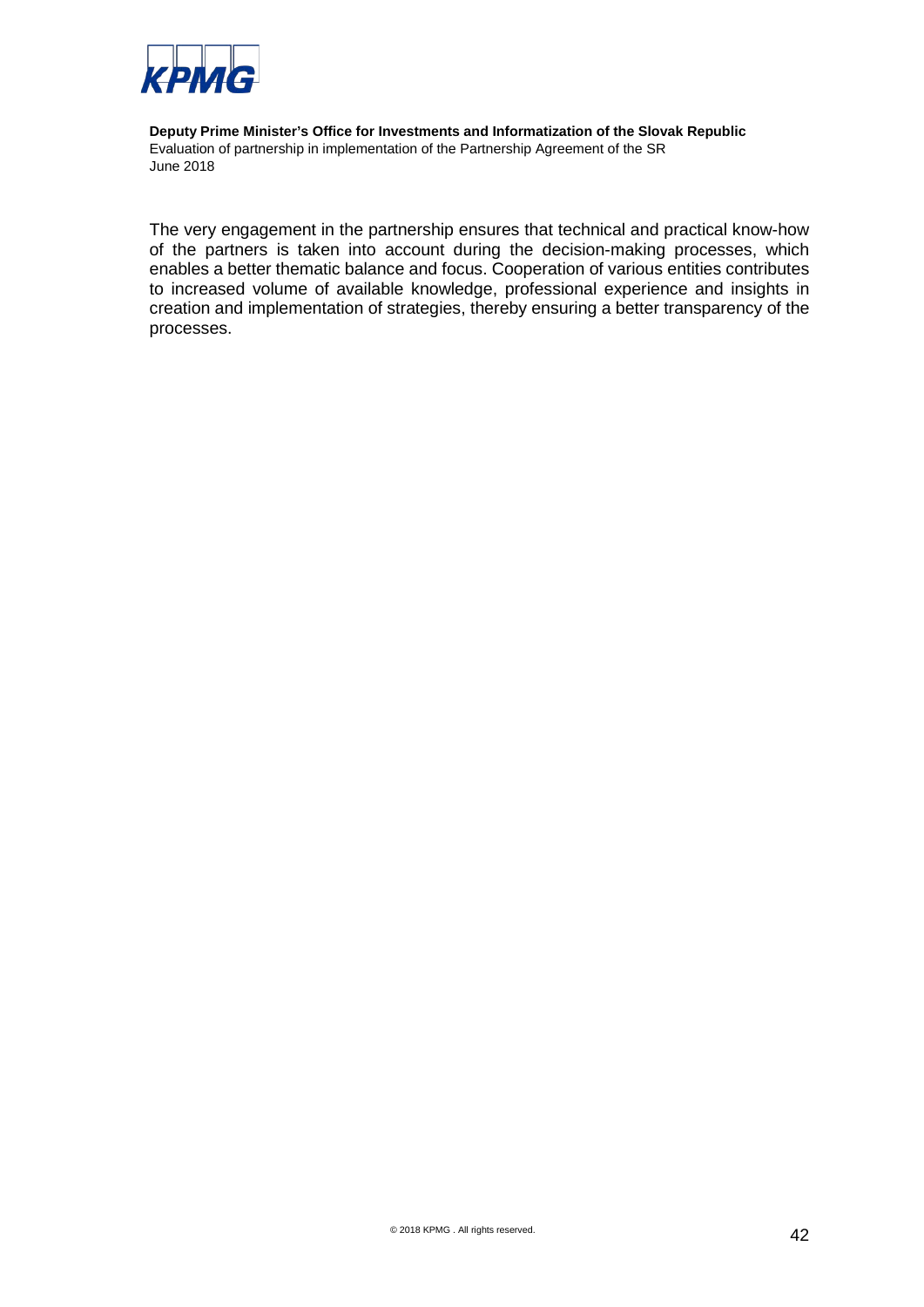

## **5 Conclusions and recommendations**

Based on the conducted evaluation it can be said that the partnership principle was strengthened in both the legislative framework of the EU as well as on the national level for ESIF for the period of 2014 - 2020. Requirements of the Art. 5 of the general regulation<sup>2</sup> and the European code of conduct for partnership were extensively taken into account in setting of the ESIF management system by the CCA, in executing powers and development of strategic documents of the MAs and bodies in charge of HP management, which further led to enhanced task of applying partnership principles.

Preparation and implementation of PA SR is conducted in line with the multiple-level management approach, which is demonstrated in practice by involvement of various categories of partners in various phases of PA SR performance. A "wide-ranging partnership" was observed in the development of PA SR and individual programs (except OP TA) as well as in the activities of the monitoring committees at the CCA and MA level, engaging relevant representatives of the state and public administration, territorial and regional self-government, economic and social partners as well as civil society entities. There hasn't arisen a need for any special involvement of representatives of economic and social partners in the preparation of OP TA, which can be understood by the nature and focus of activities supported from the program. In the phase of program implementation there were special work groups created, with the structure of members reflecting the particular needs of task performance and covering expert issues. Therefore it can be concluded that the provisions of Art. 5 of the general regulation and the European code of conduct for partnership are adequately complied with in accordance with their intended purpose. Current involvement of partners within preparation, implementation, monitoring and evaluation of the PA SR and programs creates conditions for fulfilling of the partnership principle in accordance with the intended purpose.

In addition to the progress in refining the structure of partner groups in the programming period 2014 - 2020, attention is given also to the creation of procedures related to formulation the rules of membership, mainly in the form of statutes and meeting rules of the groups. Specific involvement of entities is ensured via formal and informal groups and it is defined by powers and competences in accordance with the purpose of the established group. Engagement of the members is related to their particular activities, tasks, duties, responsibilities as well as partner mandate.

Formally established groups (monitoring committees, councils, boards, work groups) and informal work groups (without statutes and meeting rules set up for an ad-hoc discussion of a specific subject-matter or as advisory boards to formal groups) are generally deemed as effective.

Partners were selected on the basis of unwritten criteria which included mainly a subjectmatter relevance to the content framework of the PA SR or program, representative aspect (need to cover all categories of entities or their umbrella organizations), experience and active participation in the given area (expertise, engaging in the development of legislation or conceptual documents in the given area, participation in the preparation and monitoring in the programming period 2007 - 2013). Representatives of the entities are delegated by relevant partner organizations, third sector representatives are delegated by the Chamber of non-governmental non-profit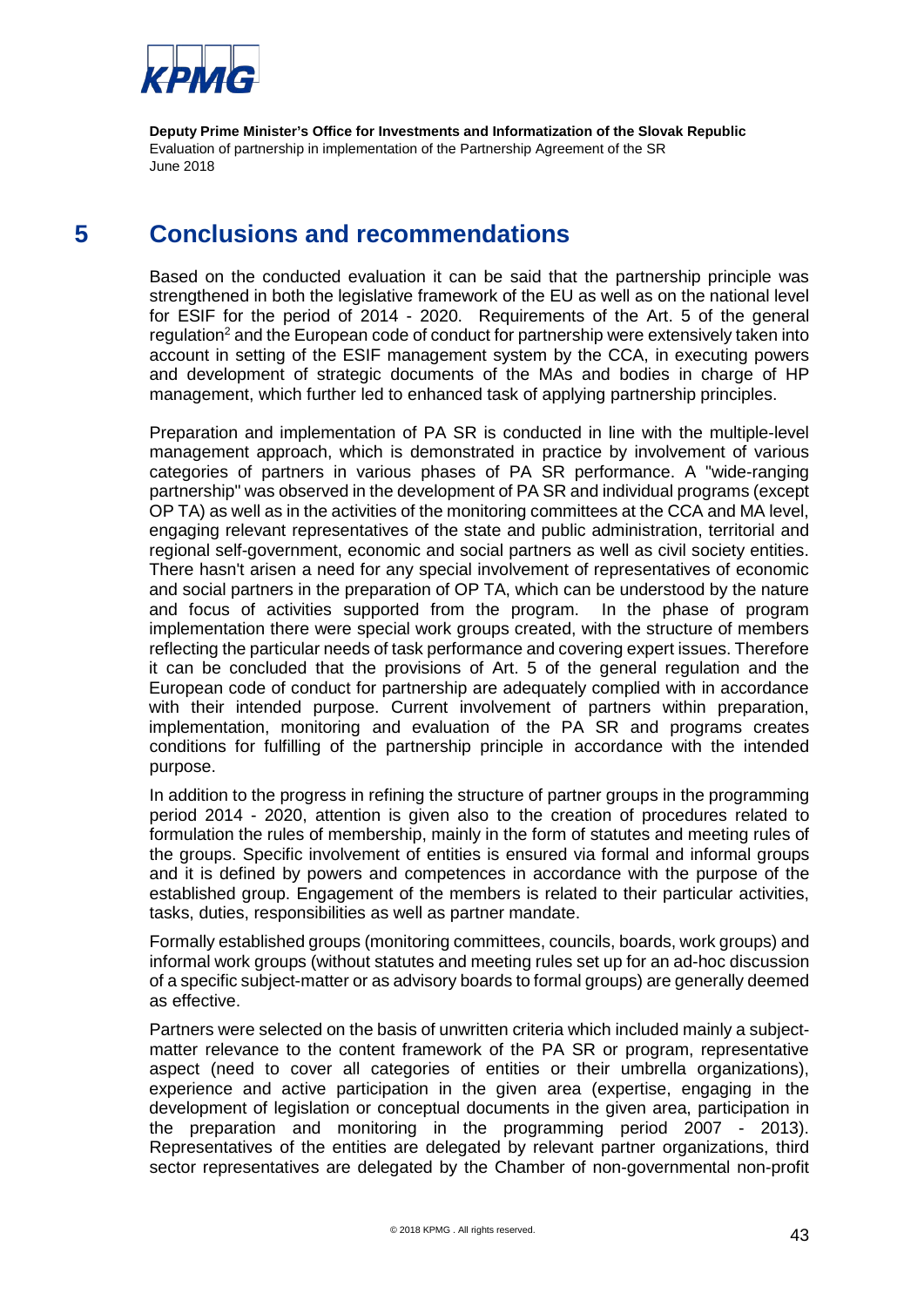

organization of the Slovak Government's council for the NGOs. The MAs and CCA adopted sufficient measures to avoid potential conflicts of interest in creation of the monitoring committees and work groups, especially in cases where the partners could be potential beneficiaries at the same time.

Involvement of the same partners in preparation as well as implementation, monitoring and evaluation of the PA SR/programs seems to be beneficial. Positive aspects of such an approach are evident in enhanced perception of joint responsibility for the adopted decisions where they result from a collective decision-making of the partners, in better feedback among the partners throughout the program cycle of managing the PA SR/program and in better comprehensibility for partners.

Groups with fewer members are considered more effective and flexible in terms of managing and making decisions. Therefore it is preferred to select umbrella organizations or organizations with a mandate to defend interests of a homogeneous group of entities.

According to the evaluation results, up to 74,4% of engaged entities perceive the partnership as beneficial and 60,2% consider the communication within the cooperation as sufficient/rather sufficient. More than a half of entities were satisfied with the quality of provided information within the MC activity and work groups, while they assessed whether the information was timely, sufficient, comprehensible and up-to-date.

In the course of cooperation, almost 50,0% of partners regularly comment on the submitted proposals/materials and share information with other entities. A majority of entities sometimes formulate recommendations for CCA/MAs, present their own suggestions/materials and use the possibility to invite subject-matter experts. Up to 79,4% of partners said that their presented opinions for the final wording of documents were partially considered.

64,3% of MC members are not keen on extending the scope of MC activities, $8$  whereas 35,7% of MC members are positively geared towards such extension. Most respondents consider approval of the criteria for evaluation and selection of projects as key for real engagement of the MC members in monitoring of programs, as well as approval of intents of national projects and proposing revisions to programs including financial plans thereof. Other activities that MCs should undertake according to the respondents most often include participation in the preparation of calls.

Added value of cooperation among the entities can be summed up in the following points:

- easier access to information, being informed of the subject-matter and spreading the information further, sharing examples of good practice, feedback from other entities;
- cooperation of entities and communication among them, involvement of various categories of entities, synergies ensuing from wide-ranging knowledge and experience, inspirations, approach to work;
- possibility to present suggestions, opinions and comments which contribute to improved outcomes and the system of management and implementation of ESIF, possibility to influence the outcomes (prepared materials, intents and objectives of the strategic documents), space to explain/clarify issues;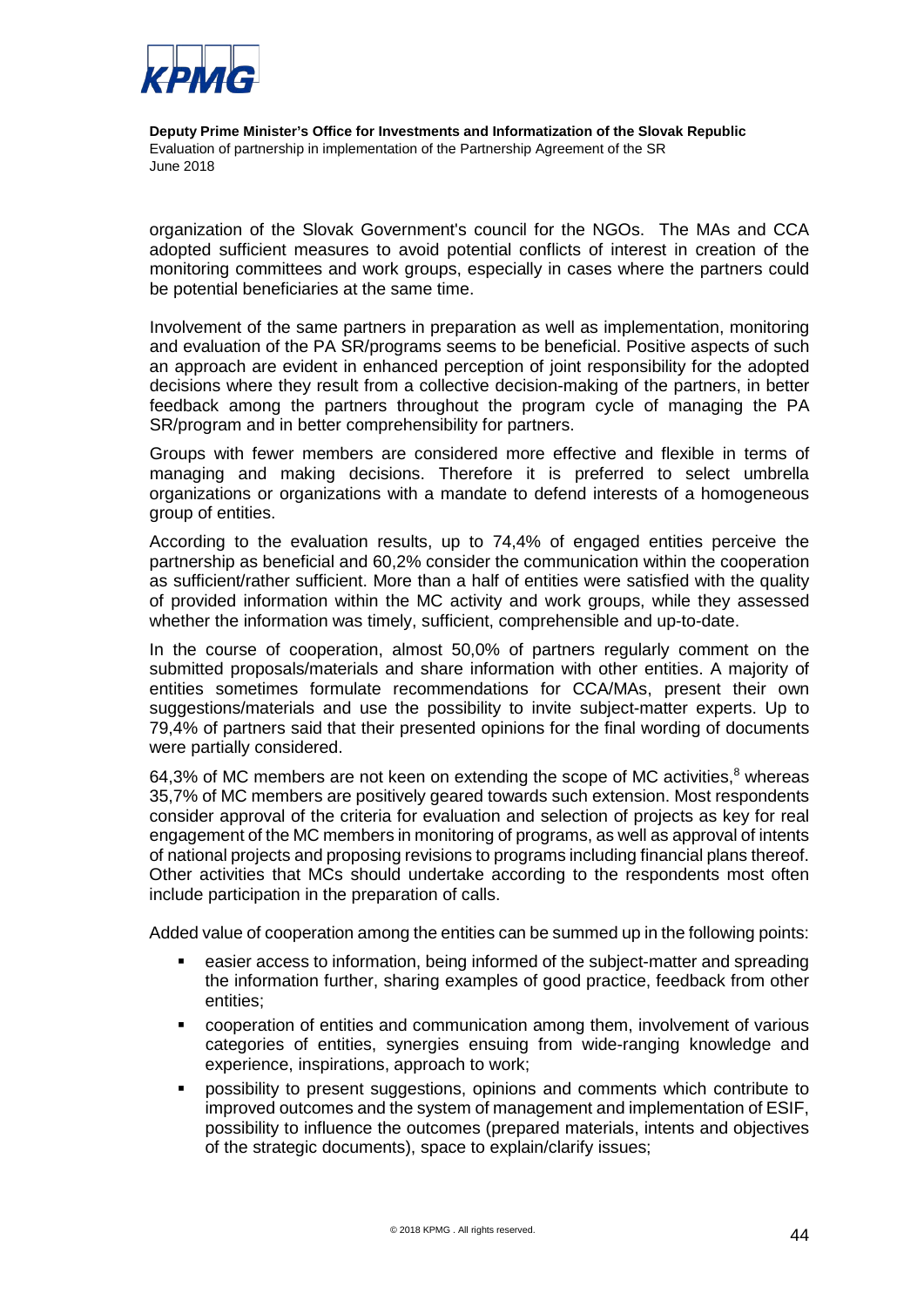

- ensured professional/expert experience and information, technical know-how, wider range of opinions,
- bottom-up perspective during decision-making processes which facilitate improved thematic balance and focus, identification of real needs on the basis of entities really active in a particular area;
- enhanced commitment and responsibility easier implementation of the cohesion policy, introducing complementarity with other policies, strategies and funding resources;
- pressure on the quality of outcomes and results;
- control of outcomes by the general public and increased transparency.

The main reasons why some partner representatives do not consider the partnership beneficial most often include the formal nature of the work groups without a real possibility to influence anything and insufficient way of communication (e-mail, without personal meetings). Reasons for insufficient communication are seen mainly in the lack of communication and information, formal nature of the meetings, fewer meetings and less frequent personal interactions, shortage of time to comment on materials, not processing all the submitted suggestions and comments, insufficient activity of the participating members but also lack of trust and failure to involve all the relevant partners into communication. Several negative responses were influenced by perception of the problems in implementing the EU funds in general, which cannot be considered a direct influence or impact of the application of the partnership principle.

Contribution of the nominated representatives of entities involved in cooperation within partnerships can be seen mainly as follows:

- mutual communication of the entities, bringing new perspectives on the topics, new ideas and innovative suggestions;
- sharing know-how and professional experience, practical knowledge;
- addressing the needs of a specific target group;
- bringing answers from multiple levels (local, regional, national and international);
- spreading information.

Support of building capacities of the partners is quite limited in the individual programs. A common element is the reimbursement of travel costs in case of MC sessions and the possibility of partners to attend information seminars and trainings organized by the MAs/CCA, consultations via information and consulting centers.

In order to maximize the contribution of the engaged partners, it is necessary to emphasize compliance with the principles (code of ethics):

- $\triangleright$  A thorough selection of entities. It is inevitable to ensure nominations of experts in their area.
- $\triangleright$  To avoid a merely formal nature of participation, the nominated representatives must be keen to act on the membership, be active and engaged.
- $\triangleright$  Effectiveness of cooperation and quality of outputs can be quaranteed only if the partners come to the meetings well prepared, have studied all the presented materials in advance and their position corresponds with the opinions of the group they represent.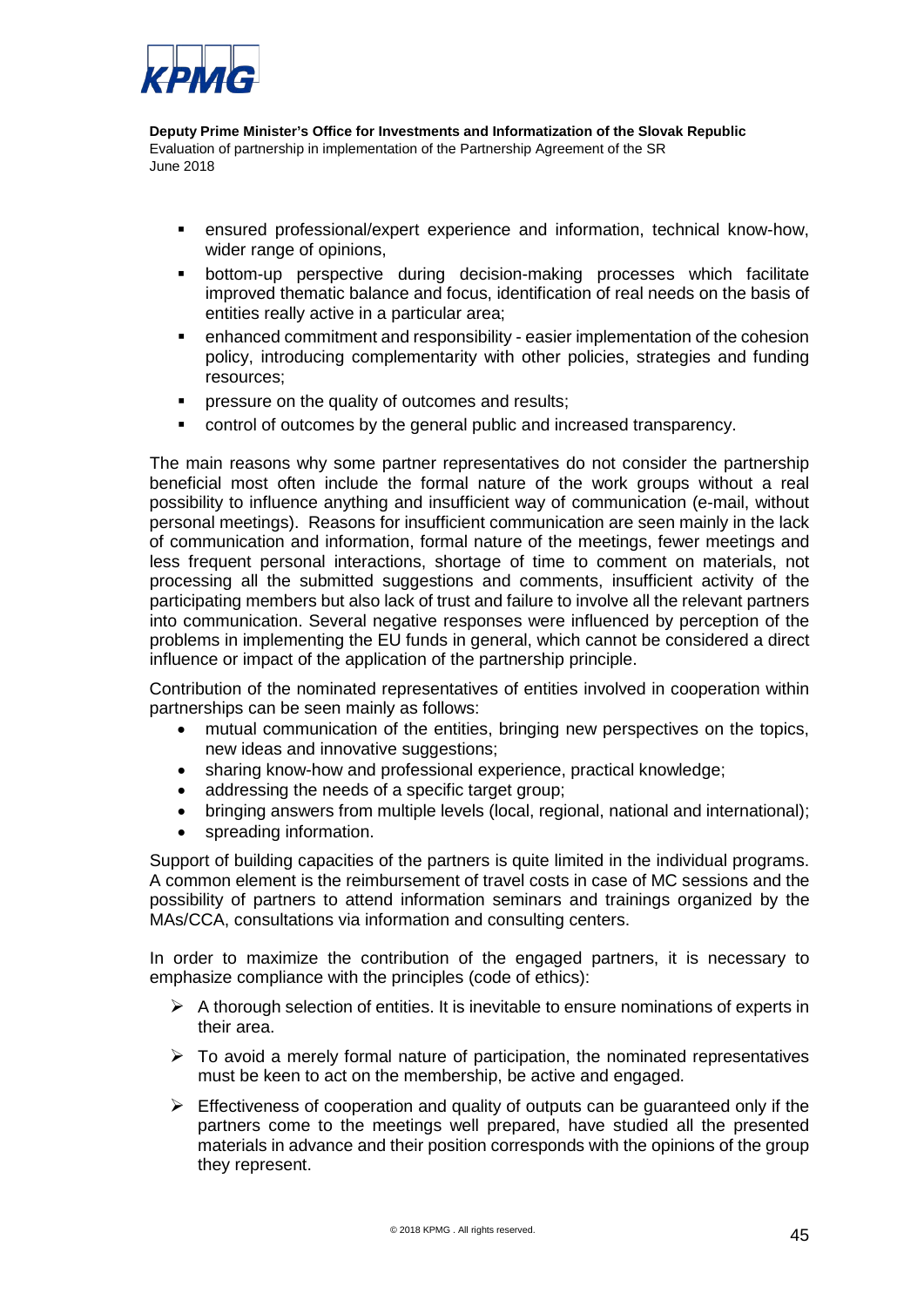

- $\triangleright$  For the sake of continuity it is important to ensure a regular participation of the nominated partner representatives and eliminate proxies at the meetings of groups and committees.
- $\triangleright$  In order to complete the common objective of the partnership, the nominated partners must be able to perceive a general interest across the society, must respect the agreed procedures, be discreet in their statements outside the work groups, interpret the results correctly and be tolerant to the adopted suggestions.
- $\triangleright$  Adhering to agreements and honesty are the baseline elements in cooperation.

Having considered partners' suggestions, specific impacts and examples of good practice which resulted from the partner cooperation, it can be said that the partnership principle enhances joint responsibility. Thus it enables easier implementation of the cohesion policy, introducing complementarity with other policies, strategies and funding resources.

Work based on "wide-ranging" partnership and multiple-level management within ESIF facilitates easier achievement of social, economic and territorial cohesion and priorities of the EU in the area of smart, sustainable and inclusive growth.

Following the findings and conclusions **we recommend** the following:

- CCA, MAs and bodies in charge of HP management should ensure that the main criteria and principles underlying the selection of partners be announced in advance in writing, in order to ensure an adequate audit track record and increase the transparency of procedures in the selection of partners;
- set the structure of the engaged partners at the beginning of the programming and work with the same partners throughout all of the phases of the program cycle from the preparation, implementation to monitoring and evaluation of ESIF (ensure long-term cooperation). This will help to maintain continuity in the performed activities, enhance the joint responsibility principle for decisions made and increase the comprehensibility of the provided information. The said procedure however does not exclude adjustments to the partner structure during implementation of the PA SR/ program, if such adjustment should lead to the benefit of improved achievement of objectives or increased expertise;
- maximize the use of umbrella organizations or organizations with a mandate to represent interests of a common group of entities. Involvement of such entities contributes to a more operative task-solving by creating groups with a lower number of members. It aims to ensure a sufficient engagement of the relevant range of partners from a given sector, increase transparency and distribution of information among a wider range of agents, ensure a more flexible management of work groups. It is necessary however, that such entities are adequately representative so as to cover a particular topic/area/sector sufficiently. The said method may help ensure a prompt feedback with a sufficient added value. Received inputs and information thus can be flexibly used to modify outputs and strategies and ensure a more targeted impact on target groups;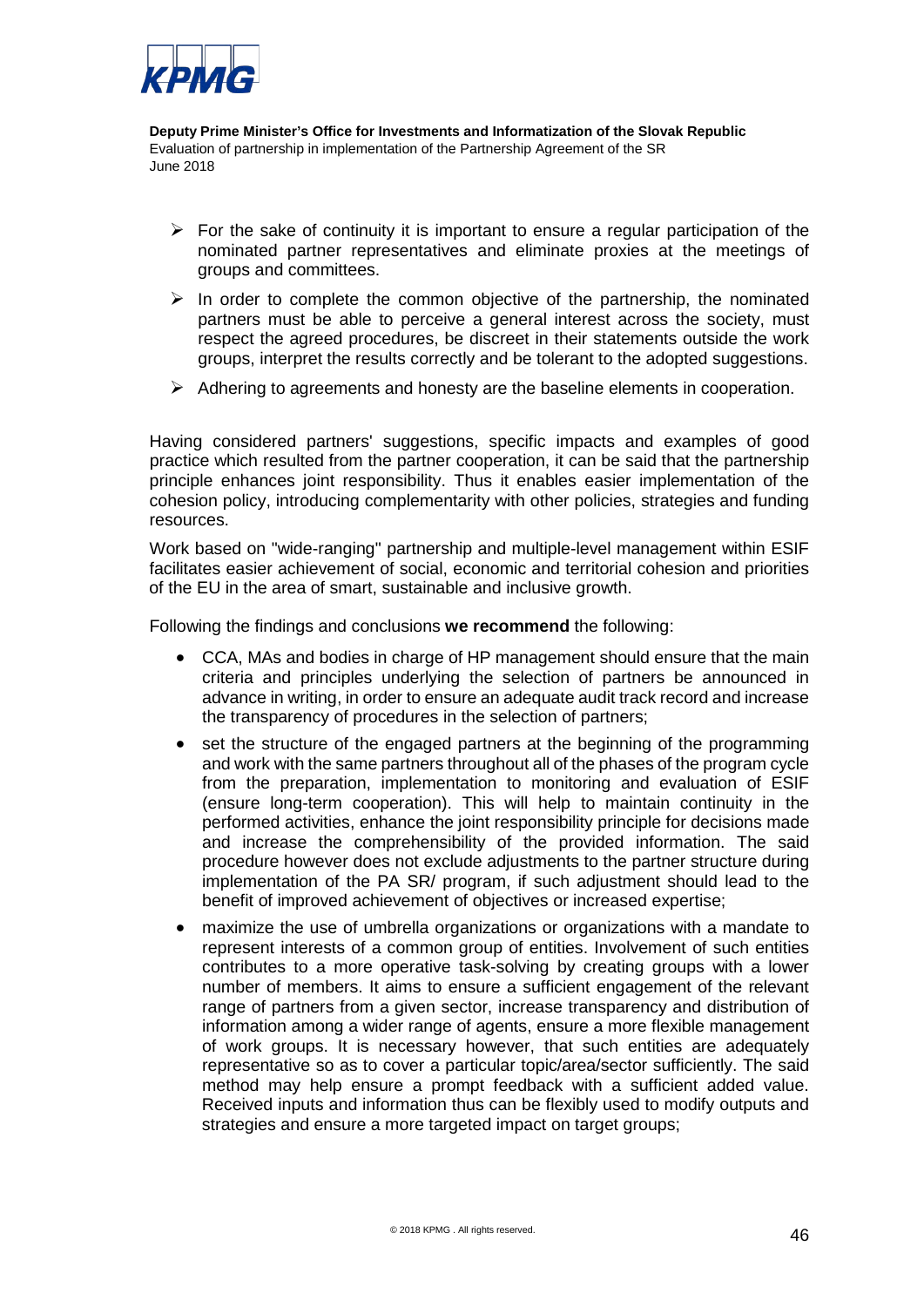

- consider involvement of other partners $6$  (except the state administration entities) in the design of calls for submission of grant applications in a manner which would avoid conflict of interests;
- create a sufficient time reserve for commenting the presented materials and submission of suggestions. If need be, organize personal meetings or individual consultations more frequently in order to explain or clarify issues to partners;
- consider further measures to enhance partners' institutional capacity with regard to social partners and organizations representing the civil society. Thus enhance the interest and conditions of individuals and organizations to actively participate in the preparation and performance of the cohesion policy and ESIF and deepen their knowledge and skills in the relevant areas (consider the possibility to remunerate activities in connection with performance of membership in certain work groups or choose other tools to motivate group members to a greater responsibility in performance of their duties, "professionalized partnership").
- consider introduction of an ethical code of conduct in organizing a partnership, with clearly defined principles to be strictly adhered to by the cooperating partners. The aim is to build the culture of partnership and to positively shape the environment of respect and trust.